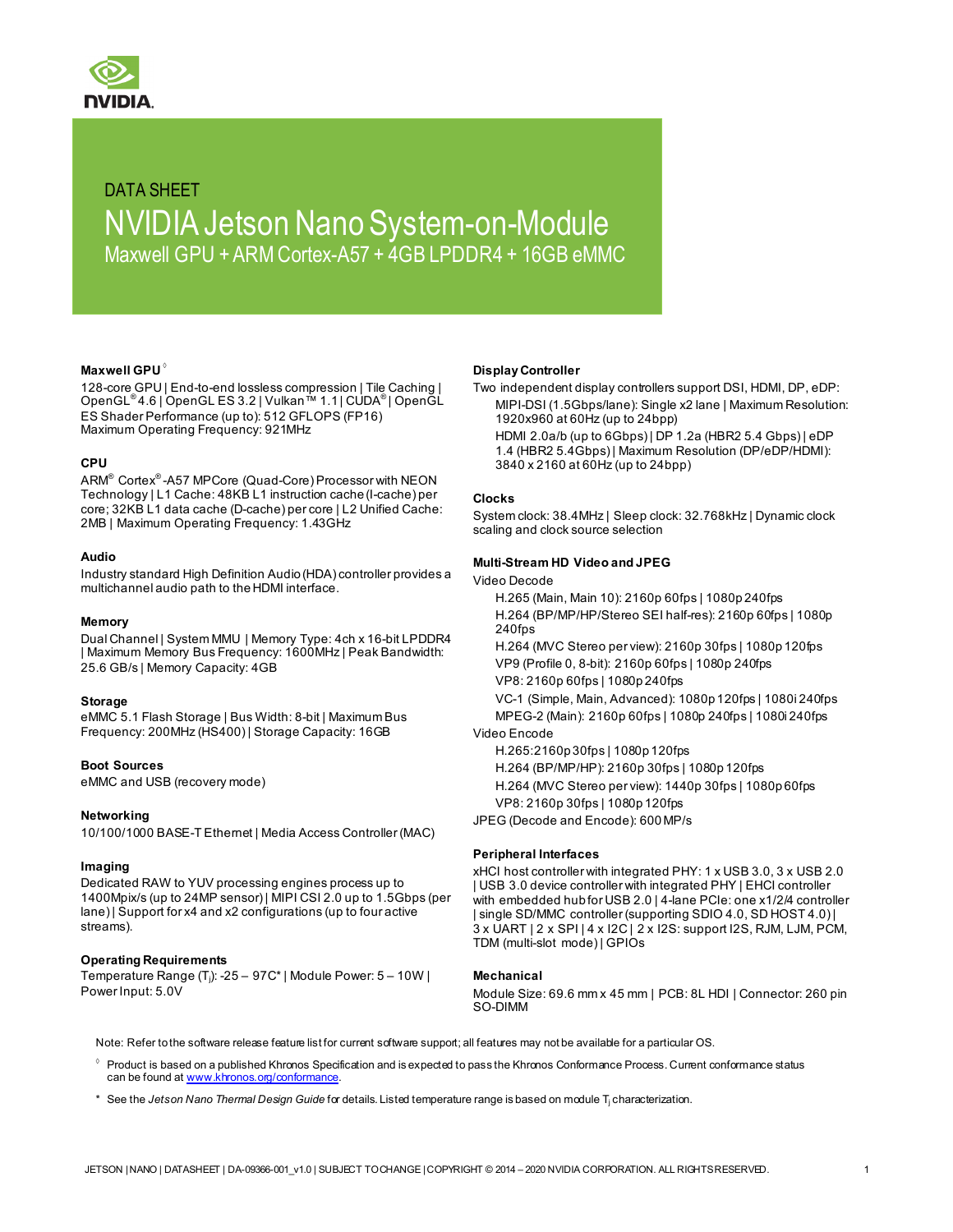

# Revision History

| <b>Version</b> | <b>Date</b>     | <b>Description</b>                                                                                                                                                                                                                                                                                                                                                   |  |  |
|----------------|-----------------|----------------------------------------------------------------------------------------------------------------------------------------------------------------------------------------------------------------------------------------------------------------------------------------------------------------------------------------------------------------------|--|--|
| v0.1           | <b>JAN 2019</b> | <b>Initial Release</b>                                                                                                                                                                                                                                                                                                                                               |  |  |
| v0.7           | MAY 2019        | Description<br>Memory: corrected peak bandwidth<br>$\bullet$<br>Peripheral Interfaces: corrected number of available I2C interfaces<br><b>Functional Overview</b><br>Removed block diagram; see the Jetson Nano Product Design Guide for these details<br>Power and System Management<br>Removed On-Module Internal Power Rails table<br>Updated Power Domains table |  |  |
|                |                 | Updated Programmable Interface Wake Event table<br>$\bullet$<br>Updated Power Up/Down sequence diagrams                                                                                                                                                                                                                                                              |  |  |
|                |                 | Pin Descriptions<br>Updated throughout to reflect updated pinmux<br>GPIO Pins: updated table to reflect dedicated GPIO pins only (see pinmux for ALL GPIO<br>capable pins)                                                                                                                                                                                           |  |  |
|                |                 | Interface Descriptions<br>Updated throughout to reflect updated pinmux<br>Embedded DisplayPort (eDP) Interface: clarified DP use/limitations on DP0<br>$\bullet$<br>MIPI Camera Serial Interface (CSI) - Updated CSI description to remove erroneous<br>reference to virtual channels                                                                                |  |  |
|                |                 | Physical/Electrical Characteristics<br>Absolute Maximum Ratings - Added reference to Jetson Nano Thermal Design Guidefor<br>Operating Temperature; extended IDD <sub>MAX</sub> to 5A                                                                                                                                                                                 |  |  |
|                |                 | Pinout: Updated to reflect updated pinmux<br>$\bullet$<br>Package Drawing and Dimensions - Updated drawing                                                                                                                                                                                                                                                           |  |  |
| v0.8           | OCT 2019        | Description<br>Operating Requirements: corrected Module Power to reflect power for module only<br>(previous stated range included module + IO), updated Temperature Range for clarity,<br>included maximum operating temperature and updated note to reflect module<br>temperature is based on $T_i$ .                                                               |  |  |
| v1.0           | <b>FEB 2020</b> | <b>Pin Descriptions</b><br>GPIO Pins: corrected pin number listing for GPIO01<br>Interface Descriptions                                                                                                                                                                                                                                                              |  |  |
|                |                 | High-Definition Multimedia Interface (HDMI) and DisplayPort (DP) Interfaces reference to<br>YUV output support<br>Gigabit Ethernet - Corrected Realtek Gigabit Ethernet Controller part number<br><b>Physical/Electrical Characteristics</b>                                                                                                                         |  |  |
|                |                 | Operating and Absolute Maximum Ratings - Added Mounting Force to Absolute<br>Maximum Ratings table.<br>Package Drawing and Dimensions - Updated drawing                                                                                                                                                                                                              |  |  |
|                |                 | Environmental & Mechanical Screening - Added section                                                                                                                                                                                                                                                                                                                 |  |  |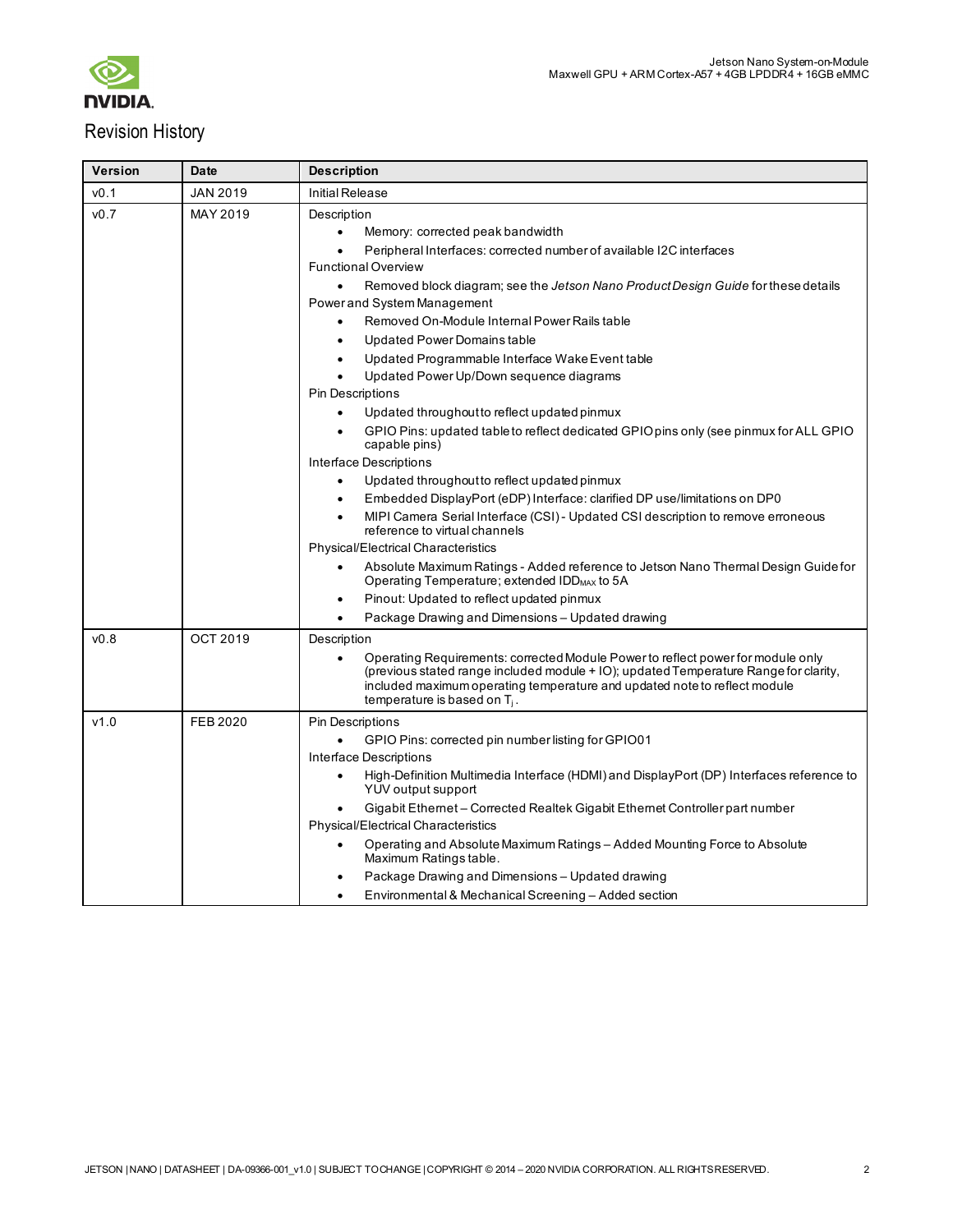

# Table of Contents

| <b>1.0 Functional Overview</b>            | 4  |
|-------------------------------------------|----|
|                                           |    |
|                                           |    |
|                                           |    |
|                                           |    |
|                                           |    |
|                                           |    |
|                                           |    |
|                                           |    |
|                                           |    |
|                                           |    |
|                                           |    |
|                                           |    |
| 2.0 Power and System Management           | 10 |
|                                           |    |
|                                           |    |
|                                           |    |
|                                           |    |
|                                           |    |
|                                           |    |
|                                           |    |
|                                           |    |
|                                           |    |
|                                           |    |
|                                           |    |
|                                           |    |
| 3.0 Pin Descriptions                      | 15 |
|                                           |    |
|                                           |    |
|                                           |    |
|                                           |    |
| 4.0 Interface Descriptions                | 18 |
|                                           |    |
|                                           |    |
|                                           |    |
|                                           |    |
|                                           |    |
|                                           |    |
|                                           |    |
|                                           |    |
|                                           |    |
|                                           |    |
|                                           |    |
|                                           |    |
|                                           |    |
|                                           |    |
|                                           |    |
|                                           |    |
| 5.0 Physical / Electrical Characteristics | 32 |
|                                           |    |
|                                           |    |
|                                           |    |
|                                           |    |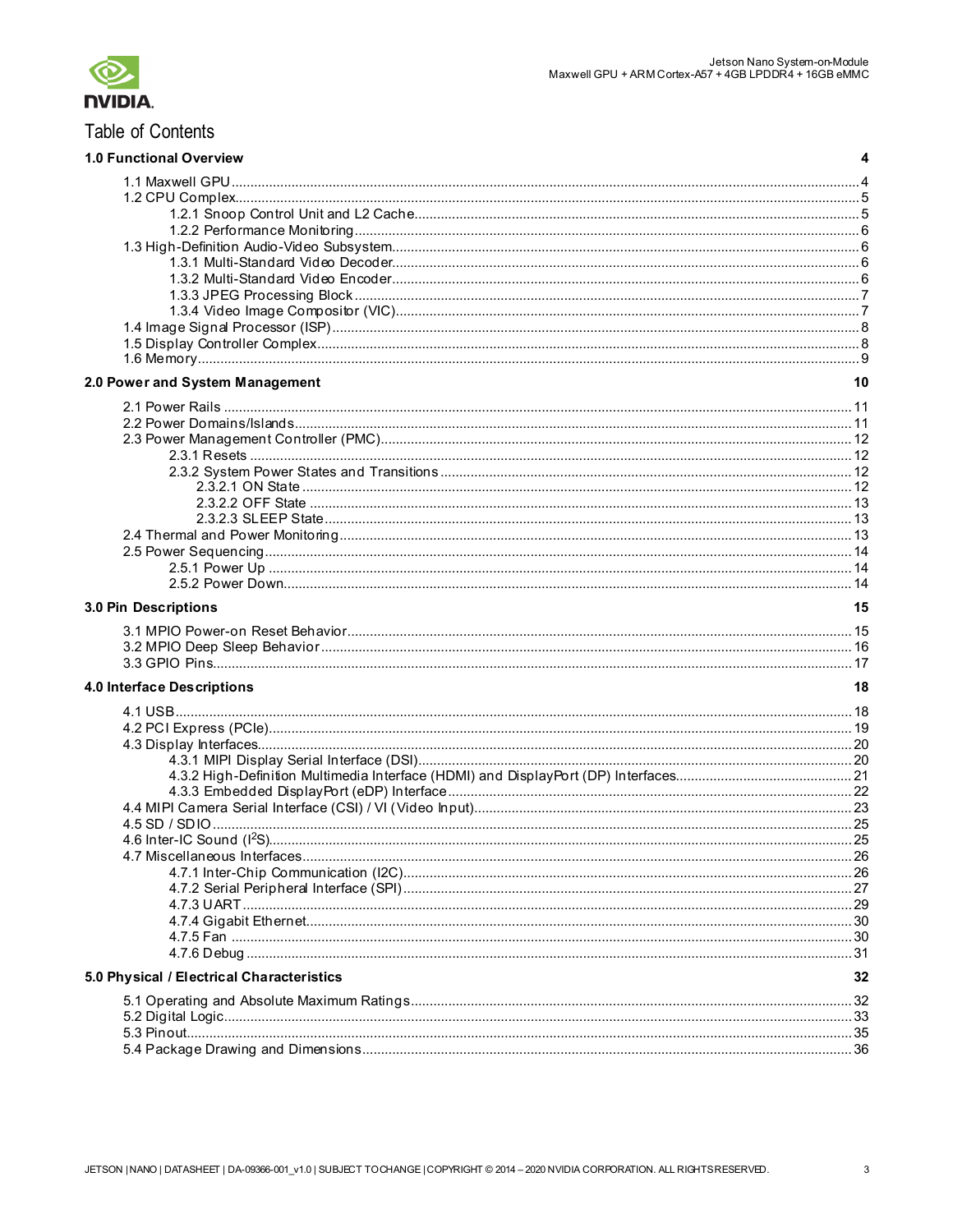

# <span id="page-3-0"></span>**1.0 Functional Overview**

Designed for use in power-limited environments, the Jetson Nano squeezes industry-leading compute capabilities, 64-bit operating capability, and integrated advanced multi-function audio, video and image processing pipelines into a 260-pin SO-DIMM. The Maxwell GPU architecture implemented several architectural enhancements designed to extract maximum performance per watt consumed. Core components of the Jetson Nano series module include:

- NVIDIA® Tegra® X1 series SoC
	- NVIDIA Maxwell GPU
	- ARM® quad-core Cortex®-A57 CPU Complex
- 4GB LPDDR4 memory
- **16GB eMMC 5.1 storage**
- Gigabit Ethernet (10/100/1000 Mbps)
- **PMIC, regulators, power and voltage monitors**
- 260-pin keyed connector (exposes both high-speed and low-speed industry standard I/O)
- On-chip temperature sensors

# <span id="page-3-1"></span>1.1 Maxwell GPU

The Graphics Processing Cluster (GPC) is a dedicated hardware block for rasterization, shading, texturing, and compute; most of the GPU's core graphics functions are performed inside the GPC. Within the GPC there are multiple Streaming Multiprocessor (SM) units and a Raster Engine. Each SM includes a Polymorph Engine and Texture Units; raster operations remain aligned with L2 cache slices and memory controllers

The Maxwell GPU architecture introduced an all-new design for the SM, redesigned all unit and crossbar structures, optimized data flows, and significantly improved power management. The SM scheduler architecture and algorithms were rewritten to be more intelligent and avoid unnecessary stalls, while further reducing the energy per instruction required for scheduling. The organization of the SM also changed; each Maxwell SM (called SMM) is now partitioned into four separate processing blocks, each with its own instruction buffer, scheduler and 32 CUDA cores.

The SMM CUDA cores perform pixel/vertex/geometry shading and physics/compute calculations. Texture units perform texture filtering and load/store units fetch and save data to memory. Special Function Units (SFUs) handle transcendental and graphics interpolation instructions. Finally, the Polymorph Engine handles vertex fetch, tessellation, viewport transform, attribute setup, and stream output. The SMM geometry and pixel processing performance make it highly suitable for rendering advanced user interfaces and complex gaming applications; the power efficiency of the Maxwell GPU enables this performance on devices with power-limited environments.

#### Features:

- End-to-end lossless compression
- Tile Caching
- Support for OpenGL 4.6, OpenGL ES 3.2, Vulkan 1.1, DirectX 12, CUDA 10 (FP16)
- Adaptive Scalable Texture Compression (ATSC) LDR profile supported
- **Iterated blend, ROP OpenGL-ES blend modes**
- 2D BLIT from 3D class avoids channel switch
- 2D color compression
- Constant color render SM bypass
- 2x, 4x, 8x MSAA with color and Z compression
- Non-power-of-2 and 3D textures, FP16 texture filtering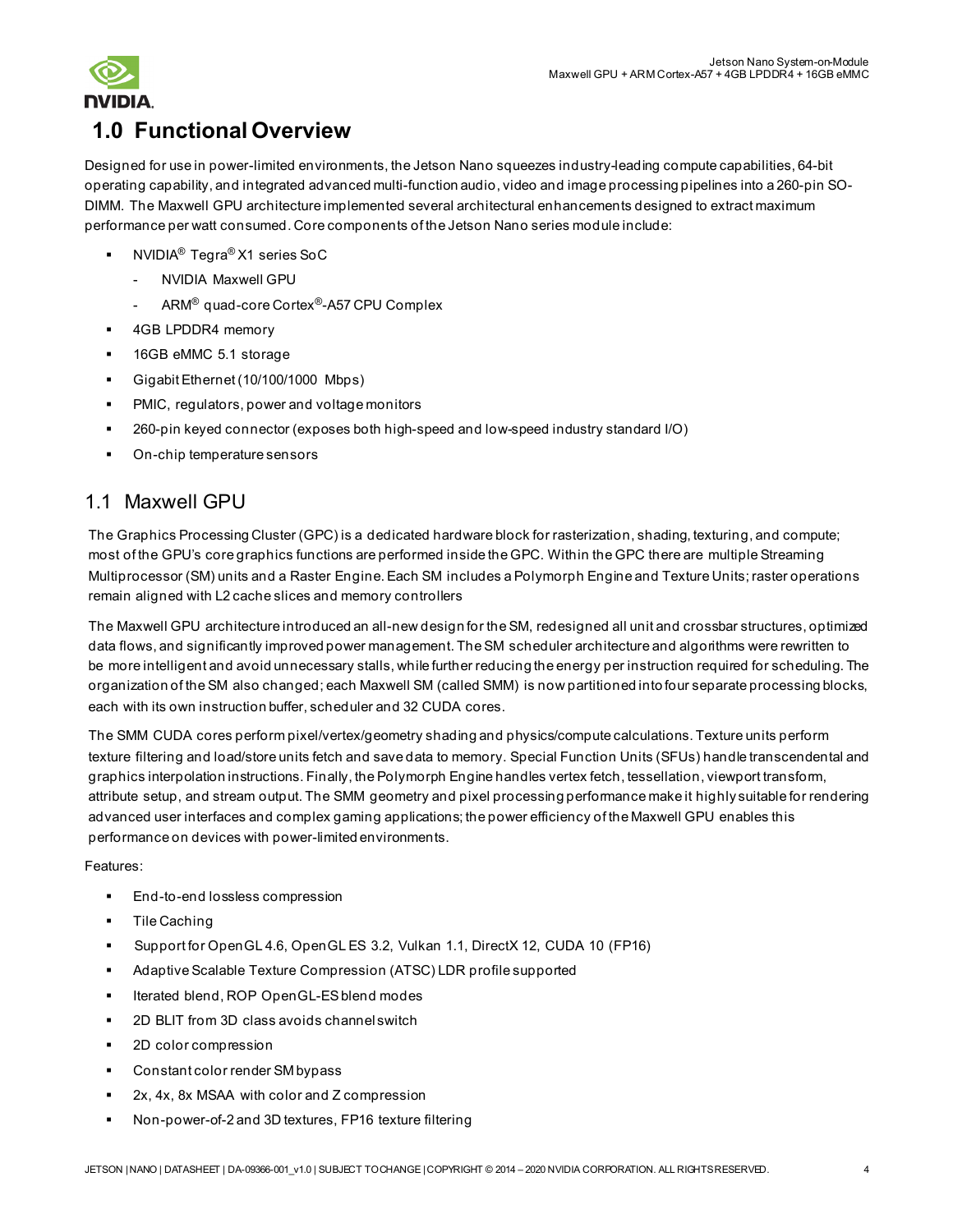

- FP16 shader support
- Geometry and Vertex attribute Instancing
- Parallel pixel processing
- Early-z reject: Fast rejection of occluded pixels acts as multiplier on pixel shader and texture performance while saving power and bandwidth
- Video protection region
- Power saving: Multiple levels of clock gating for linear scaling of power

GPU frequency and voltage are actively managed by Tegra Power and Thermal Management Software and influenced by workload. Frequency may be throttled at higher temperatures (above a specified threshold) resulting in a behavior that reduces the GPU operating frequency. Observed chip-to-chip variance is due to NVIDIA ability to maximize performance (DVFS) on a per-chip basis, within the available power budget.

# <span id="page-4-0"></span>1.2 CPU Complex

The CPU complex is a high-performance Multi-Core SMP cluster of four ARM Cortex-A57 CPUs with 2MB of L2 cache (shared by all cores). Features include:

- Superscalar, variable-length, out-of-order pipeline
- Dynamic branch prediction with Branch Target Buffer (BTB) and Global History Buffer RAMs, a return stack, and an indirect predictor
- 48-entry fully-associative L1 instruction TLB with native support for 4KB, 64KB, and 1MB page sizes.
- 32-entry fully-associative L1 data TLB with native support for 4KB, 64KB, and 1MB pages sizes.
- 4-way set-associative unified 1024-entry Level 2 (L2) TLB in each processor
- 48Kbyte I-cache and 32Kbyte D-cache for each core.
- Full implementation of ARMv8 architecture instruction set
- Embedded Trace Microcell (ETM) based on the ETMv4 architecture
- Performance Monitor Unit (PMU) based on the PMUv3 architecture
- Cross Trigger Interface (CTI) for multiprocessor debugging
- Cryptographic Engine for crypto function support
- Interface to an external Generic Interrupt Controller (vGIC-400)
- **Power management with multiple power domains**

CPU frequency and voltage are actively managed by Tegra Power and Thermal Management Software and influenced by workload. Frequency may be throttled at higher temperatures (above a specified threshold) resulting in a behavior that reduces the CPU operating frequency. Observed chip-to-chip variance is due to NVIDIA ability to maximize performance (DVFS) on a per-chip basis, within the available power budget.

## <span id="page-4-1"></span>1.2.1 Snoop Control Unit and L2 Cache

The CPU cluster includes an integrated snoop control unit (SCU) that maintains coherency between the CPUs within the cluster and a tightly coupled L2 cache that is shared between the CPUs within the cluster. The L2 cache also provides a 128 bit AXI master interface to access DRAM. L2 cache features include:

- 2MB L2
- Fixed line length of 64 bytes
- 16-way set-associative cache structure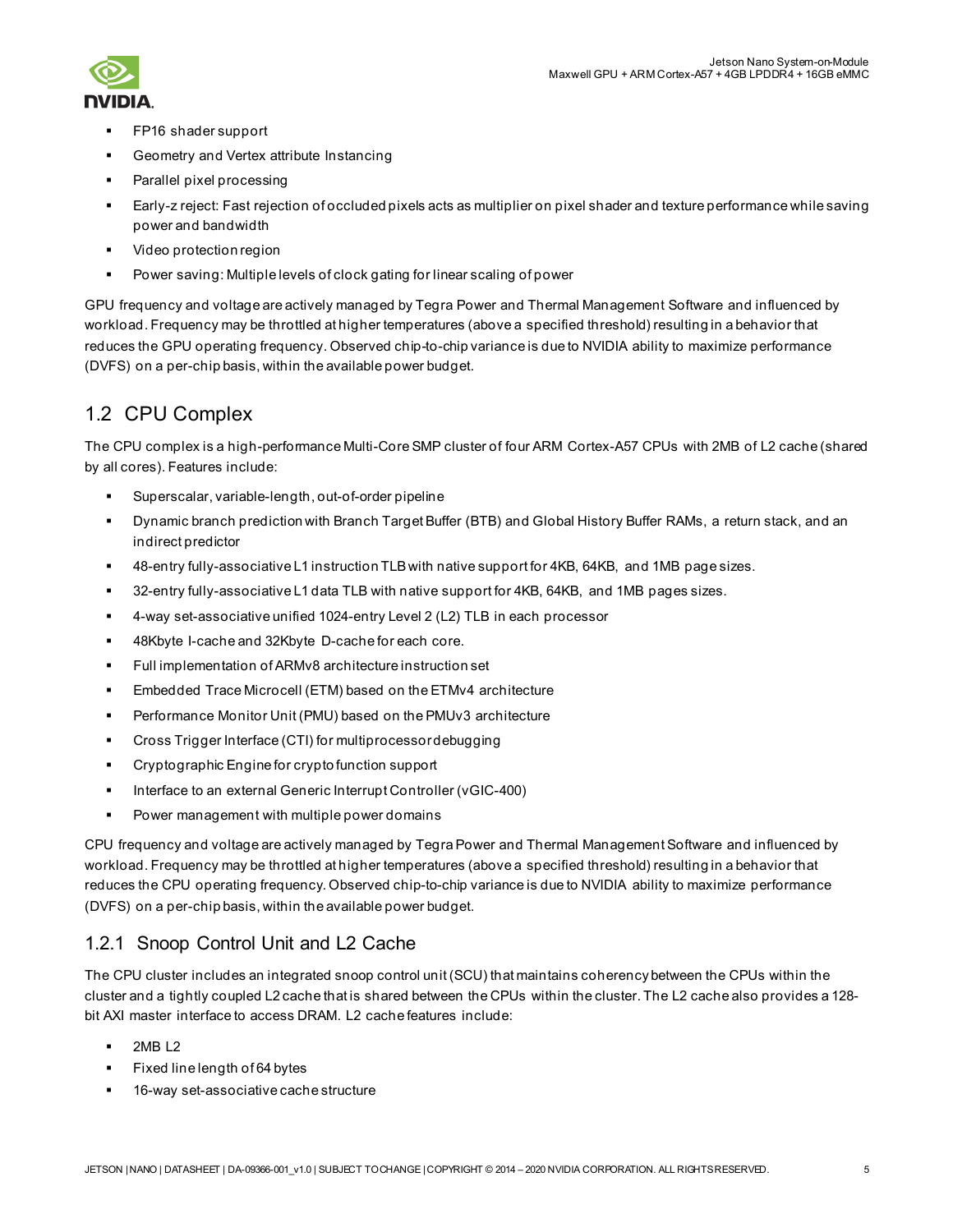

- Duplicate copies of the L1 data cache directories for coherency support
- Hardware pre-fetch support
- ECC support

## <span id="page-5-0"></span>1.2.2 Performance Monitoring

The performance monitoring unit (part of MPCore non-CPU logic) provides six counters, each of which can count any of the events in the processor. The unit gathers various statistics on the operation of the processor and memory system during runtime, based on ARM PMUv3 architecture.

# <span id="page-5-1"></span>1.3 High-Definition Audio-Video Subsystem

The audio-video subsystem off-loads audio and video processing activities from the CPU subsystem resulting in faster, fully concurrent, highly efficient operation.

### <span id="page-5-2"></span>1.3.1 Multi-Standard Video Decoder

The video decoder accelerates video decode, supporting low resolution content, Standard Definition (SD), High Definition (HD) and UltraHD (2160p, or 4k video) profiles. The video decoder is designed to be extremely power efficient without sacrificing performance.

The video decoder communicates with the memory controller through the video DMA which supports a variety of memory format output options. For low power operations, the video decoder can operate at the lowest possible frequency while maintaining real-time decoding using dynamic frequency scaling techniques.

Video standards supported:

- H.265: Main10, Main
- WEBM VP9 and VP8
- H.264: Baseline (no FMO/ASO support), Main, High, Stereo SEI (half-res)
- VC-1: Simple, Main, Advanced
- MPEG-4: Simple (with B frames, interlaced; no DP and RVLC)
- H.263: Profile 0
- DiVX: 4/5/6
- XviD Home Theater
- MPEG-2: MP

## <span id="page-5-3"></span>1.3.2 Multi-Standard Video Encoder

The multi-standard video encoder enables full hardware acceleration of various encoding standards. It performs high-quality video encoding operations for applications such as video recording and video conferencing. The encode processor is designed to be extremely power-efficient without sacrificing performance.

Video standards supported:

- H.265 Main Profile: I-frames and P-frames (No B-frames)
- H.264 Baseline/Main/High Profiles: IDR/I/P/B-frame support, MVC
- VP8
- MPEG4 (ME only)
- **MPEG2** (ME only)
- VC1 (ME only): No B frame, no interlaced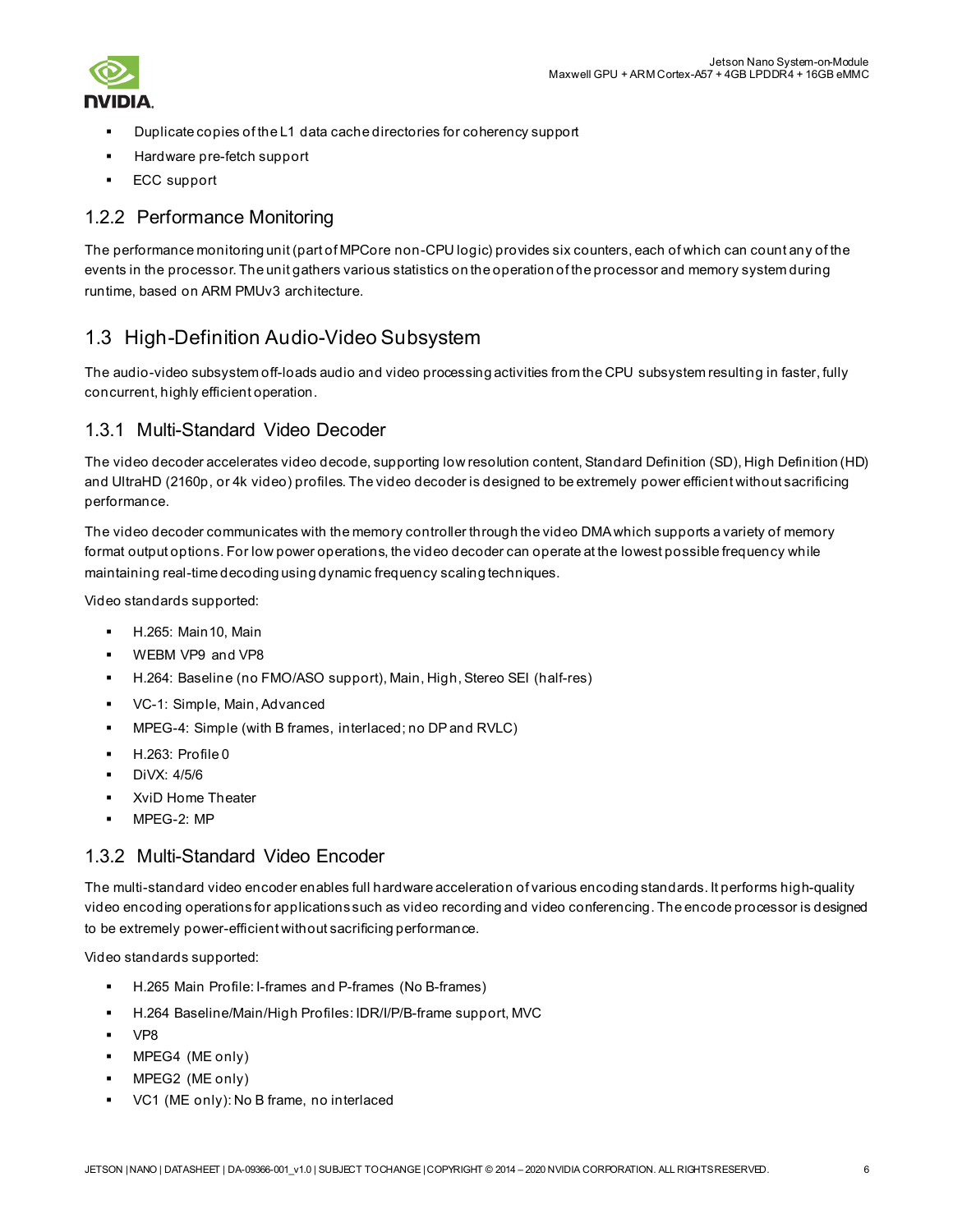

# <span id="page-6-0"></span>1.3.3 JPEG Processing Block

The JPEG processing block is responsible for JPEG (de)compression calculations (based on JPEG still image standard), image scaling, decoding (YUV420, YUV422H/V, YUV444, YUV400) and color space conversion (RGB to YUV; decode only).

Input (encode) formats:

- Pixel width: 8bpc
- Subsample format: YUV420
- Resolution up to 16K x 16K
- Pixel pack format
	- Semi-planar/planar for 420

Output (decode) formats:

- Pixel width 8bpc
- Resolution up to 16K x 16K
- Pixel pack format
	- Semi-planar/planar for YUV420
	- YUY2/planar for 422H/422V
	- Planar for YUV444
	- Interleave for RGBA

# <span id="page-6-1"></span>1.3.4 Video Image Compositor (VIC)

The Video Image Compositor implements various 2D image and video operations in a power-efficient manner. It handles various system UI scaling, blending and rotation operations, video post-processing functions needed during video playback, and advanced de-noising functions used for camera capture.

Features:

- Color Decompression
- High-quality Deinterlacing
- Inverse Teleciné
- Temporal Noise Reduction
	- High-quality video playback
	- Reduces camera sensor noise
- Scaling
- Color Conversion
- Memory Format Conversion
- Blend/Composite
- 2D Bit BLIT operation
- Rotation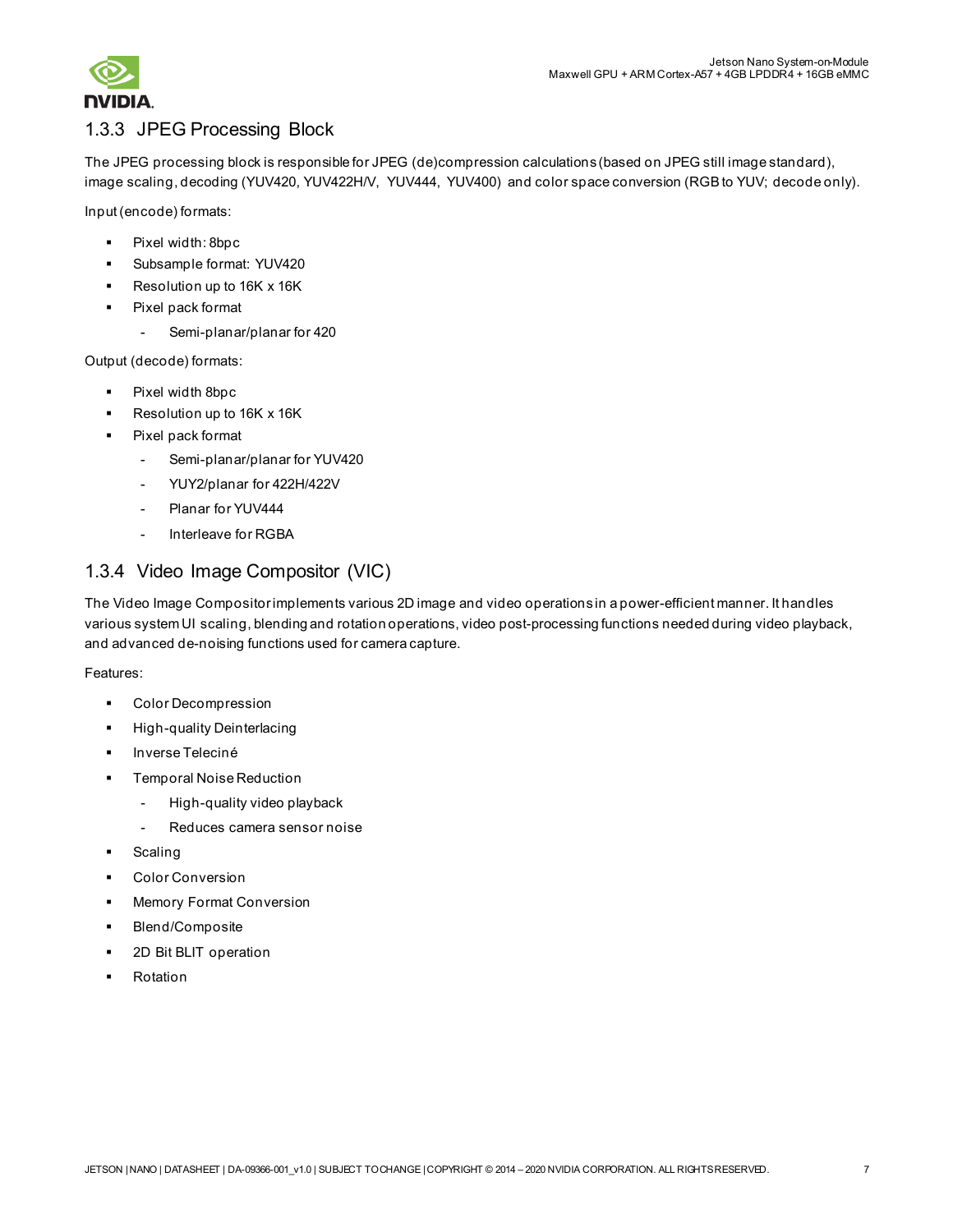

# <span id="page-7-0"></span>1.4 Image Signal Processor (ISP)

The ISP module takes data from the VI/CSI module or memory in raw Bayer format and processes it to YUV output. The imaging subsystem supports raw (Bayer) image sensors up to 24 million pixels. Advanced image processing is used to convert input to YUV data and remove artifacts introduced by high megapixel CMOS sensors and optics with up to 30-degree CRA.

Features:

- Flexible post-processing architecture for supporting custom computer vision and computational imaging operations
- Bayer domain hardware noise reduction
- Per-channel black-level compensation
- High-order lens-shading compensation
- 3 x 3 color transform
- Bad pixel correction
- Programmable coefficients for de-mosaic with color artifact reduction

Color Artifact Reduction: a two-level (horizontal and vertical) low-pass filtering scheme that is used to reduce/remove any color artifacts that may result from Bayer signal processing and the effects of sampling an image.

- Enhanced down scaling quality
- Edge Enhancement
- Color and gamma correction
- Programmable transfer function curve
- Color-space conversion (RGB to YUV)
- Image statistics gathering (per-channel)
	- Two 256-bin image histograms
	- Up to 4,096 local region averages
	- AC flicker detection (50Hz and 60Hz)
	- Focus metric block

# <span id="page-7-1"></span>1.5 Display Controller Complex

The Display Controller Complex integrates two independent display controllers. Each display controller is capable of interfacing to an external display device and can drive the same or different display contents at different resolutions and refresh rates. Each controller supports a cursor and three windows (Window A, B, and C); controller A supports two additional simple windows (Window D, T). The display controller reads rendered graphics or video frame buffers in memory, blends them and sends them to the display.

#### Features:

- Two heads. Each can be mapped to one of:
	- 1x DSI, 1x eDP/DP (Limited Functionality: No Audio)
	- 1x HDMI/DP (Full Functionality)
- 90, 180, 270-degree image transformation uses both horizontal and vertical flips (controller A only)
- Byte-swapping options on 16-bit and 32-bit boundary for all color depths
- NVIDIA Pixel Rendering Intensity and Saturation Management™ (PRISM)
- 256 x 256 cursor size
- Color Management Unit for color decompression and to enhance color accuracy (compensate for the color error specific to the display panel being used)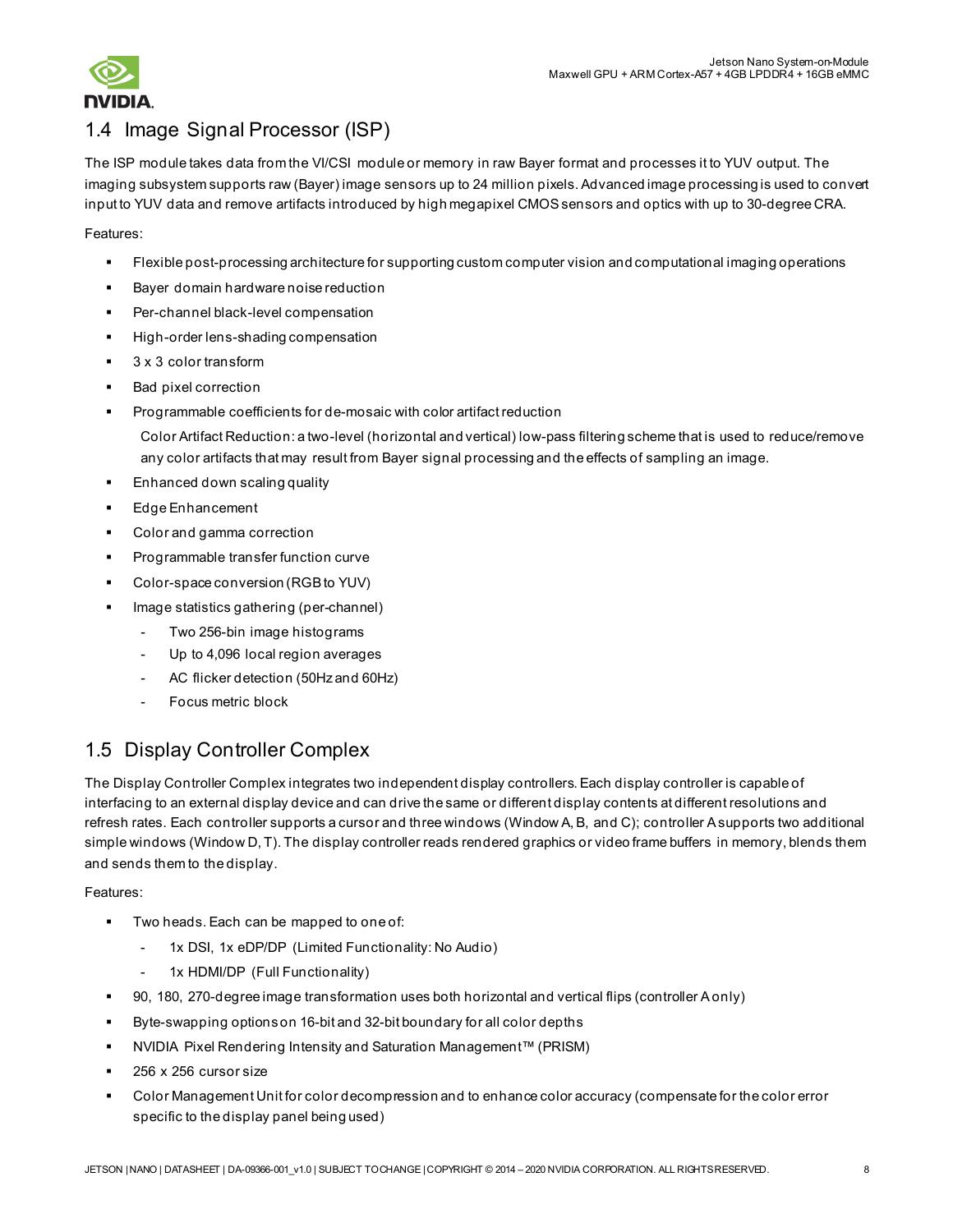

- Scaling and tiling in hardware for lower power operation
- Full color alpha-blending
- Captive panels
	- Secure window (Win T) for TrustZone
	- Supports cursor and up to four windows (Win A, B, C, and D)
	- 1x 2-lane MIPI DSI
	- Supports MIPI D-PHY rates up to 1.5Gbps
	- 4-lane eDP with AUX channel
	- Independent resolution and pixel clock
	- Supports display rotation and scaling in hardware
- External displays
	- Supports cursor and three windows (Window A, B, and C)
	- 1x HDMI (2.0) or DisplayPort (HBR2) interface
	- Supports display scaling in hardware

## <span id="page-8-0"></span>1.6 Memory

The Jetson Nano integrates 4GB of LPDDR4 over a four-channel x 16-bit interface. Memory frequency options are 204MHz and 1600MHz; maximum frequency of 1600MHz has a theoretical peak memory bandwidth of 25.6GB/s.

The Memory Controller (MC) maximizes memory utilization while providing minimum latency access for critical CPU requests. An arbiter is used to prioritize requests, optimizing memory access efficiency and utilization and minimizing system power consumption. The MC provides access to main memory for all internal devices. It provides an abstract view of memory to its clients via standardized interfaces, allowing the clients to ignore details of the memory hierarchy. It optimizes access to shared memory resources, balancing latency and efficiency to provide best system performance, based on programmable parameters.

Features:

- TrustZone (TZ) Secure and OS-protection regions
- System Memory Management Unit
- Dual CKE signals for dynamic power down per device
- Dynamic Entry/Exit from Self -Refresh and Power Down states

The MC can sustain high utilization over a very diverse mix of requests. For example, the MC is prioritized for bandwidth (BW) over latency for all multimedia blocks (the multimedia blocks have been architected to prefetch and pipeline their operations to increase latency tolerance); this enables the MC to optimize performance by coalescing, reordering, and grouping requests to minimize memory power. DRAM also has modes for saving power when it is either not being used, or during periods of specific types of use.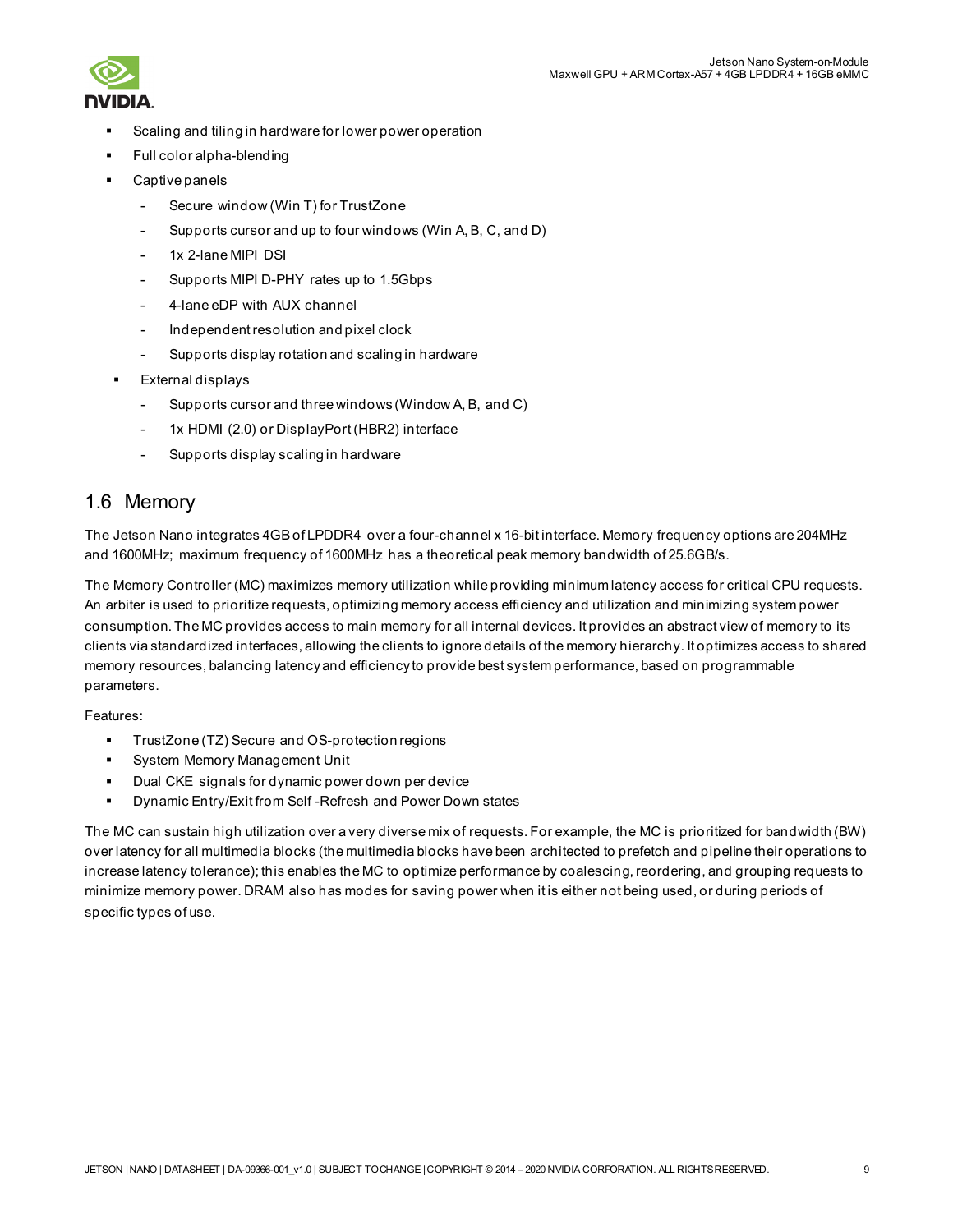

# <span id="page-9-0"></span>**2.0 Power and System Management**

The Jetson Nano module operates from a single power source (VDD IN) with all internal module voltages and I/O voltages generated from this input. This enables the on-board power management controller to implement a tiered structure of power and clock gating in a complex environment that optimizes power consumption based on workload:

- **Power Management Controller (PMC) and Real Time Clock (RTC):** These blocks reside in an Always On (not power gated) partition. The PMC provides an interface to an external power manager IC or PMU. It primarily controls voltage transitions for the SoC as it transitions to/from different low power modes; it also acts as a slave receiving dedicated power/clock request signals as well as wake events from various sources (e.g., SPI, I2C, RTC, USB attach) which can wake the system from a deep-sleep state. The RTC maintains the ability to wake the system based on either a timer event or an external trigger (e.g., key press).
- **Power Gating:** The SoC aggressively employs power-gating (controlled by PMC) to power-off modules which are idle. CPU cores are on a separate power rail to allow complete removal of power and eliminate leakage. Each CPU can be power gated independently. Software provides context save/restore to/from DRAM.
- **Clock Gating:** Used to reduce dynamic power in a variety of power states.
- **Dynamic Voltage and Frequency Scaling (DVFS):** Raises voltages and clock frequencies when demand requires, lowers them when less is sufficient, and removes them when none is needed. DVFS is used to change the voltage and frequencies in the following power domains: CPU, CORE, and GPU.

An optional back up battery can be attached to the PMIC\_BBAT\_module input. It is used to maintain the RTC voltage when VDD\_IN is not present. This pin is connected directly to the onboard PMIC. When a backup cell is connected to the PMIC, the RTC will retain its contents and can be configured to charge the backup cell.

The following backup cells may be attached to the PMIC\_BBAT pin:

- Super Capacitor (gold cap, double layer electrolytic)
- Standard capacitors (tantalum)
- **Rechargeable Lithium Manganese cells**

The backup cells **MUST** provide a voltage in the range 2.5V to 3.5V. These is charged with a constant current (CC), constant voltage (CV) charger that can be configured between 2.5V and 3.5V CV output and 50µA to 800µA CC.

| <b>Pin</b>                                                         | <b>Name</b>      | <b>Direction</b>     | <b>Type</b>   | PoR | <b>Description</b>                                                                                                                                                                                                                                                                                        |
|--------------------------------------------------------------------|------------------|----------------------|---------------|-----|-----------------------------------------------------------------------------------------------------------------------------------------------------------------------------------------------------------------------------------------------------------------------------------------------------------|
| 251<br>252<br>253<br>254<br>255<br>256<br>257<br>258<br>259<br>260 | VDD_IN           | Input                | 5.0V          |     | Power: Main DC input, supplies PMIC and other<br>regulators                                                                                                                                                                                                                                               |
| 235                                                                | <b>PMIC BBAT</b> | <b>Bidirectional</b> | 1.65V-5.5V    |     | Power: PMIC Battery Back-up. Optionally used to<br>provide back-up power for the Real-Time Clock<br>(RTC). Connects to lithium cell or super capacitor on<br>carrier board. PMIC is supply when charging cap or<br>coin cell. Super cap or coin cell is source when<br>system is disconnected from power. |
| 240                                                                | SLEEP/WAKE*      | Input                | $CMOS - 5.0V$ | PU  | Sleep / Wake. Configured as GPIO for optional use<br>to place system in sleep mode or wake system from<br>sleep.                                                                                                                                                                                          |

#### **Table 1 Power and System Control Pin Descriptions**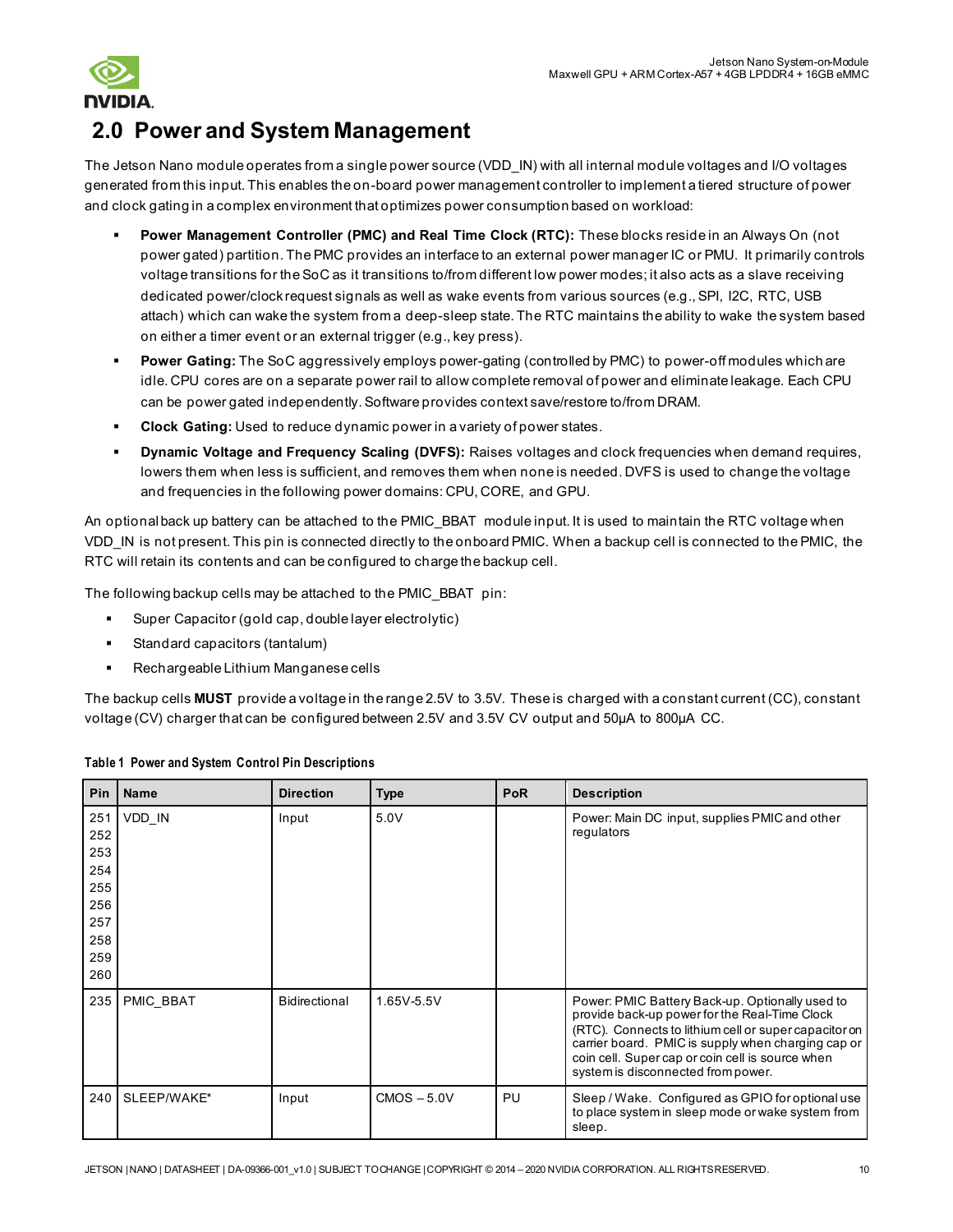

| <b>Pin</b> | <b>Name</b>     | <b>Direction</b> | <b>Type</b>      | <b>PoR</b> | <b>Description</b>                                                                                                                                                                                                                                                                                      |
|------------|-----------------|------------------|------------------|------------|---------------------------------------------------------------------------------------------------------------------------------------------------------------------------------------------------------------------------------------------------------------------------------------------------------|
| 214        | FORCE RECOVERY* | Input            | $CMOS - 1.8V$    | PU         | Force Recovery: strap pin                                                                                                                                                                                                                                                                               |
| 237        | POWER EN        | Input            | $CMOS - 5.0V$    |            | Module on/off: high = on, low = off.                                                                                                                                                                                                                                                                    |
| 233        | SHUTDOWN REQ*   | Output           | $CMOS - 5.0V$    | z          | Shutdown Request: used by the module to request a<br>shutdown from the carrier board (POWER EN low).<br>100 $k\Omega$ pull-up to VDD IN (5V) on the module.                                                                                                                                             |
| 239        | SYS RESET*      | Bidirectional    | Open Drain, 1.8V |            | Module Reset, Reset to the module when driven low<br>by the carrier board. When module power sequence<br>is complete used as carrier board supply enable.<br>Used to ensure proper power on/off sequencing<br>between module and carrier board supplies. $4.7k\Omega$<br>pull-up to 1.8V on the module. |
| 178        | MOD SLEEP*      | Output           | $CMOS - 1.8V$    |            | Indicates the module sleep status. Low is in sleep<br>mode, high is normal operation. This pin is<br>controlled by system software and should not be<br>modified.                                                                                                                                       |

# <span id="page-10-0"></span>2.1 Power Rails

VDD\_IN must be supplied by the carrier board that the Jetson Nano is designed to connect to. It must meet the required electrical specifications detailed in Section 5. All Jetson Nano interfaces are referenced to on-module voltage rails; no I/O voltage is required to be supplied to the module. See the *Jetson Nano Product Design Guide* for details of connecting to each of the interfaces.

# <span id="page-10-1"></span>2.2 Power Domains/Islands

Power domains and power islands are used to optimize power consumption for various low-power use cases and limiting leakage current. The RTC domain is always on, CORE/CPU/GPU domains can be turned on and off. The CPU, CORE and GPU power domains also contain power-gated islands which are used to power individual modules (as needed) within each domain. Clock-gating is additionally applied during powered-on but idle periods to further reduce unnecessary power consumption. Clock-gating can be applied to both power-gated and non-power-gated islands (NPG).

| <b>Power Domain</b> | <b>Power Island in Domain</b> | <b>Modules in Power Island</b>                                                             |  |  |
|---------------------|-------------------------------|--------------------------------------------------------------------------------------------|--|--|
| <b>RTC</b>          | N/A                           | PMC (Power Management Controller)                                                          |  |  |
| (VDD RTC)           |                               | RTC (Real Time Clock)                                                                      |  |  |
| <b>CORE</b>         | NPG (Non-Power-Gated)         | AHB, APB Bus, AVP, Memory Controller (MC/EMC), USB 2.0, SDMMC                              |  |  |
| (VDD SOC)           | VE, VE2                       | ISPs (image signal processing) A and B, VI (video input), CSI (Camera Serial<br>Interface) |  |  |
|                     | <b>NVENC</b>                  | Video Encode                                                                               |  |  |
|                     | <b>NVDEC</b>                  | Video Decode                                                                               |  |  |
|                     | <b>NVJPG</b>                  | JPG accelerator and additional Video Decode                                                |  |  |
|                     | <b>PCX</b>                    | PCIe                                                                                       |  |  |
|                     | <b>SOR</b>                    | HDMI, DSI, DP                                                                              |  |  |
|                     | <b>IRAM</b>                   | <b>IRAM</b>                                                                                |  |  |
|                     | DISP-A, DISP-B                | Display Controllers A and B                                                                |  |  |
|                     | XUSBA, XUSBB, XUSBC           | <b>USB 3.0</b>                                                                             |  |  |
|                     | <b>VIC</b>                    | VIC (Video Image Compositor)                                                               |  |  |
|                     | <b>ADSP</b>                   | APE (Audio Processing Engine)                                                              |  |  |
|                     | <b>DFD</b>                    | Debug logic                                                                                |  |  |

#### **Table 2 Power Domains**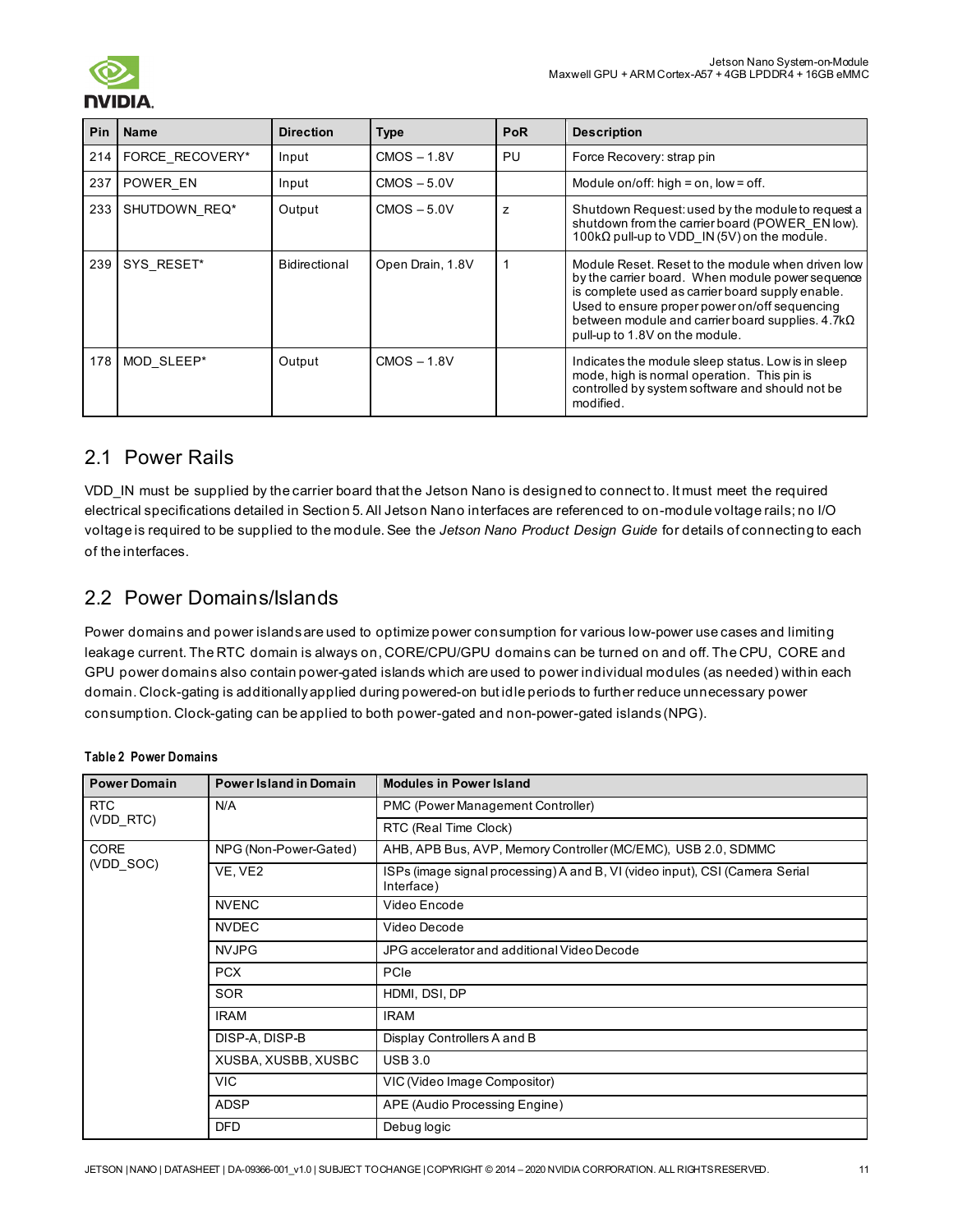

| <b>Power Domain</b> | <b>Power Island in Domain</b> | <b>Modules in Power Island</b> |  |
|---------------------|-------------------------------|--------------------------------|--|
| GPU<br>(VDD_GPU)    | GPU                           | 3D, FE, PD, PE, RAST, SM, ROP  |  |
| <b>CPU</b>          | CPU <sub>0</sub>              | CPU <sub>0</sub>               |  |
| (VDD CPU)           | CPU <sub>1</sub>              | CPU <sub>1</sub>               |  |
|                     | CPU <sub>2</sub>              | CPU <sub>2</sub>               |  |
|                     | CPU <sub>3</sub>              | CPU <sub>3</sub>               |  |
|                     | Non-CPU                       | L2 Cache for Main CPU complex  |  |
|                     | <b>TOP</b>                    | Top level logic                |  |

# <span id="page-11-0"></span>2.3 Power Management Controller (PMC)

The PMC power management features enable both high-speed operation and very low-power standby states. The PMC primarily controls voltage transitions for the SoC as it transitions to/from different low-power modes; it also acts as a slave receiving dedicated power/clock request signals as well as wake events from various sources (e.g., SPI, I2C, RTC, USB attach) which can wake the system from deep sleep state. The PMC enables aggressive power-gating capabilities on idle modules and integrates specific logic to maintain defined states and control power domains during sleep and deep sleep modes.

# <span id="page-11-1"></span>2.3.1 Resets

The PMC receives the primary reset event (from SYS\_RESET\*) and generates various resets for: PMC, RTC, and CAR. From the PMC provided reset, the Clock and Reset (CAR) controller generates resets for most of the blocks in the module. In addition to reset events, the PMC receives other events (e.g., thermal, WatchDog Timer (WDT), software, wake) which also result in variants of system reset.

The RTC block includes an embedded real-time clock and can wake the system based on either a timer event or an external trigger (e.g., key press).

# <span id="page-11-2"></span>2.3.2 System Power States and Transitions

The Jetson module operates in three main power modes: OFF, ON, and SLEEP. The module transitions between these states are based on various events from hardware or software[. Figure 1](#page-11-4) shows the transitions between these states.

### <span id="page-11-4"></span>**Figure 1 Power State Diagram**



### <span id="page-11-3"></span>2.3.2.1 ON State

The ON power state is entered from either OFF or SLEEP states. In this state the Jetson module is fully functional and operates normally. An ON event has to occur for a transition between OFF and ON states. The only ON EVENT currently used is a low to high transition on the POWER\_EN pin. This must occur with VDD\_IN connected to a power rail, and POWER\_EN is asserted (at a logic1). The POWER EN control is the carrier board indication to the Jetson module that the VDD\_VIN power is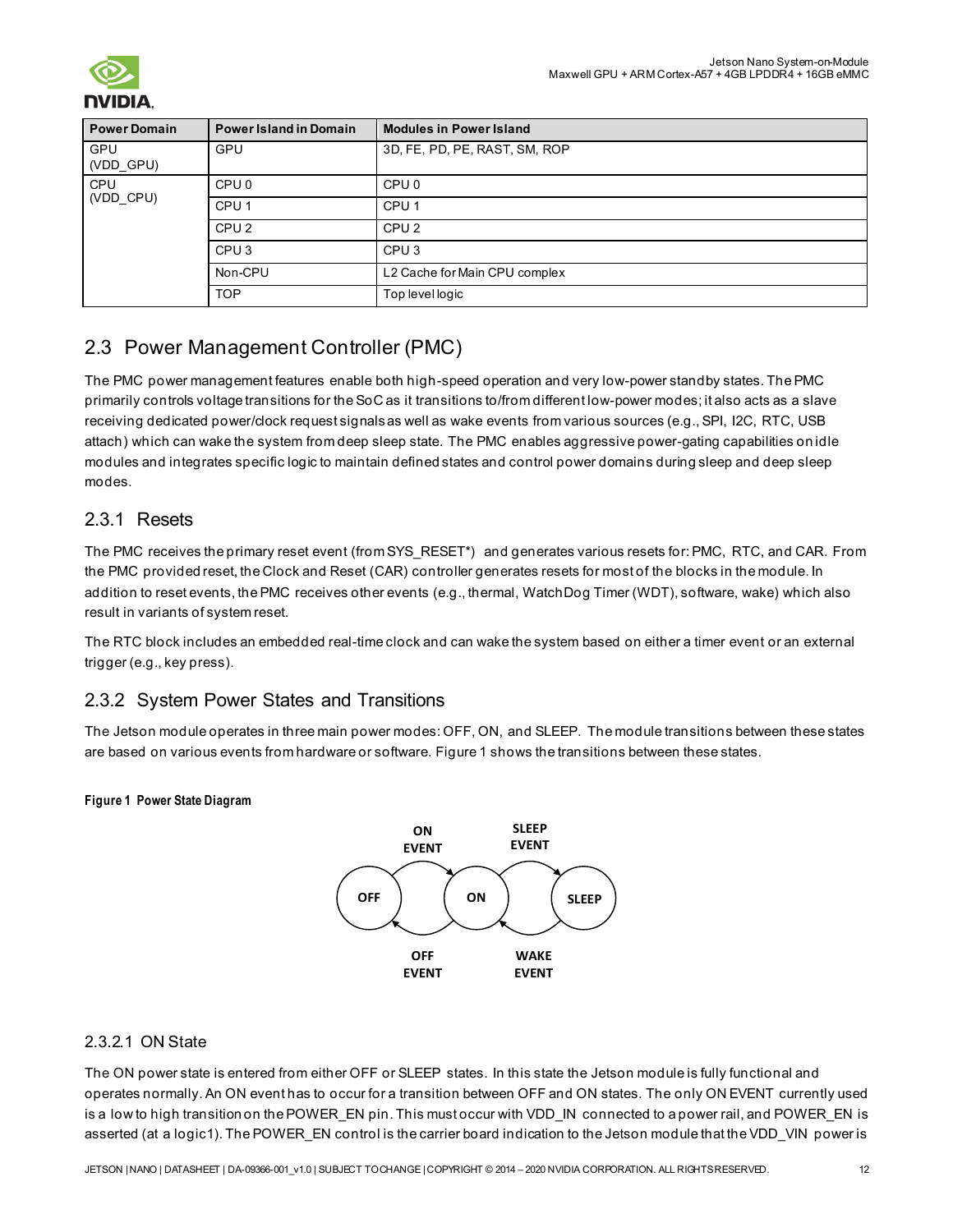

good. The Carrier board should assert this high only when VDD\_IN has reached its required voltage level and is stable. This prevents the Jetson module from powering up until the VDD\_IN power is stable.

#### <span id="page-12-0"></span>2.3.2.2 OFF State

The OFF state is the default state when the system is not powered. It can only be entered from the ON state, through an OFF event. OFF Events are listed in the table below.

#### **Table 3 OFF State Events**

| Event              | <b>Details</b>                                                                                                                     | <b>Preconditions</b>           |
|--------------------|------------------------------------------------------------------------------------------------------------------------------------|--------------------------------|
| <b>HW Shutdown</b> | Set POWER EN pin to zero for at least 100µS, the internal PMIC will<br>start shutdown sequence                                     | In ON State                    |
| SW Shutdown        | Software initiated shutdown                                                                                                        | ON state, Software operational |
| Thermal Shutdown   | If the internal temperature of the Jetson module reaches an unsafe<br>temperature, the hardware is designed to initiate a shutdown | Any power state                |

#### <span id="page-12-1"></span>2.3.2.3 SLEEP State

The Sleep state can only be entered from the ON state. This state allows the Jetson module to quickly resume to an operational state without performing a full boot sequence. In this state the Jetson module operates in low power with enough circuitry powered to allow the device to resume and re-enter the ON state. During this state the output signals from Jetson module are maintained at their logic level prior to entering the state (i.e., they do not change to a 0V level).

The SLEEP state can only be entered directly by software. For example, operating within an OS, with no operations active for a certain time can trigger the OS to initiate a transition to the SLEEP state.

To Exit the SLEEP state a WAKE event must occur. WAKE events can occur from within the Jetson module or from external devices through various pins on the Jetson Nano connector. A full list of Wake enabled pins is available in the pinmux.

| Event                    | <b>Details</b>                                                                                                                                                                            |
|--------------------------|-------------------------------------------------------------------------------------------------------------------------------------------------------------------------------------------|
| RTC WAKE up              | Timers within the Jetson module can be programmed, on SLEEP entry. When these expire they<br>create a WAKE event to exit the SLEEP state.                                                 |
| <b>Thermal Condition</b> | If the Jetson module internal temperature exceeds programmed hot and cold limits the system is<br>forced to wake up, so it can report and take appropriate action (shut down for example) |
| USB VBUS detection       | If VBUS is applied to the system (USB cable attached) then the device can be configured to Wake<br>and enumerate                                                                          |

#### **Table 4 SLEEP State Events**

# <span id="page-12-2"></span>2.4 Thermal and Power Monitoring

The Jetson Nano is designed to operate under various workloads and environmental conditions. It has been designed so that an active or passive heat sinking solution can be attached. The module contains various methods through hardware and software to limit the internal temperature to within operating limits. See the *Jetson Nano Thermal Design Guide* for more details.

**NOTE:** The Jetson Nano module does include an Auto-Power-On option; a system input that enables the module to power on if asserted. For more information on available signals and broader system usage, see the *Jetson Nano Product Design Guide.*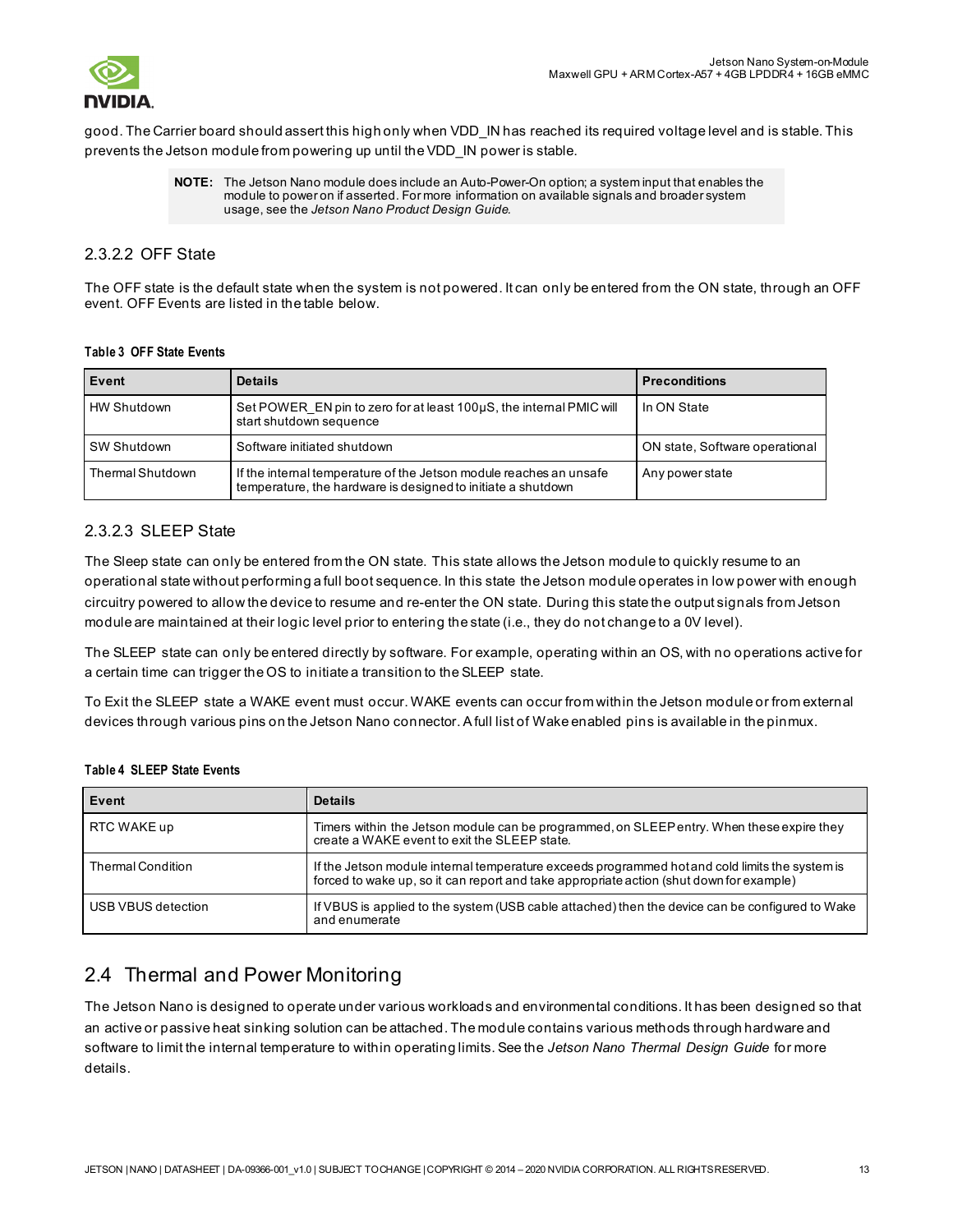

# <span id="page-13-0"></span>2.5 Power Sequencing

The Jetson Nano module is required to be powered on and off in a known sequence. Sequencing is determined through a set of control signals; the SYS\_RESET\* signal (when deasserted) is used to indicate when the carrier board can power on. The following sections provide an overview of the power sequencing steps between the carrier board and Jetson Nano module. Refer to the *Jetson Nano Product Design Guide* for system level details on the application of power, power sequencing, and monitoring. The Jetson Nano module and the product carrier board must be power sequenced properly to avoid potential damage to components on either the module or the carrier board system.

### <span id="page-13-1"></span>2.5.1 Power Up

During power up, the carrier board must wait until the signal SYS\_RESET\* is deasserted from the Jetson module before enabling its power; the Jetson module will deassert the SYS RESET\* signal to enable the complete system to boot.

> **NOTE:** I/O pins cannot be high (>0.5V) before SYS\_RESET\* goes high. When SYS\_RESET\* is low, the maximum voltage applied to any I/O pin is 0.5V. For more information, refer to the *Jetson Nano Product Design Guide*.

#### **Figure 2 Power-up Sequence (No Power Button – Auto-Power-On Enabled)**



### <span id="page-13-2"></span>2.5.2 Power Down

In a shutdown event the Jetson module asserts SHUTDOWN\_REQ\*. The SHUTDOWN\_REQ\* must be serviced by the carrier board to toggle POWER\_EN from high to low, even in cases of sudden power loss. The Jetson module starts the power off sequence when POWER\_EN is deasserted; SYS\_RESET\* is asserted by the Jetson module, allowing the carrier board to put any components into a known state and power down.

#### **Figure 3 Power Down Sequence (Initiated by SHUTDOWN\_REQ\* Assertion)**

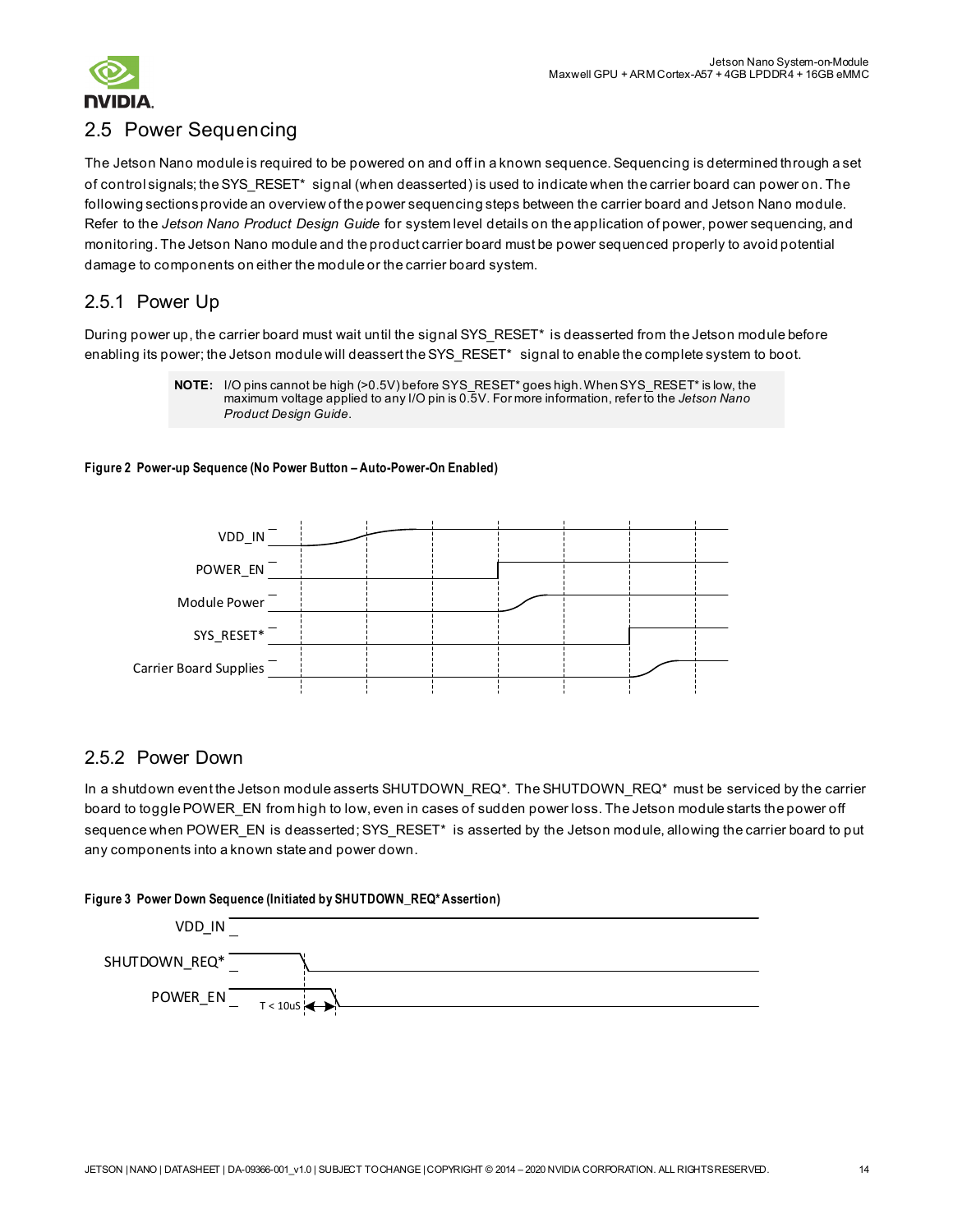

# <span id="page-14-0"></span>**3.0 Pin Descriptions**

The primary interface to Jetson Nano is via a 260-pin SO-DIMM connector. Connector exposes power, ground, high-speed and low-speed industry standard I/O connections. See the *NVIDIA Jetson Nano Product Design Guide* for details on integrating the module and mating connector into product designs.

The I/O pins on the SO-DIMM are comprised of both Single Function I/O (SFIO) and Multi-Purpose digital I/O (MPIO) pins. Each MPIO can be configured to act as a GPIO or it can be assigned for use by a particular I/O controller. Though each MPIO has up to five functions (GPIO function and up to four SFIO functions), a given MPIO can only act as a single function at a given point in time. The functions for each pin on the Jetson module are fixed to a single SFIO function or as a GPIO. The different MPIO pins share a similar structure, but there are several varieties of such pins. The varieties are designed to minimize the number of on-board components (such as level shifters or pull-up resistors) required in Jetson Nano designs.

MPIO pin types:

- ST (standard) pins are the most common pins on the chip. They are used for typical General Purpose I/O.
- DD (dual-driver) pins are similar to the ST pins. A DD pin can tolerate its I/O pin being pulled up to 3.3V (regardless of supply voltage) if the pin's output-driver is set to open-drain mode. There are special power-sequencing considerations when using this functionality.

#### **NOTE:** The output of DD pins cannot be pulled High during deep-power-down (DPD).

- CZ (controlled output impedance) pins are optimized for use in applications requiring tightly controlled output impedance. They are similar to ST pins except for changes in the drive strength circuitry and in the weak pull-ups/ downs. CZ pins are included on the VDDIO\_SDMMC3 (Module SDMMC pins) power rail; also includes a CZ\_COMP pin. Circuitry within the Jetson module continually matches the output impedance of the CZ pins to the on-board pullup/-down resistors attached to the CZ\_COMP pins.
- LV CZ (low voltage-controlled impedance) pins are similar to CZ pins but are optimized for use with a 1.2V supply voltage (and signaling level). They support a 1.8V supply voltage (and signaling level) as a secondary mode. The Jetson nano uses LV\_CZ pins for SPI interfaces operating at 1.8V.
- DP\_AUX pin is used as an Auxiliary control channel for the DisplayPort which needs differential signaling. Because the same I/O block is used for DisplayPort and HDMI to ensure the control path to the display interface is minimized, the DP\_AUX pins can operate in open-drain mode so that HDMI's control path (i.e., DDC interface which needs I2C) can also be used in the same pin.

Each MPIO pin consists of:

- An output driver with tristate capability, drive strength controls and push-pull mode, open-drain mode, or both
- An input receiver with either Schmitt mode, CMOS mode, or both
- A weak pull-up and a weak pull-down

MPIO pins are partitioned into multiple "pin control groups" with controls being configured for the group. During normal operation, these per-pin controls are driven by the pinmux controller registers. During deep sleep, the PMC bypasses and then resets the pinmux controller registers. Software reprograms these registers as necessary after returning from deep sleep.

Refer to the *Tegra X1 (SoC) Technical Reference Manual* for more information on modifying pin controls.

# <span id="page-14-1"></span>3.1 MPIO Power-on Reset Behavior

Each MPIO pin has a deterministic power-on reset (PoR) state. The particular reset state for each pin is chosen to minimize the need of on-board components like pull-up resistors in a Jetson Nano-based system. For example, the on-chip weak pullups are enabled during PoR for pins which are usually used to drive active-low chip selects.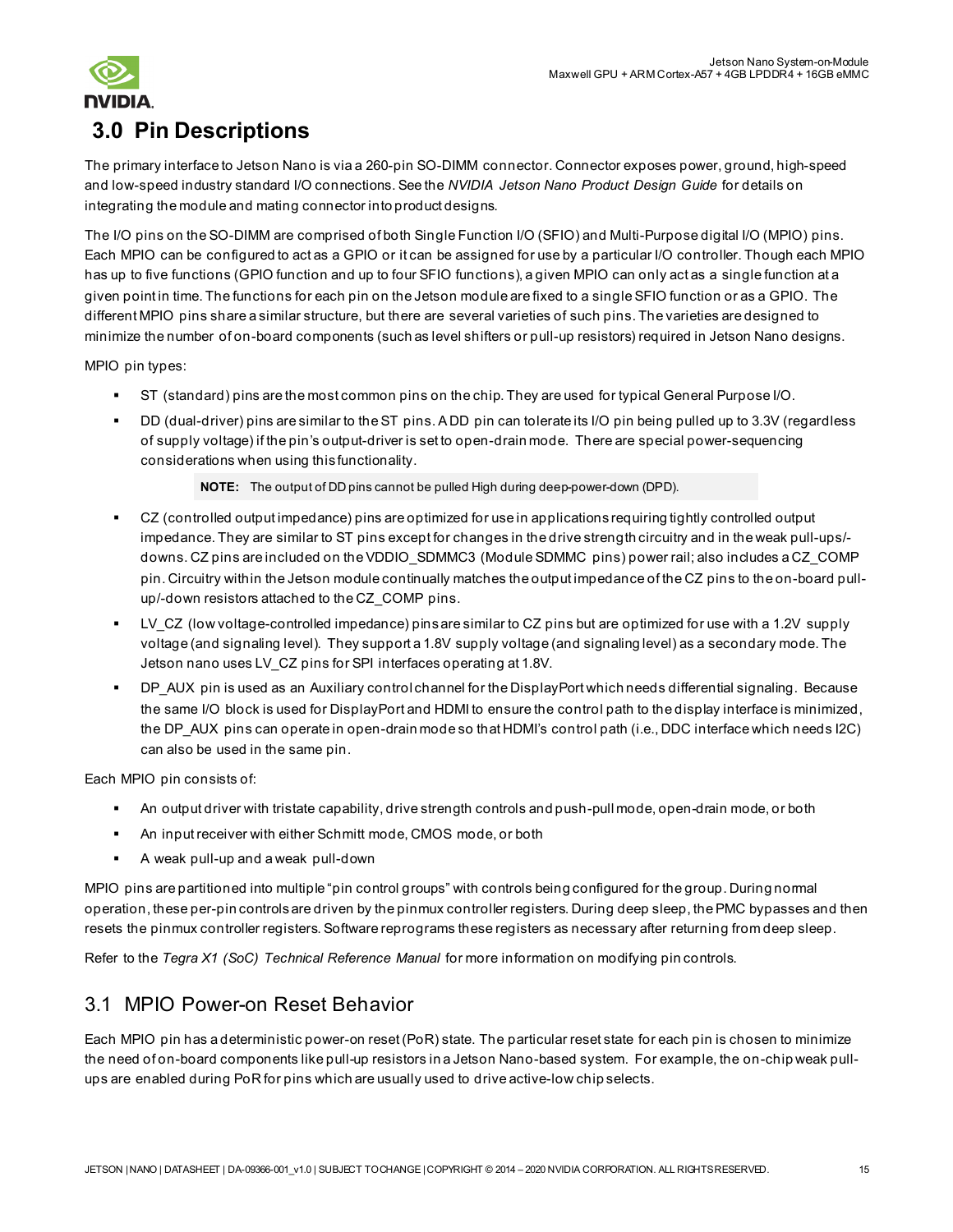

# <span id="page-15-0"></span>3.2 MPIO Deep Sleep Behavior

Deep Sleep is an ultra-low-power standby state in which the Jetson Nano maintains much of its I/O state while most of the chip is powered off. The following lists offer a simplified description of the deep sleep entry and exit concentrating on those aspects which relate to the MPIO pins. During deep sleep most of the pins are put in a state called Deep Power Down (DPD). The sequence for entering to DPD is same across pins. Specific variations are there in some pins in terms of type of features that are available in DPD.

**NOTE:** The output of DD pins cannot be pulled High during deep-power-down (DPD). OD pins do NOT retain their output during DPD. OD pins should NOT be configured as GPIOs in a platform where they are expected to hold a value during DPD.

**ALL** MPIO pins **do NOT** have identical behavior during deep sleep. They differ with regard to:

- Input buffer behavior during deep sleep
	- Forcibly disabled OR
	- Enabled for use as a "GPIO wake event" OR
	- Enabled for some other purpose (e.g., a "clock request" pin)
- Output buffer behavior during deep sleep
	- Maintain a static programmable (0, 1, or tristate) constant value OR
	- Capable of changing state (i.e., dynamic while the chip is still in deep sleep)
- Weak pull-up/pull-down behavior during deep sleep
	- Forcibly disabled OR
	- Can be configured
- Pins that do not enter deep sleep
	- Some of the pins whose outputs are dynamic during deep sleep are of special type and they do not enter deep sleep (e.g., pins that are associated with PMC logic do not enter deep sleep, pins that are associated with JTAG do not enter into deep sleep any time.

#### **Figure 4 DPD Wait Times**

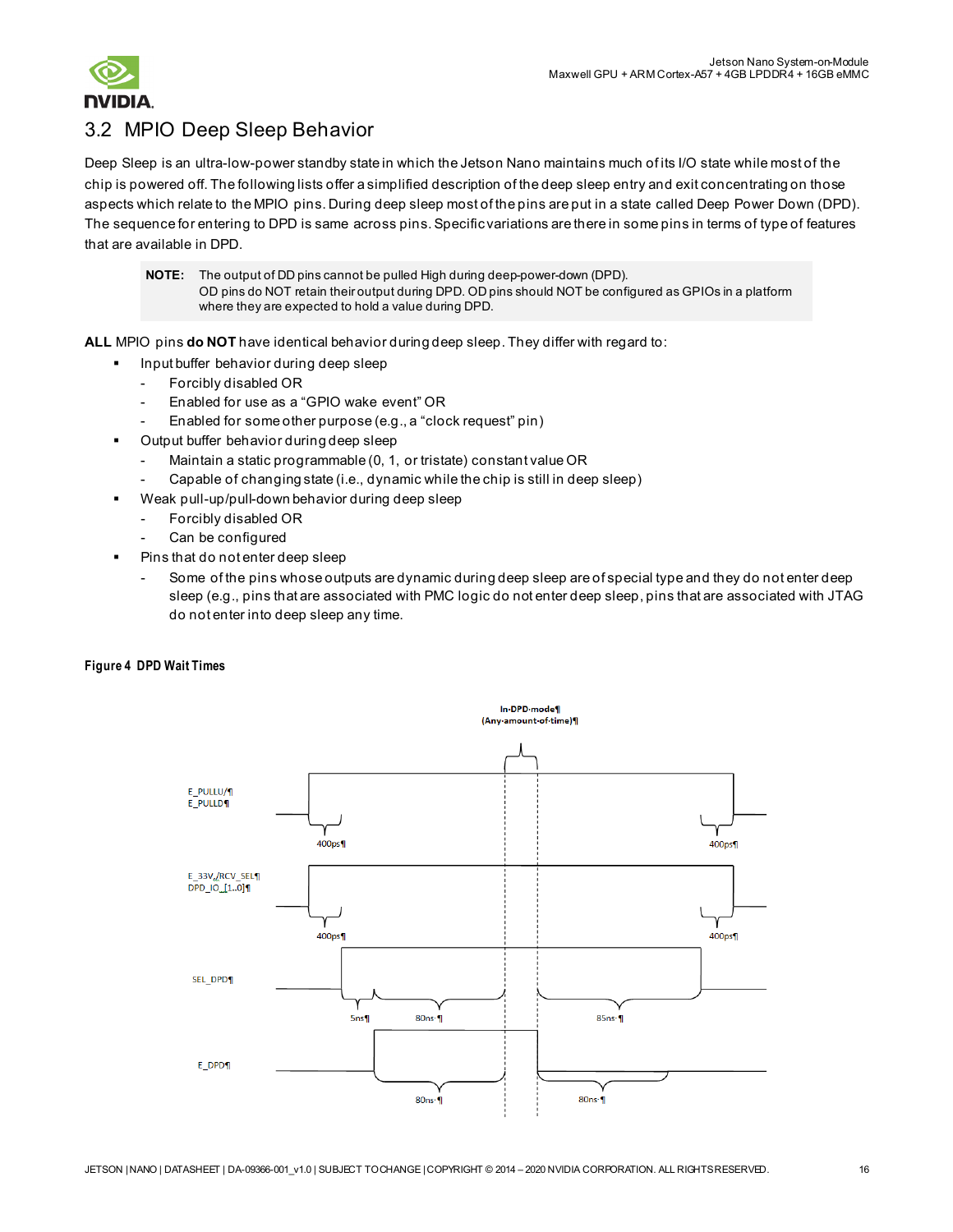

# <span id="page-16-0"></span>3.3 GPIO Pins

The Jetson Nano has multiple dedicated GPIOs. Each GPIO can be individually configurable as an Output, Input, or Interrupt source with level/edge controls. The pins listed in the following table are dedicated GPIOs; some with alternate SFIO functionality. Many other pins not included in this list are capable of being configured as GPIOs instead of the SFIO functionality the pin name suggests (e.g., UART, SPI, 1<sup>2</sup>S, etc.). All pins that can support GPIO functionality have this exposed in the Pinmux.

#### **Table 5 Dedicated GPIO Pin Descriptions**

| Pin | <b>Name</b>        | <b>Direction</b>     | <b>Type</b>        | PoR         | <b>Alternate Function</b>           |
|-----|--------------------|----------------------|--------------------|-------------|-------------------------------------|
| 87  | GPIO00             | Bidirectional        | Open-Drain [DD]    | $\mathbf 0$ | USB VBUS Enable (USB_VBUS_EN0)      |
| 118 | GPIO01             | <b>Bidirectional</b> | $CMOS - 1.8V$ [ST] | pd          | Camera MCLK #2 (CLK)                |
| 124 | GPIO02             | <b>Bidirectional</b> | CMOS-1.8V [ST]     | pd          |                                     |
| 126 | GPIO03             | <b>Bidirectional</b> | CMOS-1.8V [ST]     | pd          |                                     |
| 127 | GPIO04             | <b>Bidirectional</b> | $CMOS - 1.8V$ [ST] | pd          |                                     |
| 128 | GPIO05             | Bidirectional        | $CMOS - 1.8V$ [ST] | pd          |                                     |
| 130 | GPIO06             | Bidirectional        | $CMOS - 1.8V$ [ST] | pd          |                                     |
| 206 | GPIO07             | <b>Bidirectional</b> | $CMOS - 1.8V$ [ST] | pd          | Pulse Width Modulation Signal (PWM) |
| 208 | GPIO08             | <b>Bidirectional</b> | $CMOS - 1.8V$ [ST] | pd          | SD Card Detect (SDMMC CD)           |
| 211 | GPIO09             | Bidirectional        | $CMOS - 1.8V$ [ST] | pd          | Audio Clock (AUD MCLK)              |
| 212 | GPIO <sub>10</sub> | <b>Bidirectional</b> | $CMOS - 1.8V$ [ST] | pd          |                                     |
| 216 | GPIO11             | <b>Bidirectional</b> | $CMOS - 1.8V$ [ST] | pd          | Camera MCLK #3                      |
| 218 | GPIO12             | <b>Bidirectional</b> | $CMOS - 1.8V$ [ST] | pd          |                                     |
| 228 | GPIO <sub>13</sub> | <b>Bidirectional</b> | $CMOS - 1.8V$ [ST] | pd          | Pulse Width Modulation Signal       |
| 230 | GPIO <sub>14</sub> | <b>Bidirectional</b> | $CMOS - 1.8V$ [ST] | pd          | Pulse Width Modulation Signal       |
| 114 | CAM0_PWDN          | <b>Bidirectional</b> | CMOS-1.8V [ST]     | pd          |                                     |
| 120 | CAM1_PWDN          | <b>Bidirectional</b> | $CMOS - 1.8V$ [ST] | pd          |                                     |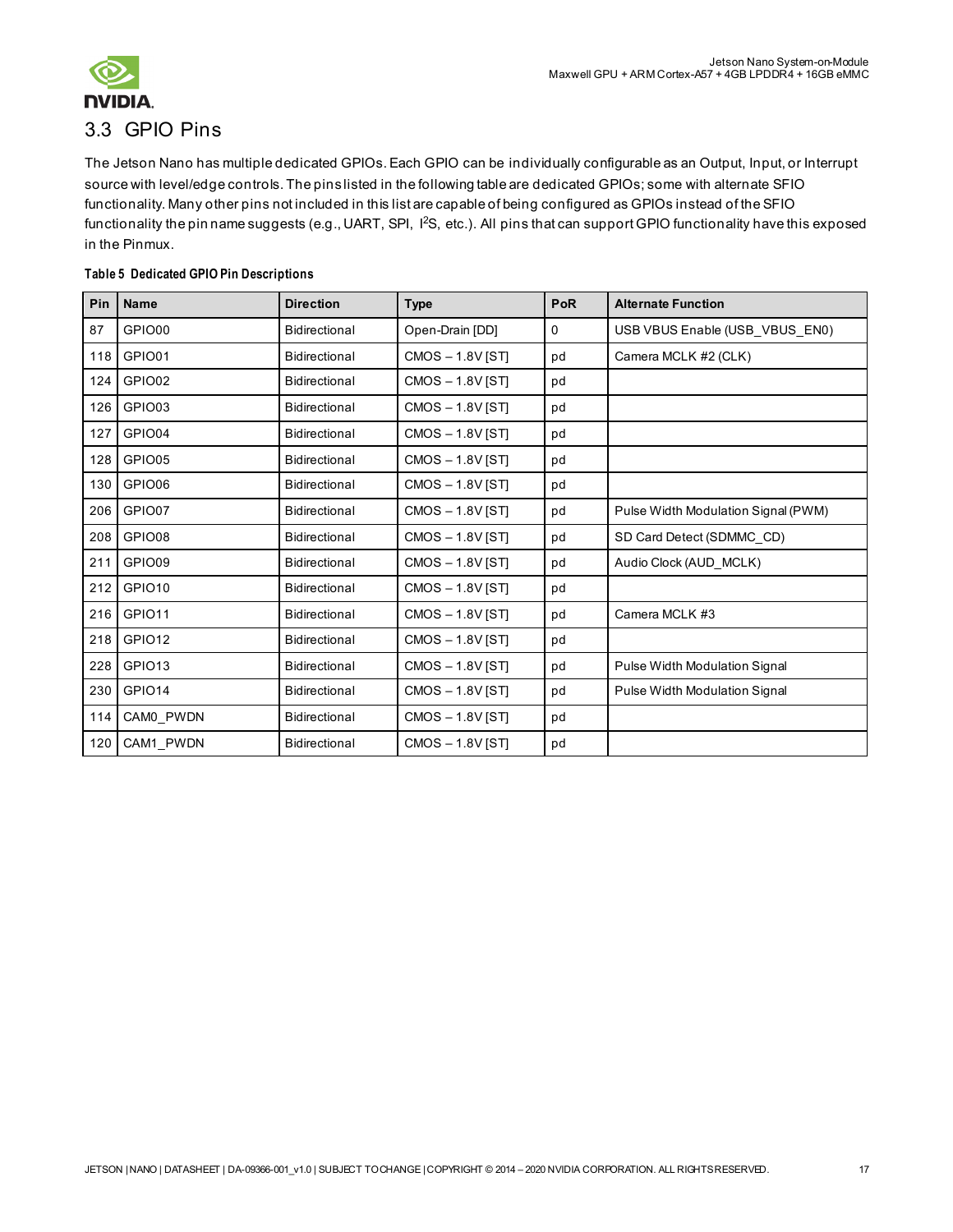

# <span id="page-17-0"></span>**4.0 Interface Descriptions**

The following sections outline the interfaces available on the Jetson Nano module and details the module pins used to interact with and control each interface. See the *Tegra X1 Series SoC Technical Reference Manual* for complete functional descriptions, programming guidelines and register listings for each of these blocks.

# <span id="page-17-1"></span>4.1 USB

| <b>Standard</b>                                                                           | <b>Notes</b>                                                                                                                                                                                                     |
|-------------------------------------------------------------------------------------------|------------------------------------------------------------------------------------------------------------------------------------------------------------------------------------------------------------------|
| Universal Serial Bus Specification Revision 3.0                                           | Refer to specification for related interface timing details.                                                                                                                                                     |
| Universal Serial Bus Specification Revision 2.0                                           | USB Battery Charging Specification, version 1.0; including Data Contact Detect protocol<br>Modes: Host and Device<br>Speeds: Low, Full, and High<br>Refer to specification for related interface timing details. |
| Enhanced Host Controller Interface Specification<br>for Universal Serial Bus revision 1.0 | Refer to specification for related interface timing details.                                                                                                                                                     |

An xHCI/Device controller (named XUSB) supports the xHCI programming model for scheduling transactions and interface managements as a host that natively supports USB 3.0, USB 2.0, and USB 1.1 transactions with its USB 3.0 and USB 2.0 interfaces. The XUSB controller supports USB 2.0 L1 and L2 (suspend) link power management and USB 3.0 U1, U2, and U3 (suspend) link power managements. The XUSB controller supports remote wakeup, wake on connect, wake on disconnect, and wake on overcurrent in all power states, including sleep mode.

#### **USB 2.0 Ports**

Each USB 2.0 port operates in USB 2.0 High Speed mode when connecting directly to a USB 2.0 peripheral and operates in USB 1.1 Full- and Low-Speed modes when connecting directly to a USB 1.1 peripheral. All USB 2.0 ports operating in High Speed mode share one High-Speed Bus Instance, which means 480 Mb/s theoretical bandwidth is distributed across these ports. All USB 2.0 ports operating in Full- or Low-Speed modes share one Full/Low-Speed Bus Instance, which means 12 Mb/s theoretical bandwidth is distributed across these ports.

#### **USB 3.0 Port**

The USB 3.0 port only operates in USB 3.0 Super Speed mode (5 Gb/s theoretical bandwidth).

#### **Table 6 USB 2.0 Pin Descriptions**

| Pin        | <b>Name</b>                      | <b>Direction</b>     | Type           | <b>Description</b>                                                                                                                            |
|------------|----------------------------------|----------------------|----------------|-----------------------------------------------------------------------------------------------------------------------------------------------|
| 87         | GPIO0                            | Input                | USB VBUS, 5V   | USB 0 VBUS Detect (USB_VBUS_EN0). Do not feed 5V<br>directly into this pin; see the Jetson Nano Product Design<br>Guide for complete details. |
| 109<br>111 | USB0 D N<br>USB0 D P             | <b>Bidirectional</b> | USB PHY        | USB 2.0 Port 0 Data                                                                                                                           |
| 115<br>117 | USB1 D N<br>USB1 D P             | Bidirectional        | <b>USB PHY</b> | USB 2.0 Port 1 Data                                                                                                                           |
| 121<br>123 | USB2 D N<br>USB <sub>2</sub> D P | Bidirectional        | USB PHY        | USB 2.0 Port 2 Data                                                                                                                           |

#### **Table 7 USB 3.0 Pin Descriptions**

| Pin | <b>Name</b>                      | <b>Direction</b> | Type       | <b>Description</b> |
|-----|----------------------------------|------------------|------------|--------------------|
|     | 163 USBSS RX P<br>161 USBSS RX N | Input            | USB SS PHY | USB 3.0 SS Receive |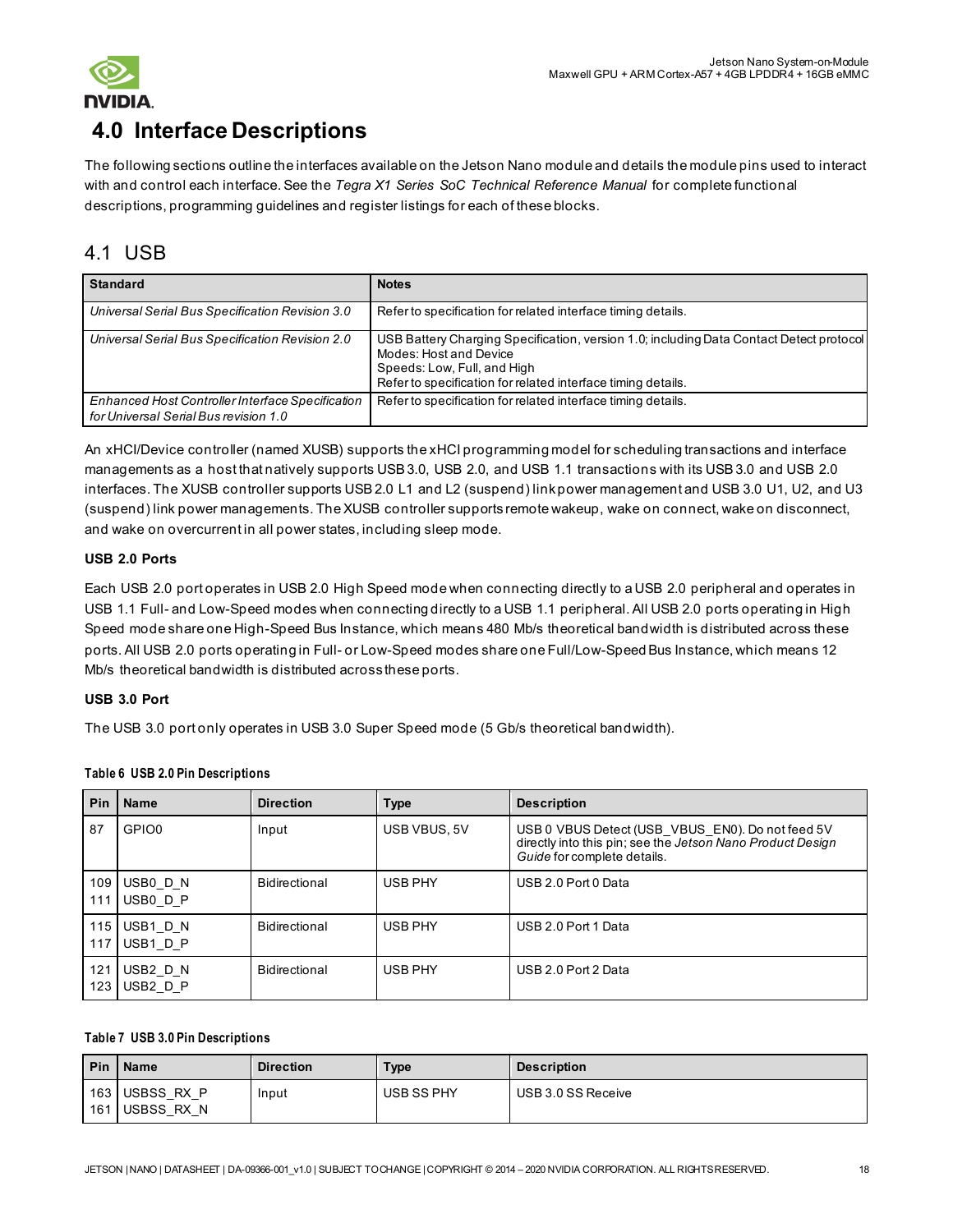

| <b>Pin</b> | I Name                           | <b>Direction</b> | <b>Type</b> | <b>Description</b>  |
|------------|----------------------------------|------------------|-------------|---------------------|
|            | 168 USBSS TX P<br>166 USBSS TX N | Output           | USB SS PHY  | USB 3.0 SS Transmit |

# <span id="page-18-0"></span>4.2 PCI Express (PCIe)

| <b>Standard</b>                             | <b>Notes</b>                                                                                                                                                                                                                                                                           |
|---------------------------------------------|----------------------------------------------------------------------------------------------------------------------------------------------------------------------------------------------------------------------------------------------------------------------------------------|
| PCI Express Base Specification Revision 2.0 | Jetson Nano meets the timing requirements for the Gen2 (5.0 GT/s) data rates. Refer to<br>specification for complete interface timing details.<br>Although NVIDIA validates that the Jetson Nano design complies with the PCIe<br>specification, PCIe software support may be limited. |

The Jetson module integrates a single PCIe Gen2 controller supporting:

- **Connections to a single (x1/2/4) endpoint**
- Upstream and downstream AXI interfaces that serve as the control path from the Jetson Nano to the external PCIe device.
- Gen1 (2.5 GT/s/lane) and Gen2 (5.0 GT/s/lane) speeds.

**NOTE:** Upstream Type 1 Vendor Defined Messages (VDM) should be sent by the Endpoint Port (EP) if the Root Port (RP) also belongs to same vendor/partner; otherwise the VDM is silently discarded.

See the *Jetson Nano Product Design Guide* for supported USB 3.0/PCIe configuration and connection examples.

| Pin        | <b>Name</b>                | <b>Direction</b> | <b>Type</b>     | PoR      | <b>Description</b>                                                                                                                                                                                                                                                                                     |
|------------|----------------------------|------------------|-----------------|----------|--------------------------------------------------------------------------------------------------------------------------------------------------------------------------------------------------------------------------------------------------------------------------------------------------------|
| 179        | PCIE WAKE*                 | Input            | Open Drain 3.3V | z        | PCI Express Wake<br>This signal is used as the PCI Express defined WAKE#<br>signal. When asserted by a PCI Express device, it is a<br>request that system power be restored. No interrupt or other<br>consequences result from the assertion of this signal. On<br>module $100k\Omega$ pull-up to 3.3V |
| 160<br>162 | PCIE0_CLK_N<br>PCIE0 CLK P | Output           | PCIe PHY        | 0<br>0   | PCIe Reference Clock                                                                                                                                                                                                                                                                                   |
| 180        | PCIE0 CLKREQ*              | Bidirectional    | Open Drain 3.3V | z        | PCIe Reference Clock Request<br>This signal is used by a PCIe device to indicate it needs the<br>PCIE0 CLK N and PCIE0 CLK P to actively drive reference<br>clock. On module $47k\Omega$ pull-up to 3.3V                                                                                               |
| 181        | PCIE0 RST*                 | Output           | Open Drain 3.3V | $\Omega$ | <b>PCIe Reset</b><br>This signal provides a reset signal to all PCIe links. It must be<br>asserted 100 ms after the power to the PCIe slots has<br>stabilized. On module $47k\Omega$ pull-up to 3.3V                                                                                                   |
| 157<br>155 | PCIE0 RX3 P<br>PCIE0_RX3_N | Input            | PCIe PHY        |          | PCIe Receive (Lane 3)                                                                                                                                                                                                                                                                                  |
| 151<br>149 | PCIE0 RX2 P<br>PCIE0 RX2 N | Input            | PCIe PHY        |          | PCIe Receive (Lane 2)                                                                                                                                                                                                                                                                                  |
| 139<br>137 | PCIE0 RX1 P<br>PCIE0 RX1 N | Input            | PCIe PHY        |          | PCIe Receive (Lane 1)                                                                                                                                                                                                                                                                                  |
| 133<br>131 | PCIE0 RX0 P<br>PCIE0 RX0 N | Input            | PCIe PHY        |          | PCIe Receive (Lane 0)                                                                                                                                                                                                                                                                                  |
| 156<br>154 | PCIE0 TX3 P<br>PCIE0 TX3 N | Output           | PCIe PHY        |          | PCIe Transmit (Lane 3)                                                                                                                                                                                                                                                                                 |

#### **Table 8 PCIe Pin Descriptions**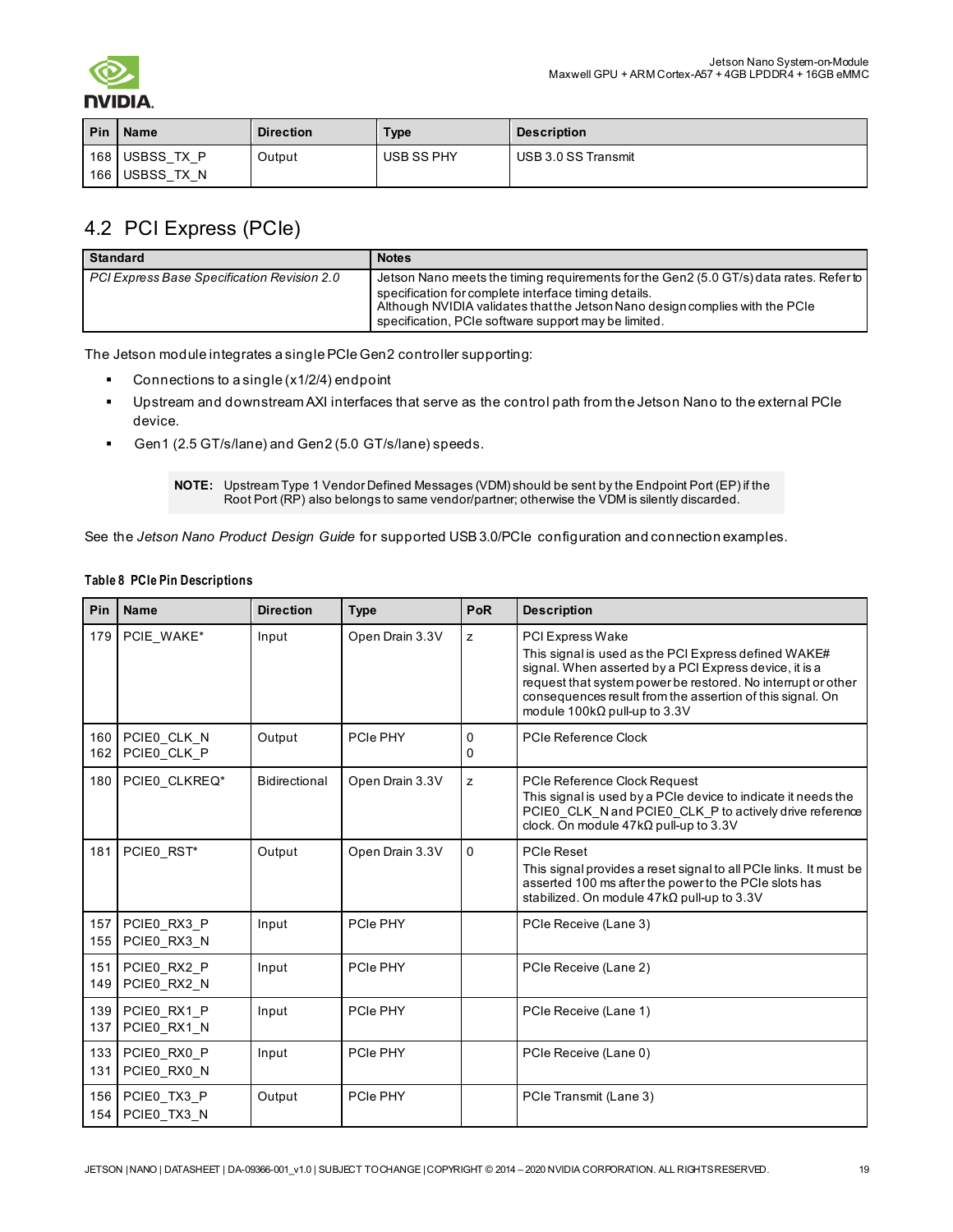|            | Pin   Name                         | <b>Direction</b> | <b>Type</b> | <b>PoR</b> | <b>Description</b>     |
|------------|------------------------------------|------------------|-------------|------------|------------------------|
|            | 150 PCIE0 TX2 P<br>148 PCIE0 TX2 N | Output           | PCIe PHY    |            | PCIe Transmit (Lane 2) |
|            | 142 PCIE0 TX1 P<br>140 PCIE0 TX1 N | Output           | PCIe PHY    |            | PCIe Transmit (Lane 1) |
| 136<br>134 | PCIE0 TX0 P<br>PCIE0 TX0 N         | Output           | PCIe PHY    |            | PCIe Transmit (Lane 0) |

# <span id="page-19-0"></span>4.3 Display Interfaces

The Jetson Nano Display Controller Complex integrates a MIPI-DSI interface and Serial Output Resource (SOR) to collect pixels from the output of the display pipeline, format/encode them to desired format, and then streams to various output devices. The SOR consists of several individual resources which can be used to interface with different display devices such as HDMI, DP, or eDP.

# <span id="page-19-1"></span>4.3.1 MIPI Display Serial Interface (DSI)

The Display Serial Interface (DSI) is a serial bit-stream replacement for the parallel MIPI DPI and DBI display interface standards. DSI reduces package pin-count and I/O power consumption. DSI support enables both display controllers to connect to an external display(s) with a MIPI DSI receiver. The DSI transfers pixel data from the internal display controller to an external third-party LCD module.

Features:

- **PHY Layer** 
	- Start / End of Transmission. Other out-of-band signaling
	- Per DSI interface: one Clock Lane; two Data Lanes
	- Supports link configuration 1x 2
	- Maximum link rate 1.5Gbps as per MIPI D-PHY 1.1v version
	- Maximum 10MHz LP receive rate
- **EXTER Management Layer with Distributor**
- Protocol Layer with Packet Constructor
- Supports MIPI DSI 1.0.1v version mandatory features
- Command Mode (One-shot) with Host and/or display controller as master
- Clocks
	- Bit Clock: Serial data stream bit-rate clock
	- Byte Clock: Lane Management Layer Byte-rate clock
	- Application Clock: Protocol Layer Byte-rate clock.
- Error Detection / Correction
	- ECC generation for packet Headers
	- Checksum generation for Long Packets
- Error recovery
- High-Speed Transmit timer
- Low-Power Receive timer
- Turnaround Acknowledge Timeout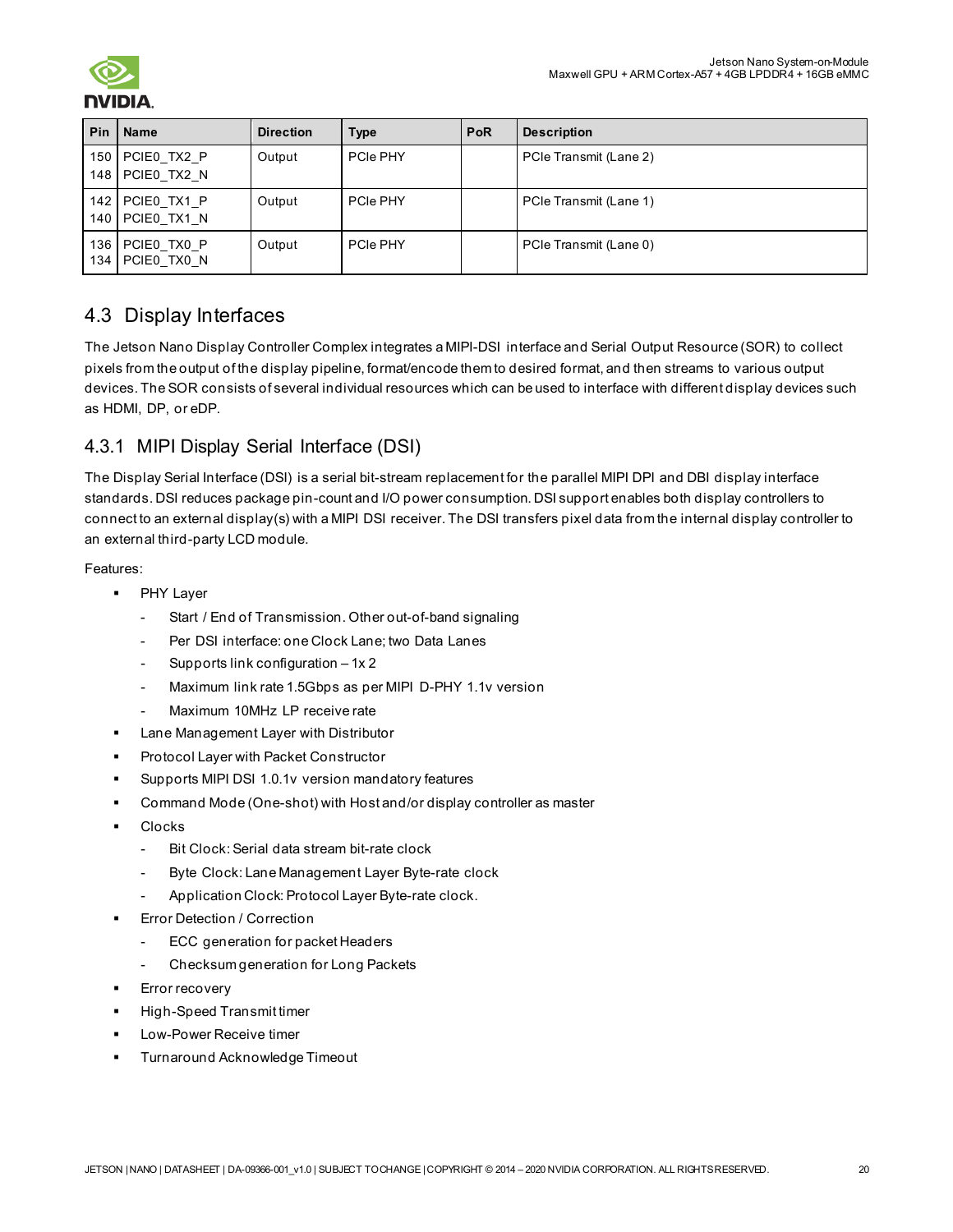

#### **Table 9 DSI Pin Descriptions**

| Pin      | <b>Name</b>            | <b>Direction</b> | <b>Type</b> | <b>Description</b>                                                                                                    |
|----------|------------------------|------------------|-------------|-----------------------------------------------------------------------------------------------------------------------|
| 76<br>78 | DSI CLK N<br>DSI CLK P | Output           | MIPI D-PHY  | Differential output clock for DSI interface                                                                           |
| 82<br>84 | DSI D1 N<br>DSI D1 P   | Output           | MIPI D-PHY  | Differential data lanes for DSI interface.                                                                            |
| 70<br>72 | DSI DO N<br>DSI DO P   | Bidirectional    | MIPI D-PHY  | Differential data lanes for DSI interface. DSI lane can read data<br>back from the panel side in low power (LP) mode. |

# <span id="page-20-0"></span>4.3.2 High-Definition Multimedia Interface (HDMI) and DisplayPort (DP) Interfaces

| <b>Standard</b>                                                           | <b>Notes</b>                                                                        |
|---------------------------------------------------------------------------|-------------------------------------------------------------------------------------|
| High-Definition Multimedia Interface (HDMI)<br>Specification, version 2.0 | > 340MHz pixel clock<br>Scrambling support<br>Clock/4 support (1/40 bit-rate clock) |

The HDMI and DP interfaces share the same set of interface pins. Anew transport mode was introduced in HDMI 2.0 to enable link clock frequencies greater than 340MHz and up to 600MHz. For transfer rates above 340MHz, there are two main requirements:

- All link data, including active pixel data, guard bands, data islands and control islands must be scrambled.
- The TMDS clock lane must toggle at CLK/4 instead of CLK. Below 340MHz, the clock lane toggles as normal (independent of the state of scrambling).

#### Features:

- HDMI
	- HDMI 2.0 mode  $(3.4Gbps < data$  rate  $\leq 6Gbps)$
	- HDMI 1.4 mode (data rate <= 3.4Gbps)
	- Multi-channel audio from HDA controller, up to eight channels 192kHz 24-bit.
	- Vendor Specific Info-frame (VSI) packet transmission
	- 24-bit RGB pixel formats
	- Transition Minimized Differential Signaling (TMDS) functional up to 340MHz pixel clock rate
- **DisplayPort** 
	- Display Port mode: interface is functional up to 540MHz pixel clock rate (i.e., 1.62GHz for RBR, 2.7GHz for HBR, and 5.4GHz for HBR2).
	- 8b/10b encoding support
	- External Dual Mode standard support
	- Audio streaming support

#### **Table 10 HDMI Pin Descriptions**

| <b>Pin</b>                 | Name                                                               | <b>Direction</b>    | Type                                | <b>Description</b>                                                                                                                                                                                                              |
|----------------------------|--------------------------------------------------------------------|---------------------|-------------------------------------|---------------------------------------------------------------------------------------------------------------------------------------------------------------------------------------------------------------------------------|
| 83<br>81                   | DP1 TXD3 P<br>DP1 TXD3 N                                           | Differential Output | AC-Coupled on Carrier Board<br>[DP] | DP Data lane 3 or HDMI Differential Clock. AC<br>coupling required on carrier board. For HDMI, pull-<br>downs (with disable) also required on carrier board.                                                                    |
| 77<br>75<br>71<br>69<br>65 | DP1 TXD2 P<br>DP1 TXD2 N<br>DP1 TXD1 P<br>DP1 TXD1 N<br>DP1 TXD0 P | Differential Output | AC-Coupled on Carrier Board<br>[DP] | HDMI Differential Data lanes 2:0. AC coupling required<br>on carrier board. For HDMI, pull-downs (with disable)<br>also required on carrier board.<br>HDMI:<br>DP1 TXD2 $[P,N] = HDMI$ Lane 0<br>DP1 TXD1 $[P,N] = HDMI$ Lane 1 |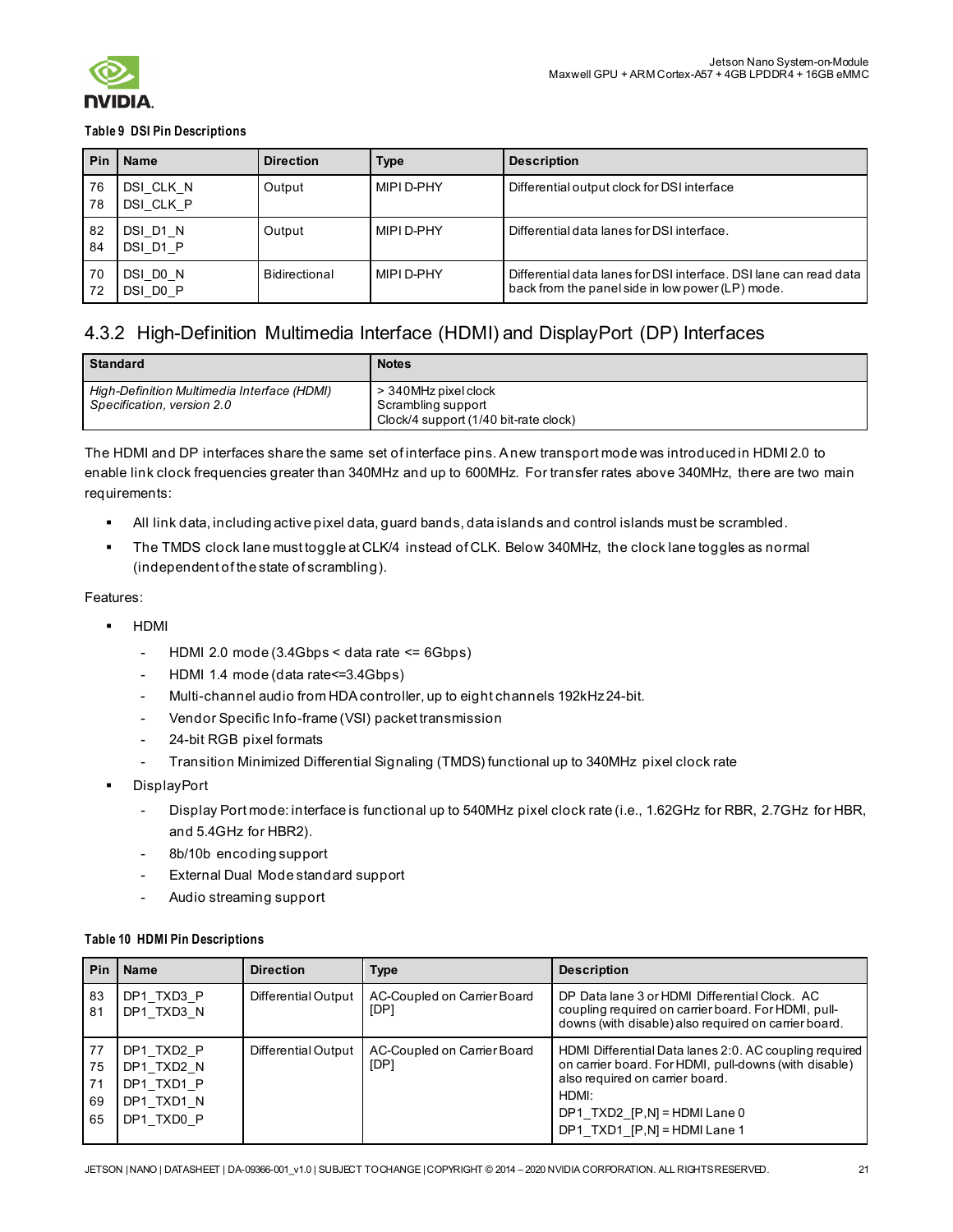

| <b>Pin</b> | <b>Name</b>   | <b>Direction</b> | <b>Type</b>                                        | <b>Description</b>                                                                                                                                                                                                                                      |
|------------|---------------|------------------|----------------------------------------------------|---------------------------------------------------------------------------------------------------------------------------------------------------------------------------------------------------------------------------------------------------------|
| 63         | DP1 TXD0 N    |                  |                                                    | DP1_TXD0_[P,N] = HDMI Lane 2                                                                                                                                                                                                                            |
| 96         | DP1 HPD       | Input            | $CMOS - 1.8V$ [ST]                                 | HDMI Hot Plug detection. Level shifter required as this<br>pin is not 5V tolerant.                                                                                                                                                                      |
| 94         | HDMI CEC      | Bidirectional    | Open Drain, 1.8V [DD]                              | Consumer Electronics Control (CEC) one-wire serial<br>bus.<br>NVIDIA provides low level CEC APIs (read/write).<br>These are not supported in earlier Android releases.<br>For additional CEC support, 3rd party libraries need to<br>be made available. |
|            | 100 DP1 AUX P | Bidirectional    | Open-Drain, 1.8V (3.3V tolerant<br>- DDC) [DP AUX] | DDC Serial Clock for HDMI. Level shifter required; pin<br>is not 5V tolerant.                                                                                                                                                                           |
| 98         | DP1 AUX N     | Bidirectional    | - DDC)                                             | Open-Drain, 1.8V (3.3V tolerant   DDC Serial Data. Level shifter required; pin is not 5V<br>tolerant.                                                                                                                                                   |

#### **Table 11 DisplayPort on DP1 Pin Descriptions**

| <b>Pin</b>                                   | <b>Name</b>                                                                                                  | <b>Direction</b>    | <b>Type</b>                         | <b>Description</b>                                                                                                                                                                   |
|----------------------------------------------|--------------------------------------------------------------------------------------------------------------|---------------------|-------------------------------------|--------------------------------------------------------------------------------------------------------------------------------------------------------------------------------------|
| 83<br>81<br>77<br>75<br>71<br>69<br>65<br>63 | DP1 TXD3 P<br>DP1 TXD3 N<br>DP1 TXD2 P<br>DP1 TXD2 N<br>DP1 TXD1 P<br>DP1 TXD1 N<br>DP1 TXD0 P<br>DP1 TXD0 N | Differential Output | AC-Coupled on Carrier Board<br>[DP] | DisplayPort 1 Differential Data lanes 2:0. AC coupling<br>required on carrier board.<br>DP1 TXD2 $[P,N] = DP$ Lane 2<br>DP1 TXD1 $[P,N] = DP$ Lane 1<br>DP1 TXD0 $[P,N] = DP$ Lane 0 |
| 96                                           | DP1 HPD                                                                                                      | Input               | $CMOS - 1.8V$ [ST]                  | DisplayPort 1 Hot Plug detection. Level shifter required<br>and must be non-inverting.                                                                                               |
| 100<br>98                                    | DP1 AUX P<br>DP1 AUX N                                                                                       | Bidirectional       | Open-Drain, 1.8V [DP AUX]           | DisplayPort 1 auxiliary channels. AC coupling required<br>on carrier board.                                                                                                          |

## <span id="page-21-0"></span>4.3.3 Embedded DisplayPort (eDP) Interface

| <b>Standard</b>          | <b>Notes</b>                |  |
|--------------------------|-----------------------------|--|
| Embedded DisplayPort 1.4 | Supported eDP 1.4 features: |  |
|                          | Additional link rates       |  |
|                          | Enhanced framing            |  |
|                          | <b>Power sequencing</b>     |  |
|                          | Reduced aux timing          |  |
|                          | Reduced main voltage swing  |  |

eDP is a mixed-signal interface consisting of four differential serial output lanes and one PLL. This PLL is used to generate a high frequency bit-clock from an input pixel clock enabling the ability to handle 10-bit parallel data per lane at the pixel rate for the desired mode. Embedded DisplayPort (eDP) modes (1.6GHz for RBR, 2.16GHz, 2.43GHz, 2.7GHz for HBR, 3.42GHz, 4.32GHz and 5.4GHz for HBR2).

> **NOTE:** eDP has been tested according to DP1.2b PHY CTS even though eDPv1.4 supports lower swing voltages and additional intermediate bit rates. This means the following nominal voltage levels (400mV, 600mV, 800mV, 1200mV) and data rates (RBR, HBR, HBR2) are tested. This interface can be tuned to drive lower voltage swings below 400mV and can be programmed to other intermediate bit rates as per the requirements of the panel and the system designer.

DisplayPort on DP0 is limited to display functionality only; no HDCP or audio support.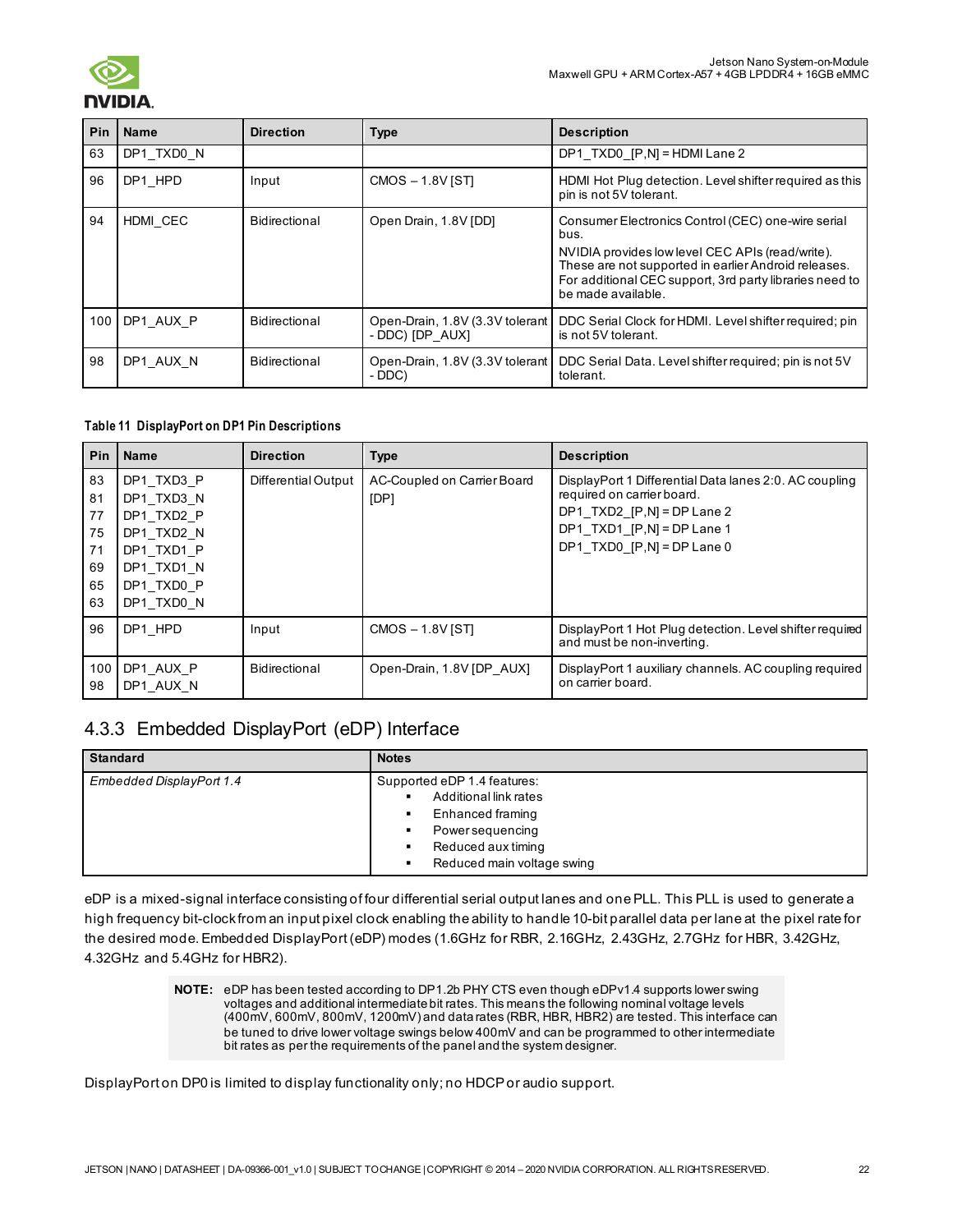

**Table 12 eDP (or DisplayPort on DP0) Pin Descriptions**

| <b>Pin</b>                                   | <b>Name</b>                                                                                                  | <b>Direction</b> | <b>Type</b>                                                  | <b>Description</b>                                                                                                                                                                                                                                                                    |
|----------------------------------------------|--------------------------------------------------------------------------------------------------------------|------------------|--------------------------------------------------------------|---------------------------------------------------------------------------------------------------------------------------------------------------------------------------------------------------------------------------------------------------------------------------------------|
| 59<br>57<br>53<br>51<br>47<br>45<br>41<br>39 | DP0 TXD3 P<br>DP0 TXD3 N<br>DP0 TXD2 P<br>DP0 TXD2 N<br>DP0 TXD1 P<br>DP0 TXD1 N<br>DP0 TXD0 P<br>DP0 TXD0 N |                  | Differential Output   AC-Coupled on Carrier<br>Board<br>[DP] | DP0 Differential Data. AC coupling & pull-<br>downs (with disable) required on carrier board.<br>DP0 TXD3 [P,N] = DisplayPort 0 Data Lane 3<br>DP0_TXD2_[P,N] = DisplayPort 0 Data Lane 2<br>DP0 TXD1 [P,N] = DisplayPort 0 Data Lane 1<br>DP0 TXD0 [P,N] = DisplayPort 0 Data Lane 0 |
| 88                                           | DP0 HPD                                                                                                      | Input            | $CMOS - 1.8V$ [ST]                                           | DP0 Hot Plug detection. Level shifter required<br>as this pin is not 5V tolerant                                                                                                                                                                                                      |
| 92<br>90                                     | DP0 AUX P<br>DP0 AUX N                                                                                       | Bidirectional    | AC-Coupled on Carrier<br>Board [DP AUX]                      | DP0 auxiliary channels. AC coupling required<br>on Carrier board.                                                                                                                                                                                                                     |

# <span id="page-22-0"></span>4.4 MIPI Camera Serial Interface (CSI) / VI (Video Input)

| <b>Standard</b>                                           |
|-----------------------------------------------------------|
| MIPI CSI 2.0 Receiver specification                       |
| MIPI D-PHY <sup>®</sup> v1.2 Physical Layer specification |

The Camera Serial Interface (CSI) is based on MIPI CSI 2.0 standard specification and implements the CSI receiver which receives data from an external camera module with CSI transmitter. The Video Input (VI) block receives data from the CSI receiver and prepares it for presentation to system memory or the dedicated image signal processor (ISP) execution resources.

Features:

- Supports both x4-lane and x2-lane sensor camera configurations:
	- x4 only configuration (up to three active streams)
	- x4 + x2 configurations (up to four active streams)
- Supported input data formats:
	- RGB: RGB888, RGB666, RGB565, RGB555, RGB444
	- YUV: YUV422-8b, YUV420-8b (legacy), YUV420-8b, YUV444-8b
	- RAW: RAW6, RAW7, RAW8, RAW10, RAW12, RAW14
	- DPCM: user defined
	- User defined: JPEG8
	- Embedded: Embedded control information
- Supports single-shot mode
- Physical Interface (MIPI D-PHY) Modes of Operation
	- High Speed Mode High-speed differential signaling up to 1.5Gbps; burst transmission for low power
	- Low Power Control Single-ended 1.2V CMOS level; low-speed signaling for handshaking.
	- Low Power Escape Low-speed signaling for data, used for escape command entry only.

If the two streams come from a single source, then the streams are separated using a filter indexed on different data types. In case of separation using data types, the normal data type is separated from the embedded data type.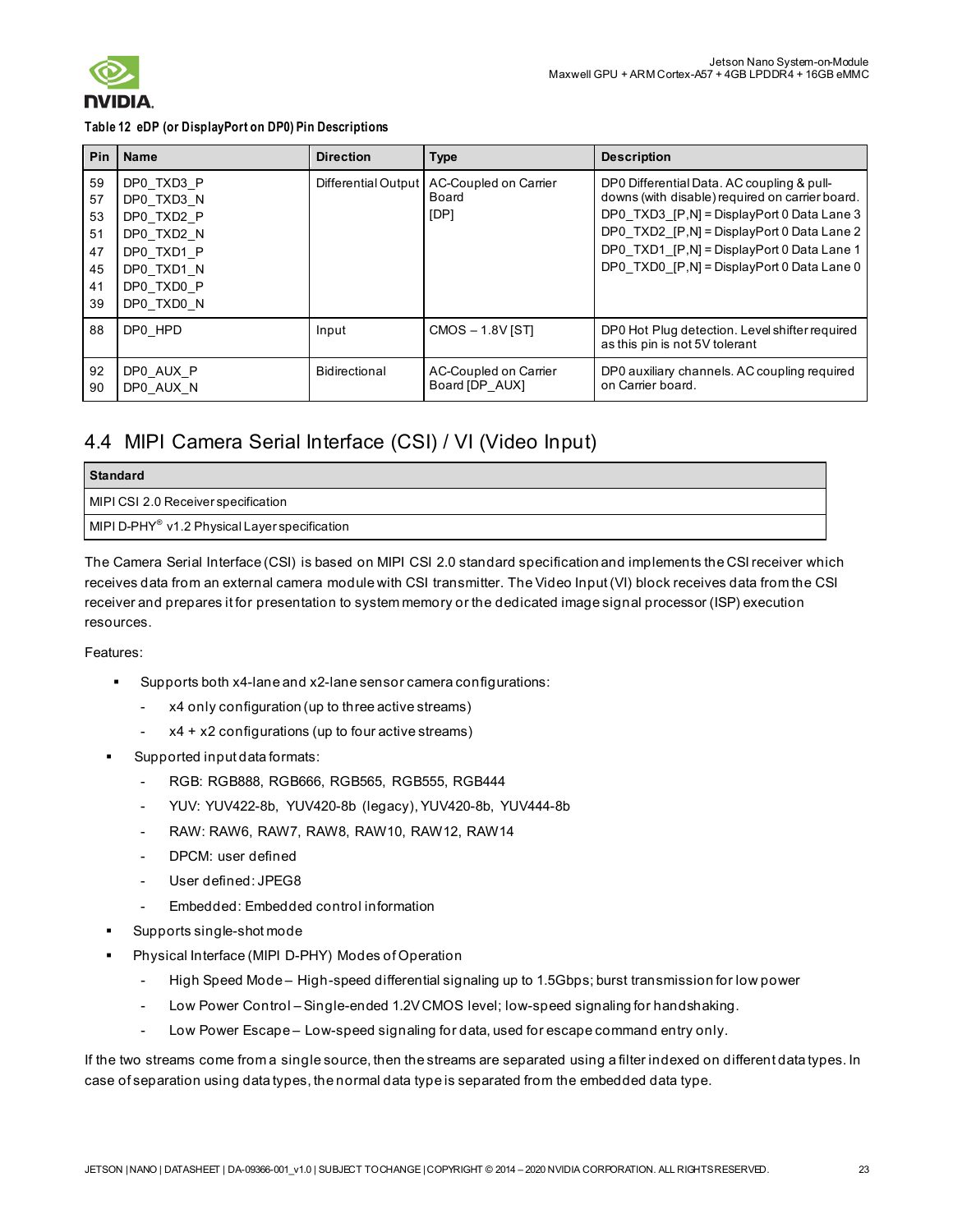

### **Table 13 CSI Pin Descriptions**

| Pin | <b>Name</b> | <b>Direction</b> | <b>Type</b> | <b>Description</b> |
|-----|-------------|------------------|-------------|--------------------|
| 10  | CSI0_CLK_N  | Input            | MIPI D-PHY  | CSI0 Clock-        |
| 12  | CSI0_CLK_P  | Input            | MIPI D-PHY  | CSI0 Clock+        |
| 4   | CSI0_D0_N   | Input            | MIPI D-PHY  | CSI 0 Data 0-      |
| 6   | CSI0_D0_P   | Input            | MIPI D-PHY  | CSI0 Data 0+       |
| 16  | CSI0_D1_N   | Input            | MIPI D-PHY  | CSI 0 Data 1-      |
| 18  | CSI0_D1_P   | Input            | MIPI D-PHY  | CSI 0 Data 1+      |
| 3   | CSI1_D0_N   | Input            | MIPI D-PHY  | CSI1Data0-         |
| 5   | CSI1_D0_P   | Input            | MIPI D-PHY  | CSI 1 Data 0+      |
| 15  | CSI1_D1_N   | Input            | MIPI D-PHY  | CSI 1 Data 1-      |
| 17  | CSI1_D1_P   | Input            | MIPI D-PHY  | CSI1 Data 1+       |
| 28  | CSI2_CLK_N  | Input            | MIPI D-PHY  | CSI 2 Clock-       |
| 30  | CSI2_CLK_P  | Input            | MIPI D-PHY  | CSI 2 Clock+       |
| 22  | CSI2_D0_N   | Input            | MIPI D-PHY  | CSI 2 Data 0-      |
| 24  | CSI2_D0_P   | Input            | MIPI D-PHY  | CSI 2 Data 0+      |
| 34  | CSI2_D1_N   | Input            | MIPI D-PHY  | CSI 2 Data 1-      |
| 36  | CSI2_D1_P   | Input            | MIPI D-PHY  | CSI 2 Data 1+      |
| 27  | CSI3_CLK_N  | Input            | MIPI D-PHY  | CSI3 Clock-        |
| 29  | CSI3_CLK_P  | Input            | MIPI D-PHY  | CSI3 Clock+        |
| 21  | CSI3_D0_N   | Input            | MIPI D-PHY  | CSI3 Data 0-       |
| 23  | CSI3_D0_P   | Input            | MIPI D-PHY  | CSI3 Data 0+       |
| 33  | CSI3_D1_N   | Input            | MIPI D-PHY  | CSI3 Data 1-       |
| 35  | CSI3_D1_P   | Input            | MIPI D-PHY  | CSI3 Data 1+       |
| 52  | CSI4_CLK_N  | Input            | MIPI D-PHY  | CSI 4 Clock-       |
| 54  | CSI4_CLK_P  | Input            | MIPI D-PHY  | CSI 4 Clock+       |
| 46  | CSI4_D0_N   | Input            | MIPI D-PHY  | CSI 4 Data 0-      |
| 48  | CSI4_D0_P   | Input            | MIPI D-PHY  | CSI 4 Data 0+      |
| 58  | CSI4_D1_N   | Input            | MIPI D-PHY  | CSI 4 Data 1-      |
| 60  | CSI4_D1_P   | Input            | MIPI D-PHY  | CSI 4 Data 1+      |
| 40  | CSI4 D2 N   | Input            | MIPI D-PHY  | CSI 4 Data 2-      |
| 42  | CSI4_D2_P   | Input            | MIPI D-PHY  | CSI4 Data 2+       |
| 64  | CSI4_D3_N   | Input            | MIPI D-PHY  | CSI 4 Data 3-      |
| 66  | CSI4_D3_P   | Input            | MIPI D-PHY  | CSI 4 Data 3+      |

#### **Table 14 Camera Clock and Control Pin Descriptions**

| Pin   Name      | <b>I/O</b>    | <b>Pin Type</b>        | PoR | <b>Description</b> |
|-----------------|---------------|------------------------|-----|--------------------|
| 213 CAM I2C SCL | Bidirectional | Open Drain - 3.3V [DD] |     | Camera I2C Clock   |
| 215 CAM I2C SDA | Bidirectional | Open Drain - 3.3V [DD] |     | Camera I2C Data    |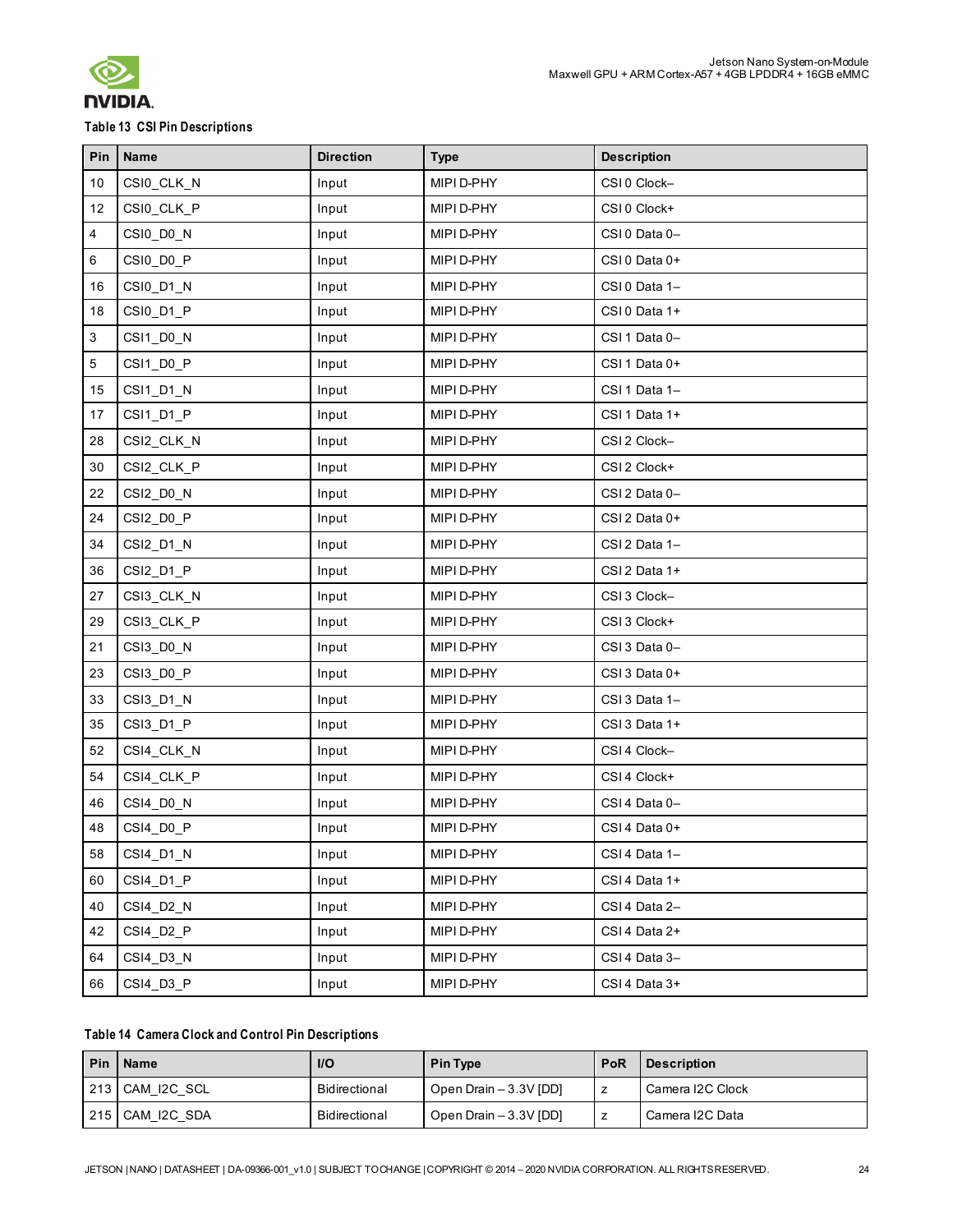

| Pin | Name          | <b>I/O</b> | <b>Pin Type</b>    | PoR       | <b>Description</b>         |
|-----|---------------|------------|--------------------|-----------|----------------------------|
|     | 116 CAM0 MCLK | Output     | $CMOS - 1.8V$ [ST] | <b>PD</b> | Camera 1 Reference Clock   |
|     | 114 CAM0 PWDN | Output     | $CMOS - 1.8V$ [ST] | <b>PD</b> | Camera 1 Powerdown or GPIO |
| 122 | CAM1 MCLK     | Output     | $CMOS - 1.8V$ [ST] | <b>PD</b> | Camera 2 Reference Clock   |
| 120 | CAM1 PWDN     | Output     | $CMOS - 1.8V$ [ST] | <b>PD</b> | Camera 2 Powerdown or GPIO |

# <span id="page-24-0"></span>4.5 SD / SDIO

| <b>Standard</b>                                                                     | <b>Notes</b>                                    |
|-------------------------------------------------------------------------------------|-------------------------------------------------|
| SD Specifications Part A2 SD Host Controller Standard<br>Specification Version 4.00 |                                                 |
| SD Specifications Part 1 Physical Layer Specification Version 4.00                  |                                                 |
| SD Specifications Part E1 SDIO Specification Version 4.00                           | Support for SD 4.0 Specification without UHS-II |
| Embedded Multimedia Card (eMMC), Electrical Standard 5.1                            |                                                 |

The SecureDigital (SD)/Embedded MultiMediaCard (eMMC) controller is used to support the on-module eMMC and a single SDIO interface made available for use with SDIO peripherals; it supports Default and High-Speed modes.

The SDMMC controller has a direct memory interface and is capable of initiating data transfers between memory and external device. The SDMMC controller supports both the SD and eMMC bus protocol and has an APB slave interface to access configuration registers. Interface is intended for supporting various compatible peripherals with an SD/MMC interface.

#### **Table 15 SD/SDIO Controller I/O Capabilities**

| <b>Controller</b> | <b>Bus Width</b> | Supported<br>Voltages (V) | I/O bus<br>clock (MHz) | <b>Max Bandwidth</b><br>(MBps) | <b>Notes</b>                                   |
|-------------------|------------------|---------------------------|------------------------|--------------------------------|------------------------------------------------|
| SD/SDIO Card 4    |                  | 1.8/3.3                   | 208                    | 104                            | Available at connector for SDIO or SD Card use |
| eMMC              |                  | 1.8                       | 200                    | 400                            | On-module eMMC                                 |

#### **Table 16 SD/SDIO Pin Descriptions**

| <b>Pin</b>               | Name                                                 | I/O           | <b>Pin Type</b>    | <b>PoR</b> | <b>Description</b>        |
|--------------------------|------------------------------------------------------|---------------|--------------------|------------|---------------------------|
| 229                      | SDMMC CLK                                            | Output        | $CMOS - 1.8V$ [CZ] | PD.        | SDIO/MMC Clock            |
| 227                      | SDMMC CMD                                            | Bidirectional | $CMOS - 1.8V$ [CZ] | PU.        | SDIO/MMC Command          |
| 225<br>223<br>221<br>219 | SDMMC DAT3<br>SDMMC DAT2<br>SDMMC DAT1<br>SDMMC DAT0 | Bidirectional | $CMOS - 1.8V$ [CZ] | <b>PU</b>  | SDIO/MMC Data bus         |
| 208                      | GPIO08                                               | Bidirectional | $CMOS - 1.8V$ [ST] | PD.        | SD Card Detect (SDMMC CD) |

# <span id="page-24-1"></span>4.6 Inter-IC Sound (I 2S)

### **Standard**

Inter-IC Sound (I<sup>2</sup>S) specification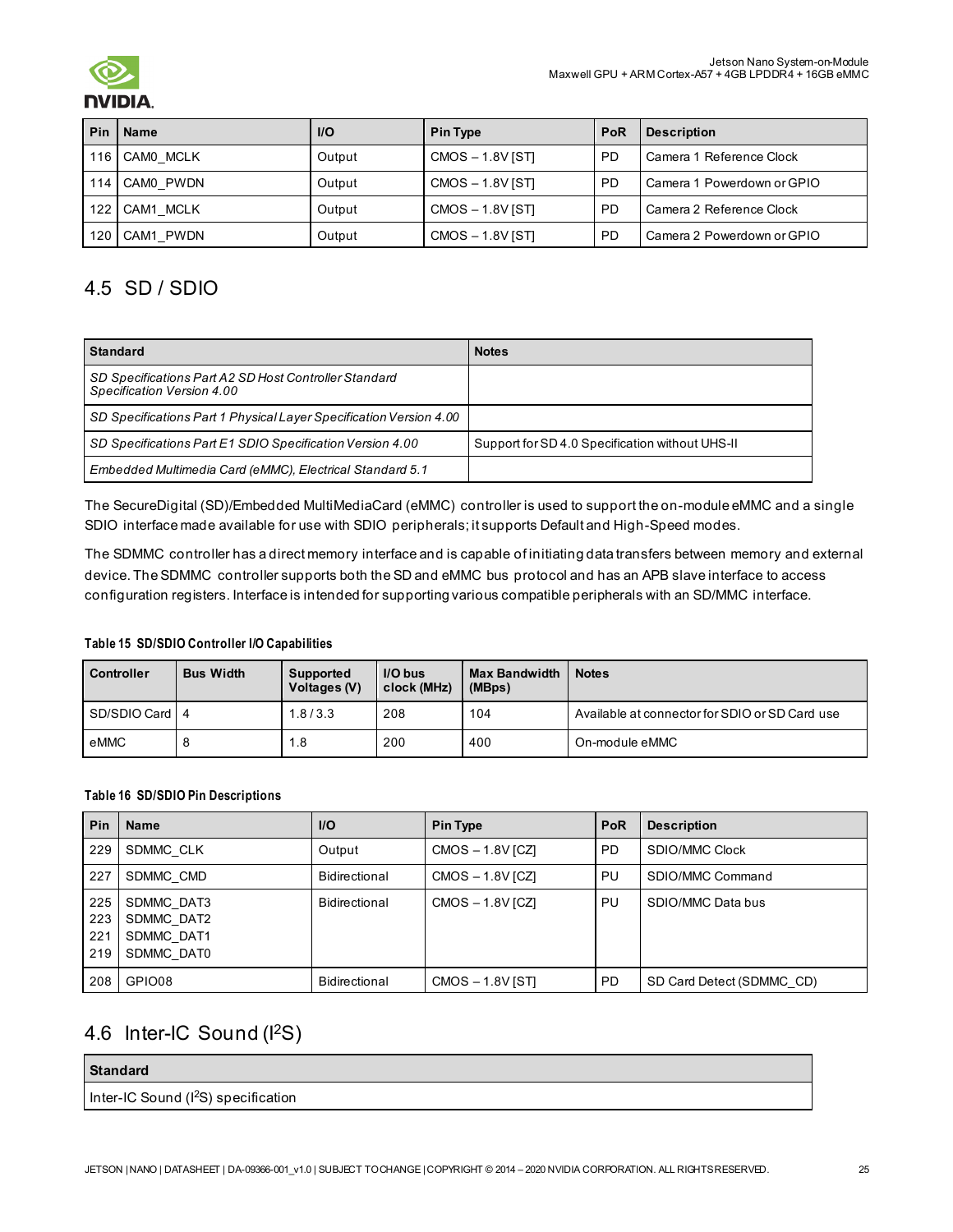

The I<sup>2</sup>S controller transports streaming audio data between system memory and an audio codec. The I<sup>2</sup>S controller supports I 2 S format, Left-justified Mode format, Right-justified Mode format, and DSP mode format, as defined in the Philips inter-ICsound  $(I<sup>2</sup>S)$  bus specification.

The I 2S and PCM (master and slave modes) interfaces support clock rates up to 24.5760MHz.

The I<sup>2</sup>S controller supports point-to-point serial interfaces for the I<sup>2</sup>S digital audio streams. I<sup>2</sup>S-compatible products, such as compact disc players, digital audio tape devices, digital sound processors, and those with digital TV sound may be directly connected to the l<sup>2</sup>S controller. The controller also supports the PCM and telephony mode of data-transfer. Pulse-Code-Modulation (PCM) is a standard method used to digitize audio (particularly voice) patterns for transmission over digital communication channels. The Telephony mode is used to transmit and receive data to and from an external mono CODEC in a slot-based scheme of time-division multiplexing (TDM). The l<sup>2</sup>S controller supports bidirectional audio streams and can operate in half-duplex or full-duplex mode.

Features:

- **Basic I**<sup>2</sup>S modes to be supported (I<sup>2</sup>S, RJM, LJM and DSP) in both Master and Slave modes.
- PCM mode with short (one-bit-clock wide) and long-fsync (two bit-clocks wide) in both master and slave modes.
- NW-mode with independent slot-selection for both Tx and Rx
- TDM mode with flexibility in number of slots and slot(s) selection.
- Capability to drive-out a High-z outside the prescribed slot for transmission
- **Flow control for the external input/output stream.**

| Pin I | <b>Name</b>    | <b>Direction</b> | <b>Type</b>        | <b>PoR</b> | <b>Description</b>                                            |
|-------|----------------|------------------|--------------------|------------|---------------------------------------------------------------|
| 211   | GPIO09         | Output           | CMOS-1.8V [ST]     | <b>PD</b>  | Audio Codec Master Clock (AUD MCLK)                           |
| 195   | I2S0 DIN       | Input            | $CMOS - 1.8V$ [CZ] | <b>PD</b>  | I <sup>2</sup> S Audio Port 0 Data In                         |
| 193   | I2S0 DOUT      | Output           | $CMOS - 1.8V$ [CZ] | <b>PD</b>  | I <sup>2</sup> S Audio Port 0 Data Out                        |
| 197   | I2S0 FS        | Bidirectional    | $CMOS - 1.8V$ [CZ] | <b>PD</b>  | I <sup>2</sup> S Audio Port 0 Frame Select (Left/Right Clock) |
| 199   | I2S0 SCLK      | Bidirectional    | $CMOS - 1.8V$ [CZ] | <b>PD</b>  | I <sup>2</sup> S Audio Port 0 Clock                           |
| 222   | I2S1 DIN       | Input            | $CMOS - 1.8V$ [ST] | <b>PD</b>  | I <sup>2</sup> S Audio Port 1 Data In                         |
|       | 220 I2S1 DOUT  | Output           | $CMOS - 1.8V$ [ST] | <b>PD</b>  | I <sup>2</sup> S Audio Port 1 Data Out                        |
| 224   | <b>I2S1 FS</b> | Bidirectional    | $CMOS - 1.8V$ [ST] | <b>PD</b>  | I <sup>2</sup> S Audio Port 1 Frame Select (Left/Right Clock) |
|       | 226 12S1 SCLK  | Bidirectional    | $CMOS - 1.8V$ [ST] | <b>PD</b>  | 1 <sup>2</sup> S Audio Port 1 Clock                           |

#### **Table 17 Audio Pin Descriptions**

### <span id="page-25-0"></span>4.7 Miscellaneous Interfaces

### <span id="page-25-1"></span>4.7.1 Inter-Chip Communication (I2C)

| <b>Standard</b>                        |  |
|----------------------------------------|--|
| NXP inter-IC-bus $(I2C)$ specification |  |

This general purpose l<sup>2</sup>C controller allows system expansion for l<sup>2</sup>C -based devices as defined in the NXP inter-IC-bus (l<sup>2</sup>C) specification. The I<sup>2</sup>C bus supports serial device communications to multiple devices; the I<sup>2</sup>C controller handles clock source negotiation, speed negotiation for standard and fast devices, 7-bit slave address support according to the I<sup>2</sup>C protocol and supports master and slave mode of operation.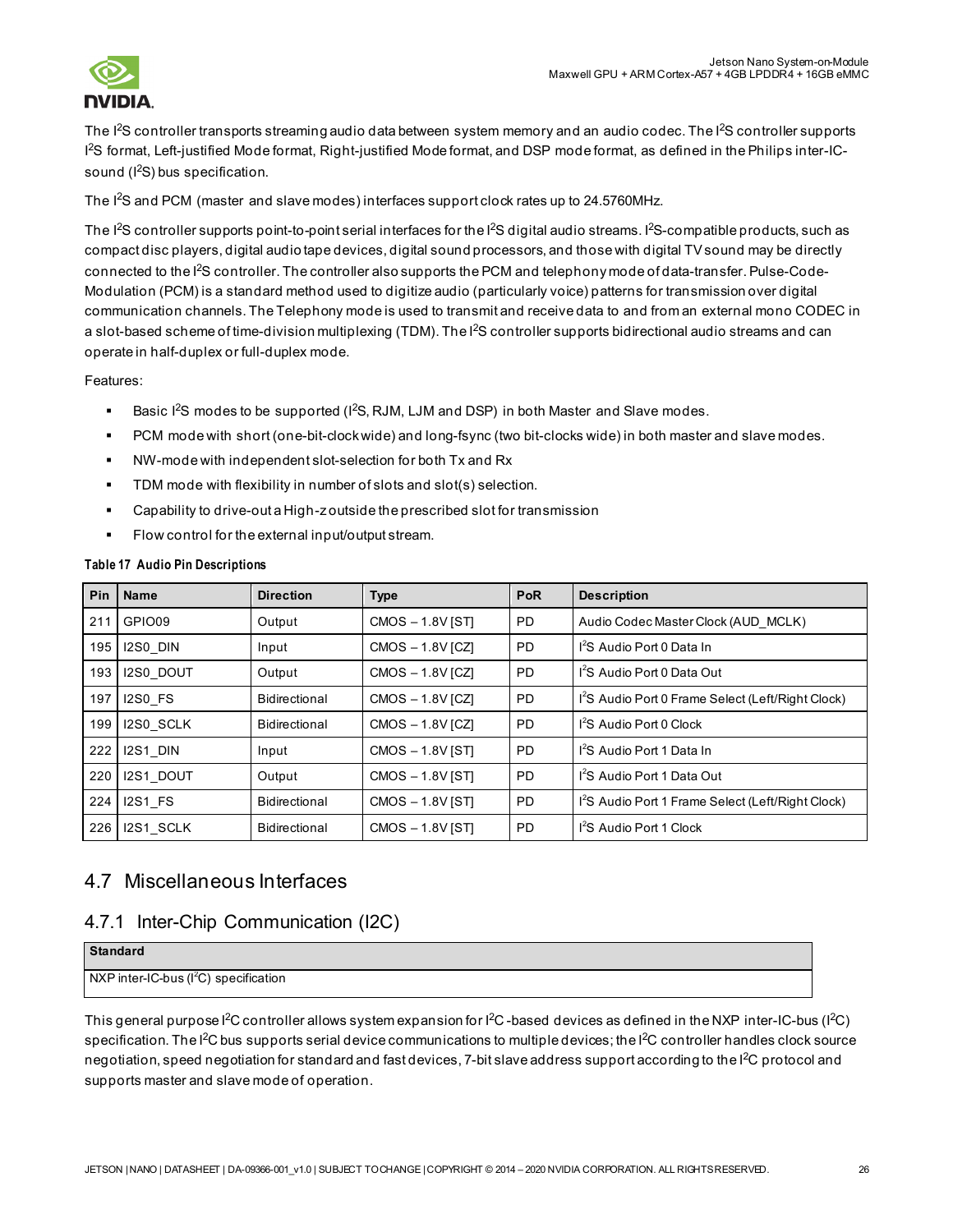

The I 2 C controller supports the following operating modes: Master – Standard-mode (up to 100Kbit/s), Fast-mode (up to 400 Kbit/s), Fast-mode plus (Fm+, up to 1Mbit/s); Slave – Standard-mode (up to 100Kbit/s), Fast-mode (up to 400 Kbit/s), Fastmode plus (Fm+, up to 1Mbit/s).

|  |  |  | <b>Table 18 I2C Pin Descriptions</b> |
|--|--|--|--------------------------------------|
|--|--|--|--------------------------------------|

| Pin        | <b>Name</b>                | I/O           | <b>Pin Type</b>        | PoR                 | <b>Description</b>                                                                                                                            |
|------------|----------------------------|---------------|------------------------|---------------------|-----------------------------------------------------------------------------------------------------------------------------------------------|
| 185<br>187 | I2C0 SCL<br>I2C0 SDA       | Bidirectional | Open Drain - 3.3V [DD] | z<br>Z              | Only 3.3V devices supported without level<br>shifter. I <sup>2</sup> C 0 Clock/Data pins. On module 2.2kΩ<br>pull-up to 3.3V.                 |
| 189<br>191 | I2C1 SCL<br>I2C1 SDA       | Bidirectional | Open Drain - 3.3V [DD] | z<br>Z              | Only 3.3V devices supported without level<br>shifter. I <sup>2</sup> C 1 Clock/Data pins. On module 2.2kΩ<br>pull-up to 3.3V.                 |
| 232<br>234 | I2C2 SCL<br>I2C2 SDA       | Bidirectional | Open Drain - 1.8V [DD] | Z<br>7              | Only 1.8V devices supported without level<br>shifter. I <sup>2</sup> C 2 Clock/Data pins. On module 2.2kΩ<br>pull-up to 1.8V.                 |
| 213<br>215 | CAM I2C SCL<br>CAM I2C SDA | Bidirectional | Open Drain - 3.3V [DD] | z<br>$\overline{ }$ | Only 3.3V devices supported without level<br>shifter. Camera I <sup>2</sup> C Clock/Data pins. On module<br>$4.7$ k $\Omega$ pull-up to 3.3V. |

# <span id="page-26-0"></span>4.7.2 Serial Peripheral Interface (SPI)

The SPI controllers operate up to 65Mbps in master mode and 45Mbps in slave mode. It allows a duplex, synchronous, serial communication between the controller and external peripheral devices. It consists of four signals, SS\_N (Chip select), SCK (clock), MOSI (Master data out and Slave data in) and MISO (Slave data out and master data in). The data is transferred on MOSI or MISO based on the data transfer direction on every SCK edge. The receiver always receives the data on the other edge of SCK.

Features:

- Independent Rx FIFO and Tx FIFO.
- Software controlled bit-length supports packet sizes of 1 to 32 bits.
- Packed mode support for bit-length of 7 (8-bit packet size) and 15 (16-bit packet size).
- SS\_N can be selected to be controlled by software, or it can be generated automatically by the hardware on packet boundaries.
- Receive compare mode (controller listens for a specified pattern on the incoming data before receiving the data in the FIFO).
- **Simultaneous receive and transmit supported**
- Supports Master mode. Slave mode has not been validated

| <b>Pin</b> | <b>Name</b>   | <b>Direction</b>     | Type                    | <b>PoR</b> | <b>Description</b>          |
|------------|---------------|----------------------|-------------------------|------------|-----------------------------|
| 95         | SPIO CS0*     | Bidirectional        | $CMOS - 1.8V$ $[LV-CZ]$ | PU         | SPI 0 Chip Select 0         |
| 97         | SPI0 CS1*     | Bidirectional        | $CMOS - 1.8V$ $[LV-CZ]$ | PU         | SPI 0 Chip Select 1         |
| 93         | SPI0 MISO     | Bidirectional        | $CMOS - 1.8V$ $[LV-CZ]$ | <b>PD</b>  | SPI 0 Master In / Slave Out |
| 89         | SPI0 MOSI     | <b>Bidirectional</b> | $CMOS - 1.8V [LV-CZ]$   | <b>PD</b>  | SPI 0 Master Out / Slave In |
| 91         | SPIO SCK      | Bidirectional        | $CMOS - 1.8V [LV-CZ]$   | <b>PD</b>  | SPI 0 Clock                 |
| 110        | SPI1 CS0*     | Bidirectional        | $CMOS - 1.8V$ [CZ]      | PU         | SPI 1 Chip Select 0         |
|            | 112 SPI1 CS1* | <b>Bidirectional</b> | $CMOS - 1.8V$ [CZ]      | PU         | SPI 1 Chip Select 1         |
|            | 108 SPI1 MISO | Bidirectional        | $CMOS - 1.8V$ [CZ]      | <b>PD</b>  | SPI 1 Master In / Slave Out |

#### **Table 19 SPI Pin Descriptions**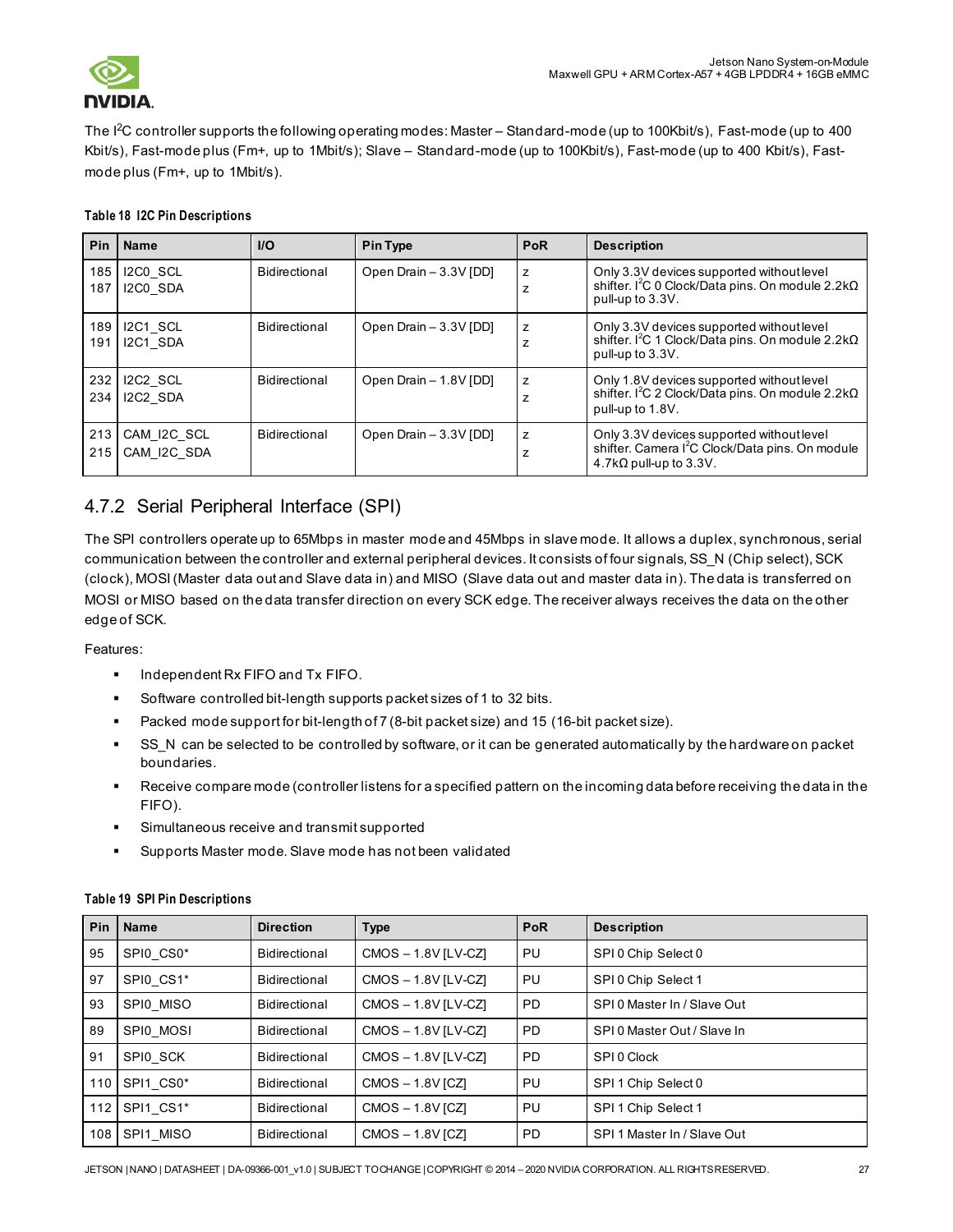

### AIC.

| Pin | <b>Name</b>  | <b>Direction</b> | Type               | <b>PoR</b> | <b>Description</b>          |
|-----|--------------|------------------|--------------------|------------|-----------------------------|
| 104 | SPI1 MOSI    | Bidirectional    | $CMOS - 1.8V$ [CZ] | <b>PD</b>  | SPI 1 Master Out / Slave In |
|     | 106 SPI1 SCK | Bidirectional    | $CMOS - 1.8V$ [CZ] | <b>PD</b>  | SPI 1 Clock                 |

#### **Figure 5 SPI Master Timing Diagram**



#### **Table 20 SPI Master Timing Parameters**

| Symbol           | <b>Parameter</b>                         | <b>Minimum</b> | <b>Maximum</b> | <b>Unit</b> |
|------------------|------------------------------------------|----------------|----------------|-------------|
| Fsck             | SPIx_SCK clock frequency                 |                | 65             | <b>MHz</b>  |
| Psck             | SPIx SCK period                          | 1/Fsck         |                | ns          |
| $t_{\text{CH}}$  | SPIx SCK high time                       | 50%Psck-10%    | 50%Psck+10%    | ns          |
| $t_{CL}$         | SPIx SCK low time                        | 50%Psck-10%    | 50%Psck+10%    | ns          |
| $t_{\text{CRT}}$ | SPIx SCK rise time (slew rate)           | 0.1            |                | V/ns        |
| $t_{CFT}$        | SPIx SCK fall time (slew rate)           | 0.1            |                | V/ns        |
| $t_{\text{su}}$  | SPIx MOSI setup to SPIx SCK rising edge  | $\overline{2}$ |                | ns          |
| $t_{HD}$         | SPIx MOSI hold from SPIx SCK rising edge | 3              |                | ns          |
| $t_{\text{CSS}}$ | SPIx CSx setup time                      | $\overline{2}$ |                | ns          |
| $t_{\text{CSH}}$ | SPIx CSx hold time                       | 3              |                | ns          |
| $t_{\text{CS}}$  | SPIx CSx high time                       | 10             |                | ns          |

**Note:** Polarity of SCLK is programmable. Data can be driven or input relative to either the rising edge (shown above) or falling edge.

#### **Figure 6 SPI Slave Timing Diagram**

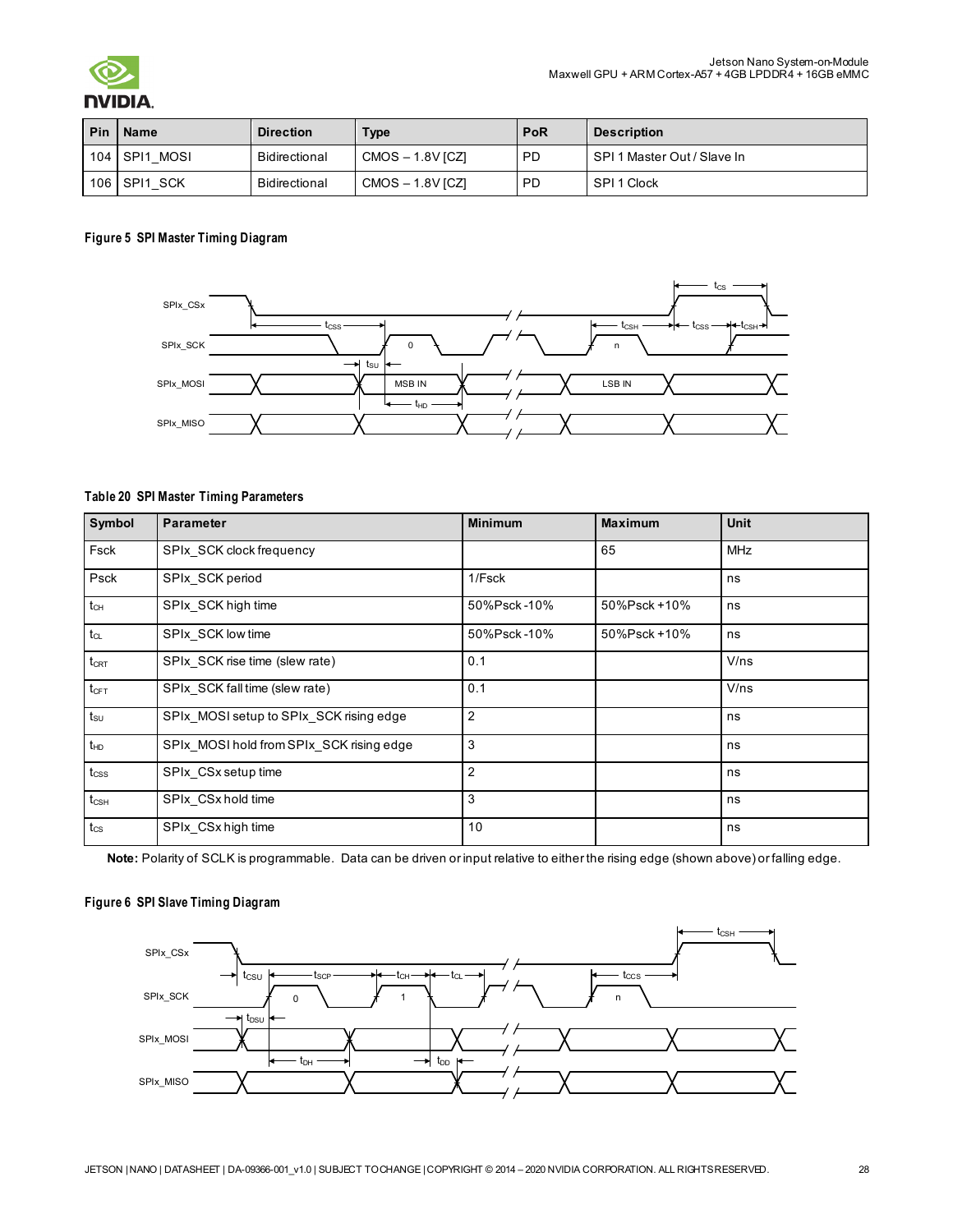

#### **Table 21 SPI Slave Timing Parameters**

| Symbol                            | <b>Parameter</b>                             | <b>Minimum</b>                     | <b>Maximum</b> | <b>Unit</b>      |
|-----------------------------------|----------------------------------------------|------------------------------------|----------------|------------------|
| $t_{\scriptscriptstyle\rm{SCP}}$  | SPIx SCK period                              | $2*(t_{SDD}+ t_{MSU}^{\dagger})$   |                | ns               |
| $t_{\scriptscriptstyle\rm SCH}$   | SPIx_SCK high time                           | $t_{SDD}$ + $t_{MSU}$              |                | ns               |
| $t_{\scriptscriptstyle\rm SCL}$   | SPIx SCK low time                            | $t_{SDD}$ + $t_{MSU}$ <sup>1</sup> |                | ns               |
| $t_{\scriptscriptstyle \rm SCSU}$ | SPIx CSx setup time                          |                                    |                | t <sub>scp</sub> |
| $t_{\text{SCSH}}$                 | SPIx CSx high time                           |                                    |                | t <sub>scp</sub> |
| $t_{\text{SCCS}}$                 | SPIx_SCK rising edge to SPIx_CSx rising edge |                                    |                | t <sub>scp</sub> |
| $t_{SDSU}$                        | SPIx MOSI setup to SPIx SCK rising edge      |                                    |                | ns               |
| $t_{SDH}$                         | SPIx MOSI hold from SPIx SCK rising edge     |                                    | 11             | ns               |

1.  $t_{MSU}$  is the setup time required by the external master

**Note:** Polarity of SCLK is programmable. Data can be driven or input relative to either the rising edge (shown above) or falling edge.

### <span id="page-28-0"></span>4.7.3 UART

UART controller provides serial data synchronization and data conversion (parallel-to-serial and serial-to-parallel) for both receiver and transmitter sections. Synchronization for serial data stream is accomplished by adding start and stop bits to the transmit data to form a data character. Data integrity is accomplished by attaching a parity bit to the data character. The parity bit can be checked by the receiver for any transmission bit errors.

> **NOTE:** The UART receiver input has low baud rate tolerance in 1-stop bit mode. External devices must use 2 stop bits. In 1-stop bit mode, the Tegra UART receiver can lose sync between Tegra receiver and the external transmitter resulting in data errors/corruption. In 2-stop bit mode, the extra stop bit allows the Tegra UART receiver logic to align properly with the UART transmitter.

#### Features:

- Synchronization for the serial data stream with start and stop bits to transmit data and form a data character
- Supports both 16450- and 16550-compatible modes. Default mode is 16450
- Device clock up to 200MHz, baud rate of 12.5Mbits/second
- Data integrity by attaching parity bit to the data character
- Support for word lengths from five to eight bits, an optional parity bit and one or two stop bits
- Support for modem control inputs
- **DMA** capability for both Tx and Rx
- 8-bit x 36 deep Tx FIFO
- 11-bit x 36 deep Rx FIFO. Three bits of 11 bits per entry log the Rx errors in FIFO mode (break, framing, and parity errors as bits 10, 9, 8 of FIFO entry)
- Auto sense baud detection
- Timeout interrupts to indicate if the incoming stream stopped
- Priority interrupts mechanism
- Flow control support on RTS and CTS
- Internal loopback
- SIR encoding/decoding (3/16 or 4/16 baud pulse widths to transmit bit zero)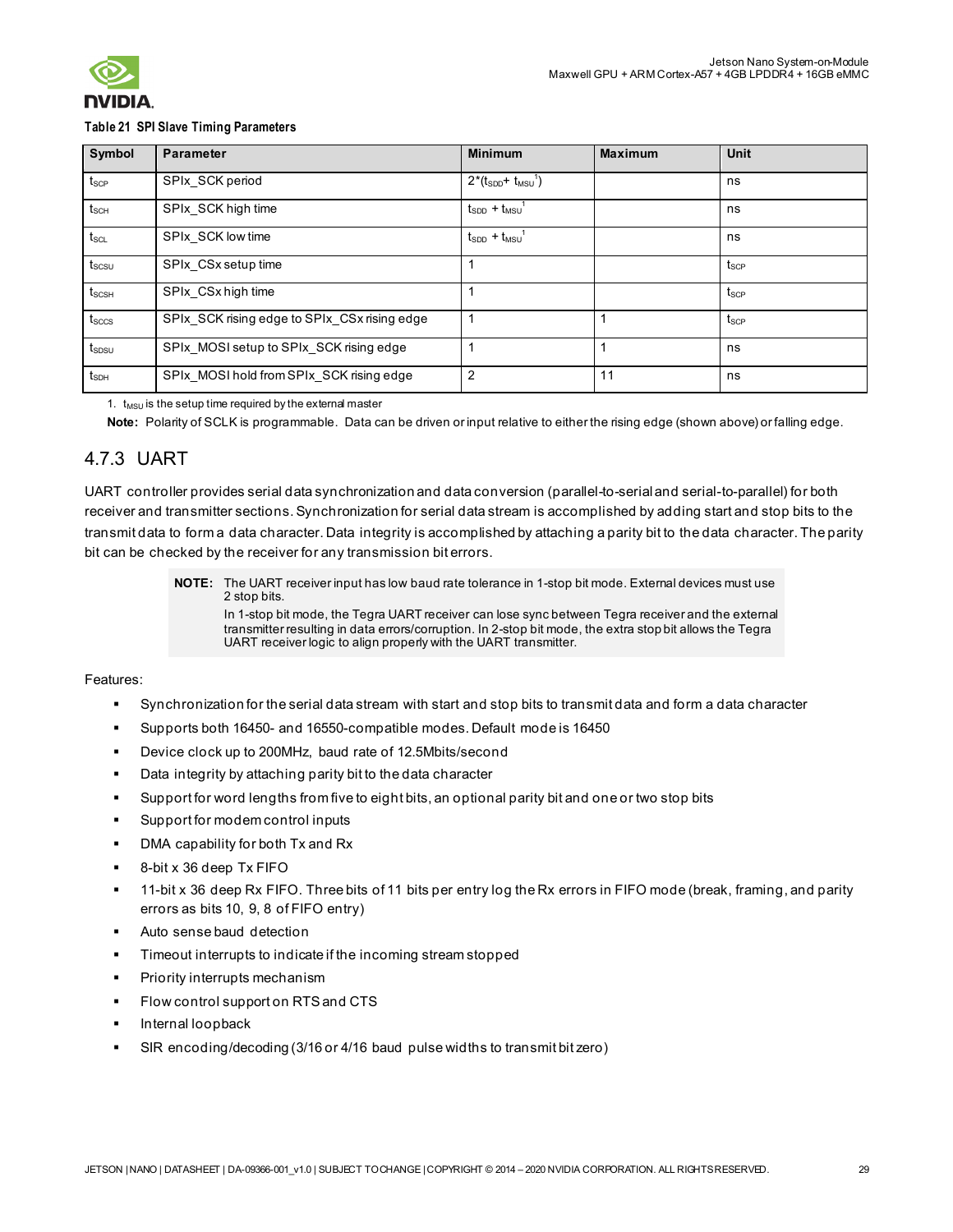

#### **Table 22 UART Pin Descriptions**

|     | Pin   Name | <b>Direction</b> | <b>Type</b>        | <b>PoR</b> | <b>Description</b>            |
|-----|------------|------------------|--------------------|------------|-------------------------------|
| 99  | UART0 TXD  | Output           | CMOS-1.8V [ST]     | PD.        | <b>UART 0 Transmit</b>        |
| 101 | UART0_RXD  | Input            | $CMOS - 1.8V$ [ST] | PU         | <b>UART 0 Receive</b>         |
| 103 | UARTO RTS* | Output           | CMOS-1.8V [ST]     | <b>PD</b>  | <b>UART 0 Request to Send</b> |
| 105 | UARTO CTS* | Input            | $CMOS - 1.8V$ [ST] | <b>PD</b>  | UART 0 Clear to Send          |
| 203 | UART1 TXD  | Output           | CMOS-1.8V [ST]     | <b>PD</b>  | <b>UART 1 Transmit</b>        |
| 205 | UART1 RXD  | Input            | CMOS-1.8V [ST]     | PD.        | <b>UART 1 Receive</b>         |
| 207 | UART1 RTS* | Output           | $CMOS - 1.8V$ [ST] | PD.        | UART 1 Request to Send        |
| 209 | UART1 CTS* | Input            | $CMOS - 1.8V$ [ST] | PU         | UART 1 Clear to Send          |
| 236 | UART2 TXD  | Output           | $CMOS - 1.8V$ [ST] | <b>PD</b>  | <b>UART 2 Transmit</b>        |
| 238 | UART2_RXD  | Input            | CMOS-1.8V [ST]     | PD.        | <b>UART 2 Receive</b>         |

### <span id="page-29-0"></span>4.7.4 Gigabit Ethernet

The Jetson Nano integrates a Realtek RTL81119ICG Gigabit Ethernet controller. The on-module Ethernet controller supports:

- **10/100/1000 Mbps Gigabit Ethernet**
- **IEEE 802.3u Media Access Controller (MAC)**

#### **Table 23 Gigabit Ethernet Pin Descriptions**

| Pin        | <b>Name</b>              | <b>Direction</b> | <b>Type</b> | <b>Description</b>                                                                                                                 |
|------------|--------------------------|------------------|-------------|------------------------------------------------------------------------------------------------------------------------------------|
| 194        | GBE LED ACT              | Output           |             | Activity LED (yellow) enable                                                                                                       |
| 188        | <b>GBE LED LINK</b>      | Output           |             | Link LED (green) enable. Link LED only illuminates if link established is<br>1000. 100/10 will not cause the Link LED to light up. |
| 184<br>186 | GBE MDIO N<br>GBE MDI0 P | Bidirectional    | <b>MDI</b>  | GbE Transformer Data 0                                                                                                             |
| 190<br>192 | GBE MDI1 N<br>GBE MDI1 P | Bidirectional    | <b>MDI</b>  | GbE Transformer Data 1                                                                                                             |
| 196<br>198 | GBE MDI2 N<br>GBE_MDI2 P | Bidirectional    | <b>MDI</b>  | GbE Transformer Data 2                                                                                                             |
| 202<br>204 | GBE MDI3 N<br>GBE MDI3 P | Bidirectional    | <b>MDI</b>  | GbE Transformer Data 3                                                                                                             |

### <span id="page-29-1"></span>4.7.5 Fan

The Jetson Nano includes PWM and Tachometer functionality to enable fan control as part of a thermal solution. The Pulse Width Modulator (PWM) controller is a frequency divider with a varying pulse width. The PWM runs off a device clock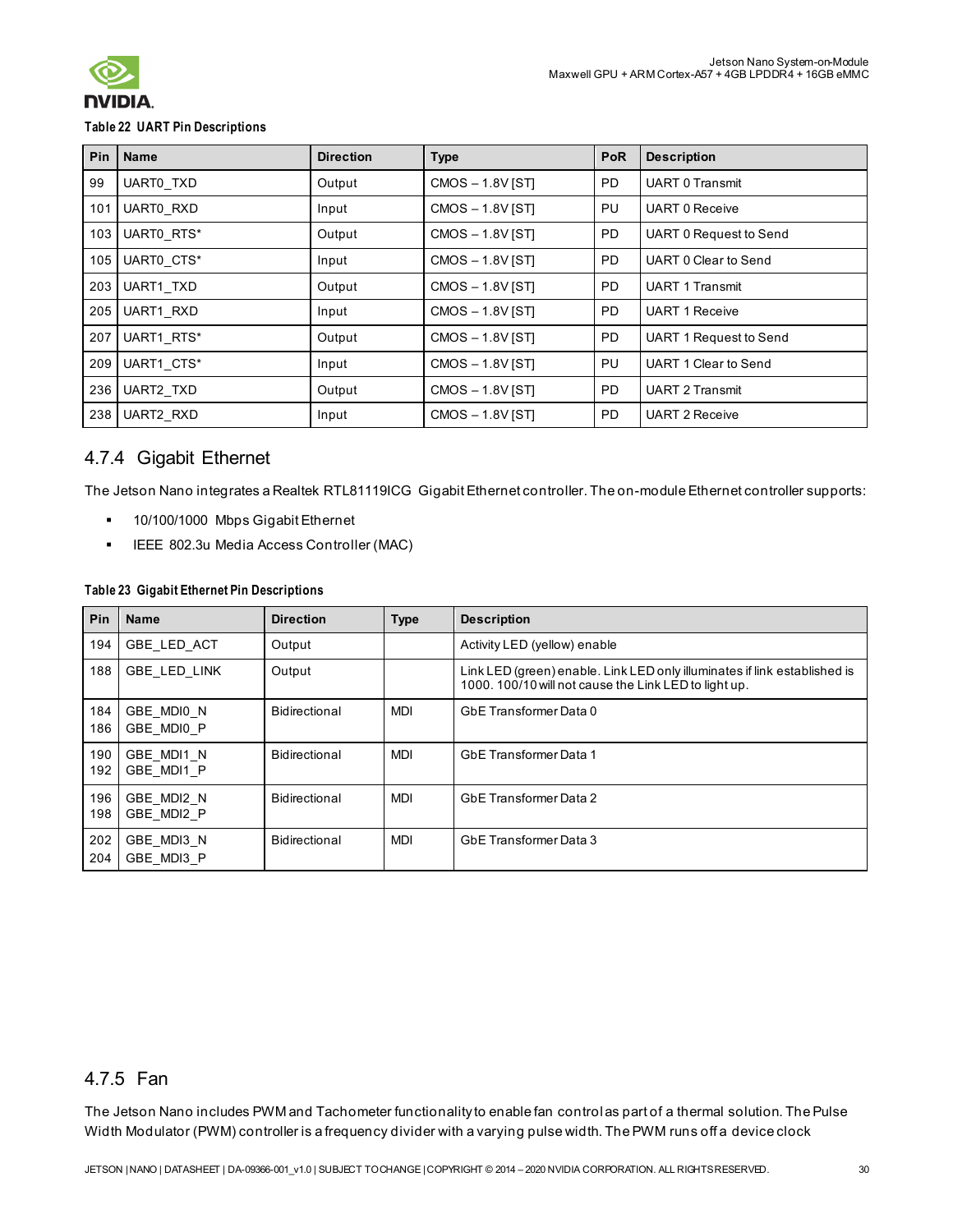

programmed in the Clock and Reset controller and can be any frequency up to the device clock maximum speed of 48MHz. The PWFM gets divided by 256 before being subdivided based on a programmable value.

#### **Table 24 Fan Pin Descriptions**

|     | Pin   Name | <b>Direction</b> | <b>Type</b>        | <b>PoR</b> | <b>Description</b> |
|-----|------------|------------------|--------------------|------------|--------------------|
|     | 230 GPIO14 | Output           | $CMOS - 1.8V$ [ST] | <b>PD</b>  | Fan PWM            |
| 208 | GPIO08     | Input            | $CMOS - 1.8V$ [CZ] | <b>PD</b>  | Fan Tachometer     |

### <span id="page-30-0"></span>4.7.6 Debug

A debug interface is supported via JTAG on-module test points or serial interface over UART1. The JTAG interface can be used for SCAN testing or communicating with integrated CPU*.* See the *NVIDIA Jetson Nano Product Design Guide* for more information*.*

#### **Table 25 Debug Pin Descriptions**

| <b>Pin</b> | <b>Name</b>      | I/O    | <b>Pin Type</b>        | <b>PoR</b>  | <b>Description</b>       |
|------------|------------------|--------|------------------------|-------------|--------------------------|
|            | <b>JTAG RTCK</b> | Output | $CMOS - 1.8V$ [JT RST] | $\mathbf 0$ | <b>Return Test Clock</b> |
|            | JTAG TCK         | Input  | $CMOS - 1.8V$ [JT RST] | z           | <b>Test Clock</b>        |
|            | JTAG TDI         | Input  | $CMOS - 1.8V$ [JT RST] | PU          | Test Data In             |
|            | JTAG TDO         | Output | $CMOS - 1.8V$ [ST]     | z           | Test Data Out            |
|            | JTAG TMS         | Input  | $CMOS - 1.8V$ [JT RST] | PU          | <b>Test Mode Select</b>  |
|            | JTAG GP0         | Input  | $CMOS - 1.8V$ [JT RST] | <b>PD</b>   | <b>Test Reset</b>        |
| 236        | UART2_TXD        | Output | $CMOS - 1.8V$ [ST]     | <b>PD</b>   | Debug UART Transmit      |
| 238        | UART2 RXD        | Input  | CMOS-1.8V [ST]         | <b>PD</b>   | Debug UART Receive       |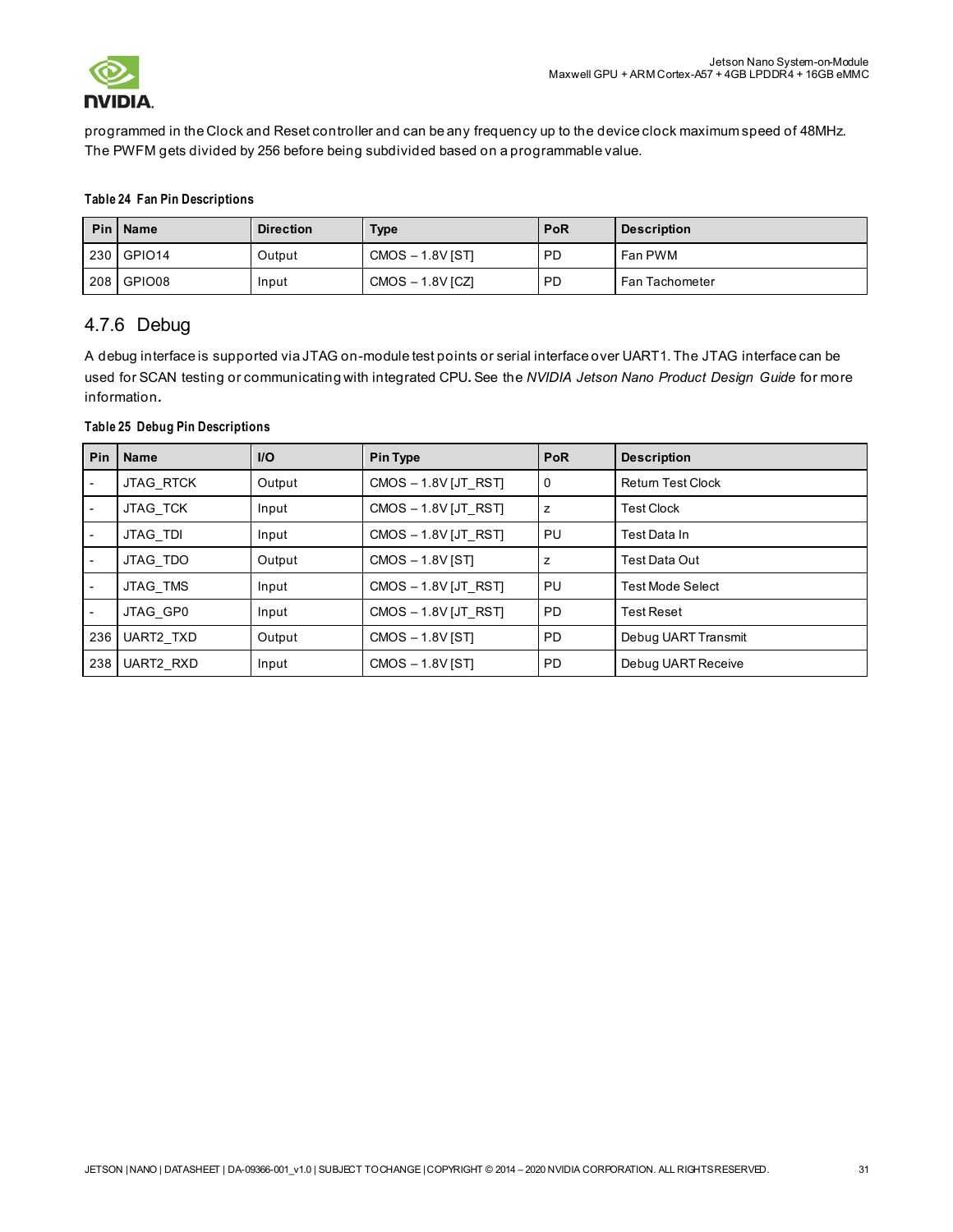



# <span id="page-31-0"></span>**5.0 Physical / Electrical Characteristics**

# <span id="page-31-1"></span>5.1 Operating and Absolute Maximum Ratings

The parameters listed in following table are specific to a temperature range and operating voltage. Operating the Jetson Nano module beyond these parameters is not recommended. Exceeding these conditions for extended periods may adversely affect device reliability.

> **WARNING:** Exceeding the listed conditions may damage and/or affect long-term reliability of the part. The Jetson Nano module should never be subjected to conditions extending beyond the ratings listed below.

#### **Table 26 Recommended Operating Conditions**

| Symbol            | <b>Parameter</b> | <b>Minimum</b> | <b>Typical</b> | <b>Maximum</b> | Unit |
|-------------------|------------------|----------------|----------------|----------------|------|
| VDD <sub>DC</sub> | VDD IN           | 4.75           | 5.0            | 5.25           |      |
|                   | <b>PMIC BBAT</b> | i.65           |                | 5.5            |      |

Absolute maximum ratings describe stress conditions. These parameters do not set minimum and maximum operating conditions that will be tolerated over extended periods of time. If the device is exposed to these parameters for extended periods of time, no guarantee is made and device reliability may be affected. It is not recommended to operate the Jetson Nano module under these conditions.

#### **Table 27 Absolute Maximum Ratings**

| Symbol                    | <b>Parameter</b>                            | <b>Minimum</b> | <b>Maximum</b> | <b>Unit</b>    | <b>Notes</b>                                                                                                                                                                                                                      |
|---------------------------|---------------------------------------------|----------------|----------------|----------------|-----------------------------------------------------------------------------------------------------------------------------------------------------------------------------------------------------------------------------------|
| <b>VDD</b> <sub>MAX</sub> | VDD IN                                      | $-0.5$         | 5.5            | V              |                                                                                                                                                                                                                                   |
|                           | PMIC_BBAT                                   | $-0.3$         | 6.0            | V              |                                                                                                                                                                                                                                   |
| <b>IDD</b> <sub>MAX</sub> | VDD IN Imax                                 |                | 5              | $\overline{A}$ |                                                                                                                                                                                                                                   |
| $V_{MPIN}$                | Voltage applied to any powered<br>$I/O$ pin | $-0.5$         | $VDD + 0.5$    | V              | VDD + 0.5V when CARRIER PWR ON high &<br>associated I/O rail powered.<br>I/O pins cannot be high (>0.5V) before<br>CARRIER PWR ON goes high.<br>When CARRIER PWR ON is low, the maximum<br>voltage applied to any I/O pin is 0.5V |
|                           | DD pins configured as open<br>drain         | $-0.5$         | 3.63           | V              | The pin's output-driver must be set to open-drain<br>mode                                                                                                                                                                         |
| $T_{OP}$                  | <b>Operating Temperature</b>                | $-25$          | 97             | °C             | See the Jetson Nano Thermal Design Guide for<br>details.                                                                                                                                                                          |
| $T_{STG}$                 | Storage Temperature (ambient)               | $-40$          | 80             | °C             |                                                                                                                                                                                                                                   |
| $M_{MAX}$                 | <b>Mounting Force</b>                       |                | 4.0            | kgf            | kilogram-force (kgf). Maximum force applied to<br>PCB. See the Jetson Nano Thermal Design<br>Guide for additional details on mounting a thermal<br>solution.                                                                      |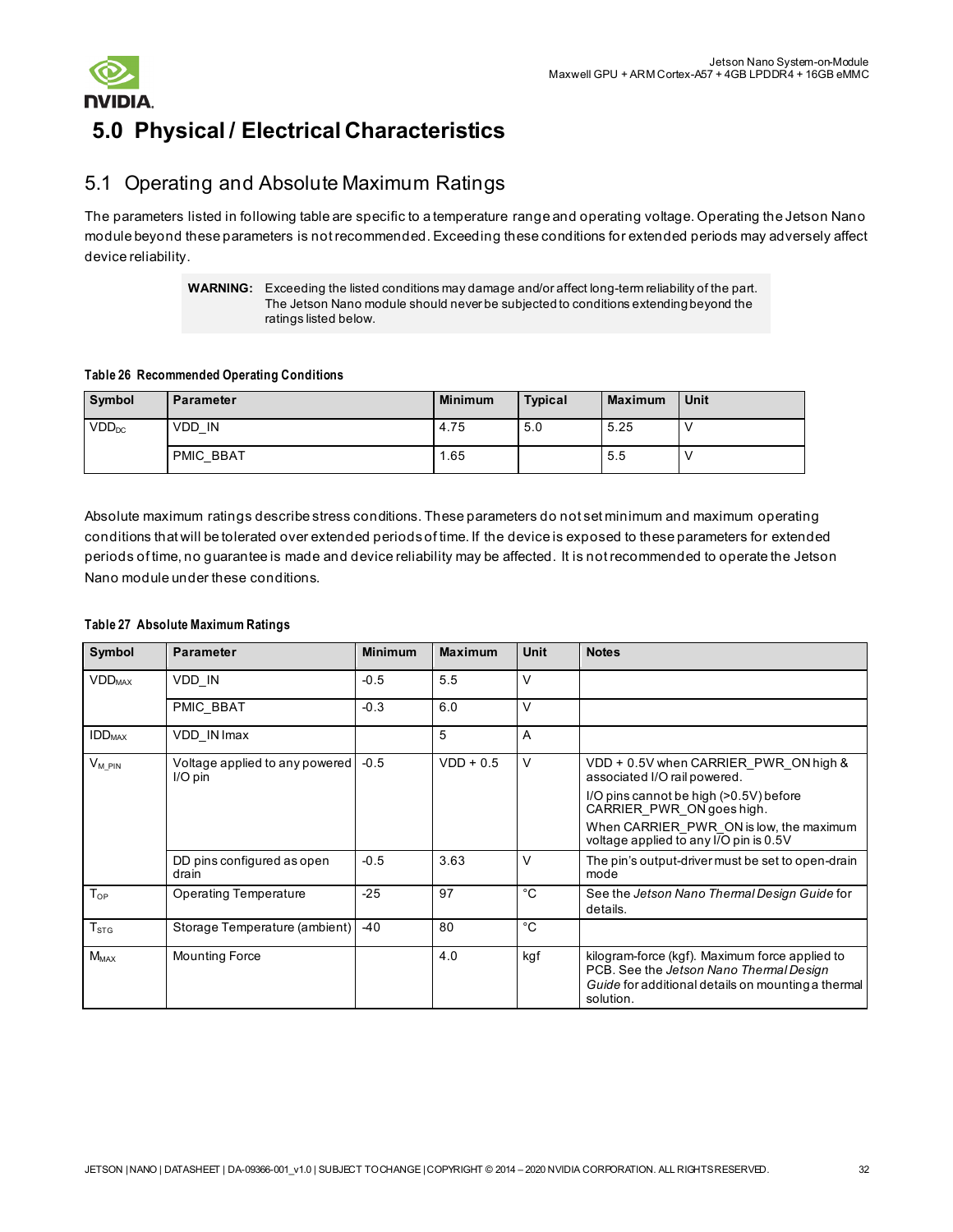

# <span id="page-32-0"></span>5.2 Digital Logic

Voltages less than the minimum stated value can be interpreted as an undefined state or logic level low which may result in unreliable operation. Voltages exceeding the maximum value can damage and/or adversely affect device reliability.

| Symbol          | <b>Description</b>                      | <b>Minimum</b>    | <b>Maximum</b>    | <b>Units</b> |
|-----------------|-----------------------------------------|-------------------|-------------------|--------------|
| $V_{IL}$        | Input Low Voltage                       | $-0.5$            | $0.25 \times VDD$ |              |
| V <sub>IH</sub> | Input High Voltage                      | $0.75 \times VDD$ | $0.5 + VDD$       |              |
| $V_{O1}$        | Output Low Voltage ( $I_{OL}$ = 1mA)    | $--$              | $0.15 \times VDD$ |              |
| $V_{OH}$        | Output High Voltage ( $I_{OH}$ = -1 mA) | $0.85 \times VDD$ | $--$              |              |

#### **Table 28. CMOS Pin Type DC Characteristics**

#### **Table 29 Open Drain Pin Type DC Characteristics**

| Symbol          | <b>Description</b>                                         | <b>Minimum</b>    | <b>Maximum</b>    | <b>Units</b> |
|-----------------|------------------------------------------------------------|-------------------|-------------------|--------------|
| $V_{\parallel}$ | Input Low Voltage                                          | $-0.5$            | $0.25 \times VDD$ |              |
| V <sub>IH</sub> | Input High Voltage                                         | $0.75 \times VDD$ | 3.63              |              |
| $V_{OL}$        | Output Low Voltage ( $I_{OL}$ = 1mA)                       |                   | $0.15 \times VDD$ |              |
|                 | $12C[1,0]$ Output Low Voltage ( $I_{OL}$ = 2mA) (see note) |                   | $0.3 \times VDD$  |              |
| $V_{OH}$        | Output High Voltage ( $I_{OH}$ = -1 mA)                    | $0.85 \times VDD$ |                   |              |

Note: I2C[1,0]\_[SCL, SDA] pins pull-up to 3.3V through on module 2.2kΩ resistor. I2C2\_[SCL, SDA] pins pull-up to 1.8V through on module 2.2kΩ resistor.

# 5.3 Environmental & Mechanical Screening

Module performance was assessed against a series of industry standard tests designed to evaluate robustness and estimate the failure rate of an electronic assembly in the environment in which it will be used. Mean Time Between Failures (MTBF) calculations are produced in the design phase to predict a product's future reliability in the field.

#### **Table 30 Jetson Nano Reliability Report**

| Test                               | <b>Reference Standards / Test Conditions</b>                                               |
|------------------------------------|--------------------------------------------------------------------------------------------|
| Temperature Humidity Biased        | JESD22-A101<br>85°C / 85% RH, 168 hours, Power ON                                          |
| Temperature Cycling                | JESD22-A104, IPC9701<br>-40°C to 105°C, 250 cycles, non-operational                        |
| <b>Humidity Steady State</b>       | <b>NVIDIA Standard</b><br>45°C 90% RH 336hrs, operational                                  |
| Mechanical Shock - 140G            | JESD22-B110<br>140G, half sine, 1 shock/orientation, 6 orientations total, non-operational |
| Mechanical Shock - 50G             | IEC600068-2-27<br>50G, half sine, 1 shock/orientation, 6 orientations total, operational   |
| <b>Connector Insertion Cycling</b> | EIA-364<br>400-pin connector, 30 cycles                                                    |
| Sine Vibration $-3G$               | IEC60068-2-6<br>3G, 10-500 Hz, 1 sweep/axis, 3 axes total, non-operational                 |
| Random Vibration - 2G              | IEC60068-2-64<br>10-500 Hz, 2 Grms, 1 hour/axis, non-operational                           |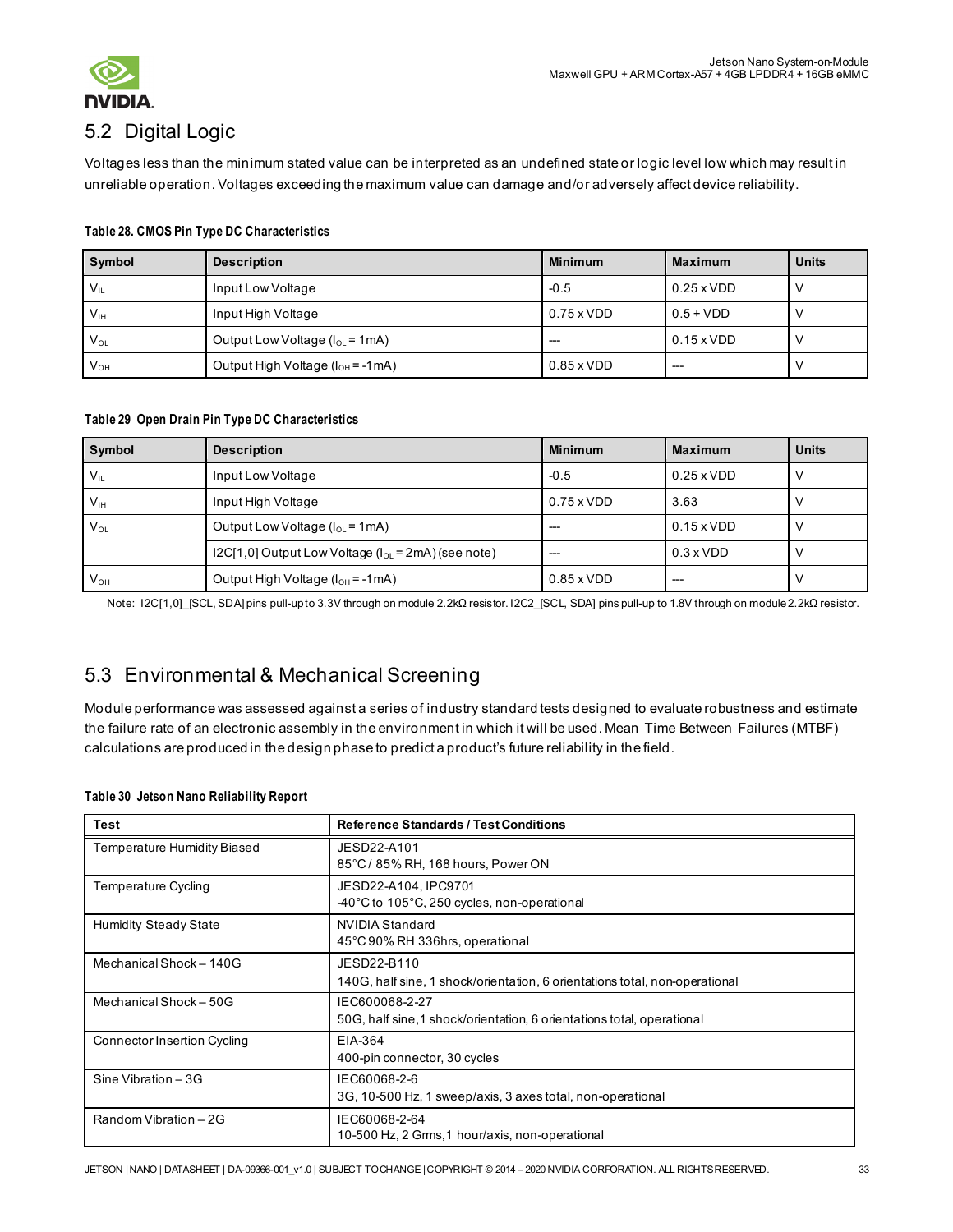

### **Test Reference Standards / Test Conditions** Random Vibration – 1G IEC60068-2-64 10-500 Hz, 1 Grms,1 hour/axis, operational Hard Boot NVIDIA Standard Power ON/OFF, ON for 150 sec OFF for 30 sec 1000 cycles at 25°C, 1000 cycles at -40°C Operational Low Temp NVIDIA Standard -5°C, 24 hours, operational Operational High Temp NVIDIA Standard 40°C, 90%RH, 168 hours, operational MTBF / Failure Rate: 3,371K Hours | Telcordia SR-332, ISSUE 3 Parts Count (Method I) Controlled Environment (GB), T = 35°C, CL = 90% MTBF / Failure Rate: 1,836K Hours | Telcordia SR-332, ISSUE 3 Parts Count (Method I) Uncontrolled Environment (GF), T = 35°C, CL = 90% MTBF / Failure Rate: 957K Hours Telcordia SR-332, ISSUE 3 Parts Count (Method I) Uncontrolled Environment (GM), T = 35°C, CL = 90%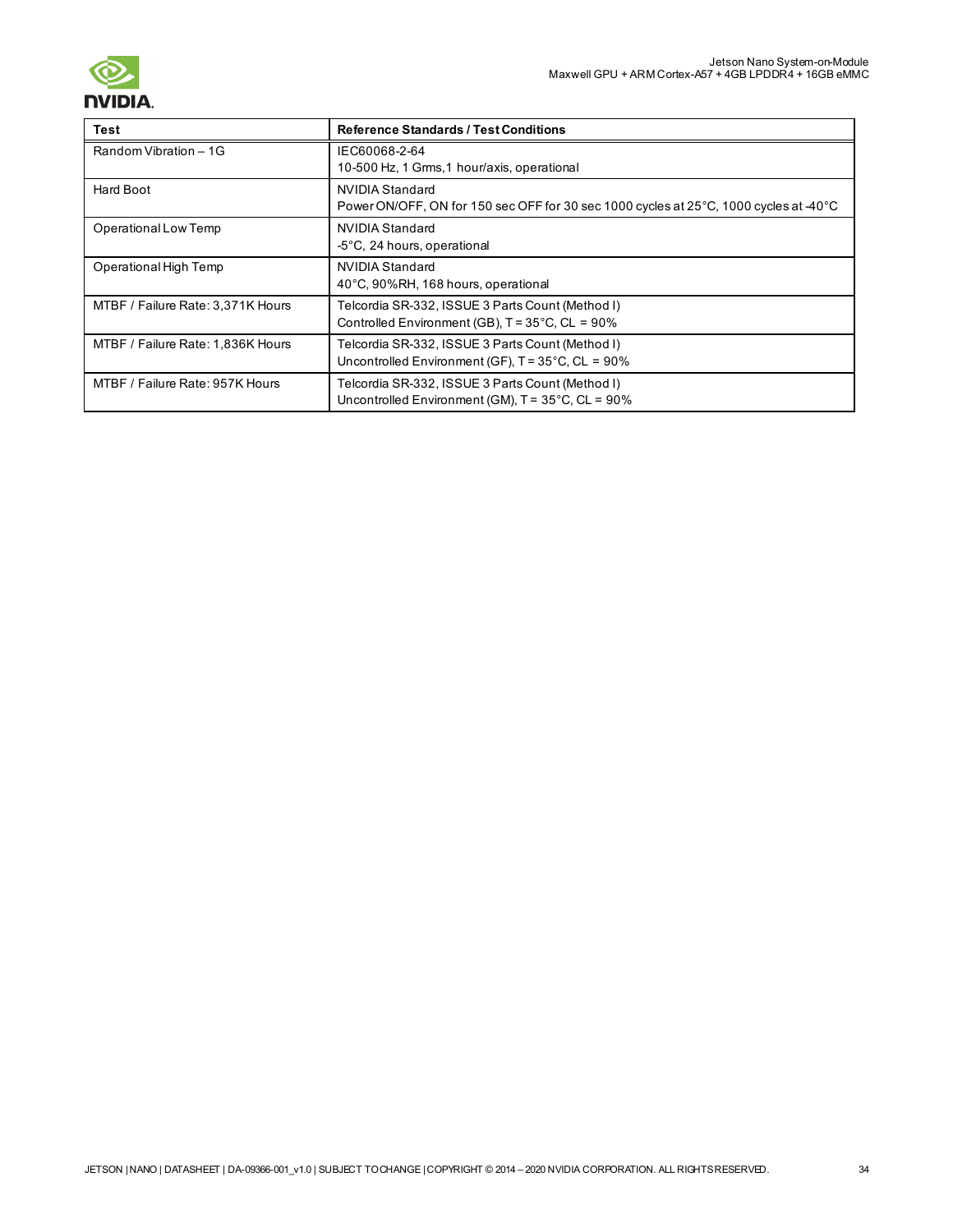

# <span id="page-34-0"></span>5.4 Pinout

| <b>Signal Name</b> | Pin #<br>Top<br>Odd | Pin#<br><b>Bottom</b><br>Even | <b>Signal Name</b>      | <b>Signal Name</b> | Pin #<br>Top<br>Odd | Pin#<br><b>Bottom</b><br>Even | <b>Signal Name</b>  |
|--------------------|---------------------|-------------------------------|-------------------------|--------------------|---------------------|-------------------------------|---------------------|
| <b>GND</b>         | $\mathbf{1}$        | 2                             | <b>GND</b>              | PCIE0 RX0 P        | 133                 | 134                           | PCIE0 TX0 N         |
| CSI1 D0 N          | 3                   | $\overline{4}$                | CSI0 D0 N               | <b>GND</b>         | 135                 | 136                           | PCIE0 TX0 P         |
| CSI1 D0 P          | 5                   | 6                             | CSI0 D0 P               | PCIE0 RX1 N        | 137                 | 138                           | <b>GND</b>          |
| <b>GND</b>         | $\overline{7}$      | 8                             | <b>GND</b>              | PCIE0 RX1 P        | 139                 | 140                           | PCIE0 TX1 N         |
| <b>RSVD</b>        | $\boldsymbol{9}$    | 10                            | CSI0 CLK N              | <b>GND</b>         | 141                 | 142                           | PCIE0 TX1 P         |
| <b>RSVD</b>        | 11                  | 12                            | CSI0 CLK P              | <b>RSVD</b>        | 143                 | 144                           | <b>GND</b>          |
| <b>GND</b>         | 13                  | 14                            | <b>GND</b>              | <b>KEY</b>         | <b>KEY</b>          | <b>KEY</b>                    | <b>KEY</b>          |
| CSI1 D1 N          | 15                  | 16                            | CSI0 D1 N               | <b>RSVD</b>        | 145                 | 146                           | <b>GND</b>          |
| CSI1 D1 P          | 17                  | 18                            | CSI0 D1 P               | <b>GND</b>         | 147                 | 148                           | PCIE0 TX2 N         |
| <b>GND</b>         | 19                  | 20                            | <b>GND</b>              | PCIE0 RX2 N        | 149                 | 150                           | PCIE0 TX2 P         |
| CSI3 D0 N          | 21                  | 22                            | CSI2 D0 N               | PCIE0 RX2 P        | 151                 | 152                           | <b>GND</b>          |
| CSI3 D0 P          | 23                  | 24                            | CSI2 D0 P               | <b>GND</b>         | 153                 | 154                           | PCIE0 TX3 N         |
| <b>GND</b>         | 25                  | 26                            | <b>GND</b>              | PCIE0 RX3 N        | 155                 | 156                           | PCIE0 TX3 P         |
| CSI3 CLK N         | 27                  | 28                            | CSI2 CLK N              | PCIE0 RX3 P        | 157                 | 158                           | <b>GND</b>          |
| CSI3 CLK P         | 29                  | 30                            | CSI2 CLK P              | <b>GND</b>         | 159                 | 160                           | PCIE0 CLK N         |
| <b>GND</b>         | 31                  | 32                            | <b>GND</b>              | USBSS RX N         | 161                 | 162                           | PCIE0 CLK P         |
| CSI3 D1 N          | 33                  | 34                            | <b>CSI2 D1 N</b>        | USBSS RX P         | 163                 | 164                           | <b>GND</b>          |
| CSI3 D1 P          | 35                  | 36                            | CSI2 D1 P               | <b>GND</b>         | 165                 | 166                           | USBSS TX N          |
| <b>GND</b>         | 37                  | 38                            | <b>GND</b>              | <b>RSVD</b>        | 167                 | 168                           | <b>USBSS TX P</b>   |
| DP0 TXD0 N         | 39                  | 40                            | CSI4 D2 N               | <b>RSVD</b>        | 169                 | 170                           | <b>GND</b>          |
| DP0 TXD0 P         | 41                  | 42                            | CSI4 D <sub>2</sub> P   | <b>GND</b>         | 171                 | 172                           | <b>RSVD</b>         |
| <b>GND</b>         | 43                  | 44                            | <b>GND</b>              | <b>RSVD</b>        | 173                 | 174                           | <b>RSVD</b>         |
| DP0 TXD1 N         | 45                  | 46                            | CSI4 D0 N               | <b>RSVD</b>        | 175                 | 176                           | <b>GND</b>          |
| DP0 TXD1 P         | 47                  | 48                            | CSI4 D0 P               | <b>GND</b>         | 177                 | 178                           | MOD SLEEP*          |
| <b>GND</b>         | 49                  | 50                            | <b>GND</b>              | PCIE WAKE*         | 179                 | 180                           | PCIE0 CLKREQ*       |
| DP0 TXD2 N         | 51                  | 52                            | CSI4 CLK N              | PCIE0 RST*         | 181                 | 182                           | <b>RSVD</b>         |
| DP0 TXD2 P         | 53                  | 54                            | CSI4 CLK P              | <b>RSVD</b>        | 183                 | 184                           | GBE MDI0 N          |
| <b>GND</b>         | 55                  | 56                            | <b>GND</b>              | I2C0 SCL           | 185                 | 186                           | GBE MDI0 P          |
| DP0 TXD3 N         | 57                  | 58                            | <b>CSI4 D1 N</b>        | I2C0 SDA           | 187                 | 188                           | <b>GBE LED LINK</b> |
| DP0 TXD3 P         | 59                  | 60                            | CSI4 D1 P               | I2C1 SCL           | 189                 | 190                           | GBE MDI1 N          |
| <b>GND</b>         | 61                  | 62                            | <b>GND</b>              | I2C1 SDA           | 191                 | 192                           | GBE MDI1 P          |
| DP1 TXD0 N         | 63                  | 64                            | $\overline{CS}$ I4 D3 N | I2S0 DOUT          | 193                 | 194                           | GBE LED ACT         |
| DP1 TXD0 P         | 65                  | 66                            | CSI4 D3 P               | I2S0 DIN           | 195                 | 196                           | GBE MDI2 N          |
| <b>GND</b>         | 67                  | 68                            | <b>GND</b>              | <b>I2S0 FS</b>     | 197                 | 198                           | GBE MDI2 P          |
| DP1 TXD1 N         | 69                  | 70                            | DSI D0 N                | I2S0 SCLK          | 199                 | 200                           | <b>GND</b>          |
| DP1 TXD1 P         | 71                  | $\overline{72}$               | DSI D0 P                | <b>GND</b>         | 201                 | 202                           | GBE MDI3 N          |
| <b>GND</b>         | 73                  | 74                            | <b>GND</b>              | UART1 TXD          | 203                 | 204                           | GBE MDI3 P          |
| DP1 TXD2 N         | 75                  | 76                            | DSI CLK N               | UART1 RXD          | 205                 | 206                           | GPIO07              |
| DP1 TXD2 P         | 77                  | 78                            | DSI CLK P               | UART1 RTS*         | 207                 | 208                           | GPIO08              |
| <b>GND</b>         | 79                  | 80                            | <b>GND</b>              | UART1 CTS*         | 209                 | 210                           | CLK 32K OUT         |
| DP1 TXD3 N         | 81                  | 82                            | DSI D1 N                | GPIO09             | 211                 | 212                           | GPIO10              |
| DP1 TXD3 P         | 83                  | 84                            | DSI D1 P                | CAM I2C SCL        | 213                 | 214                           | FORCE RECOVERY*     |
| <b>GND</b>         | 85                  | 86                            | <b>GND</b>              | CAM I2C SDA        | 215                 | 216                           | GPIO11              |
| GPIO0              | 87                  | 88                            | DP0 HPD                 | <b>GND</b>         | 217                 | 218                           | GPIO12              |
| SPI0 MOSI          | 89                  | 90                            | DP0 AUX N               | SDMMC DAT0         | 219                 | 220                           | I2S1 DOUT           |
| SPI0 SCK           | 91                  | 92                            | DP0 AUX P               | SDMMC DAT1         | 221                 | 222                           | I2S1 DIN            |
| SPI0 MISO          | 93                  | 94                            | HDMI CEC                | SDMMC DAT2         | 223                 | 224                           | <b>I2S1 FS</b>      |
| SPIO CS0*          | 95                  | 96                            | DP1 HPD                 | SDMMC DAT3         | 225                 | 226                           | I2S1 SCLK           |
| SPI0 CS1*          | 97                  | 98                            | DP1 AUX N               | SDMMC CMD          | 227                 | 228                           | GPIO <sub>13</sub>  |
| <b>UARTO TXD</b>   | 99                  | 100                           | DP1 AUX P               | SDMMC CLK          | 229                 | 230                           | GPIO14              |
| <b>UARTO RXD</b>   | 101                 | 102                           | <b>GND</b>              | <b>GND</b>         | 231                 | 232                           | I2C2 SCL            |
| UART0 RTS*         | 103                 | 104                           | SPI1 MOSI               | SHUTDOWN REQ*      | 233                 | 234                           | I2C2 SDA            |
| UART0 CTS*         | 105<br>107          | 106                           | SPI1 SCK                | PMIC BBAT          | 235                 | 236                           | <b>UART2 TXD</b>    |
| <b>GND</b>         | 109                 | 108                           | SPI1 MISO               | POWER EN           | 237<br>239          | 238                           | <b>UART2 RXD</b>    |
| USB0 D N           |                     | 110                           | SPI1 CS0*               | SYS RESET*         |                     | 240                           | SLEEP/WAKE*         |
| USB0 D P           | 111<br>113          | 112<br>114                    | SPI1 CS1*               | <b>GND</b>         | 241<br>243          | 242<br>244                    | <b>GND</b>          |
| <b>GND</b>         |                     |                               | CAM0 PWDN               | <b>GND</b>         |                     |                               | <b>GND</b>          |
| USB1 D N           | 115                 | 116                           | CAM0 MCLK               | <b>GND</b>         | 245                 | 246                           | <b>GND</b>          |
| USB1 D P           | 117                 | 118                           | GPIO01                  | <b>GND</b>         | 247                 | 248                           | <b>GND</b>          |
| <b>GND</b>         | 119<br>121          | 120<br>122                    | CAM1 PWDN               | <b>GND</b>         | 249<br>251          | 250<br>252                    | <b>GND</b>          |
| USB2 D N           | 123                 | 124                           | CAM1 MCLK               | <b>VDD IN</b>      | 253                 | 254                           | VDD IN              |
| USB2 D P           | 125                 |                               | GPIO02                  | <b>VDD IN</b>      |                     |                               | <b>VDD IN</b>       |
| <b>GND</b>         | 127                 | 126<br>128                    | GPIO03                  | <b>VDD IN</b>      | 255<br>257          | 256<br>258                    | <b>VDD IN</b>       |
| GPIO04             | 129                 | 130                           | GPIO05                  | VDD IN             | 259                 | 260                           | VDD IN              |
| <b>GND</b>         |                     |                               | GPIO06                  | VDD IN             |                     |                               | VDD IN              |
| PCIE0 RX0 N        | 131                 | 132                           | <b>GND</b>              |                    |                     |                               |                     |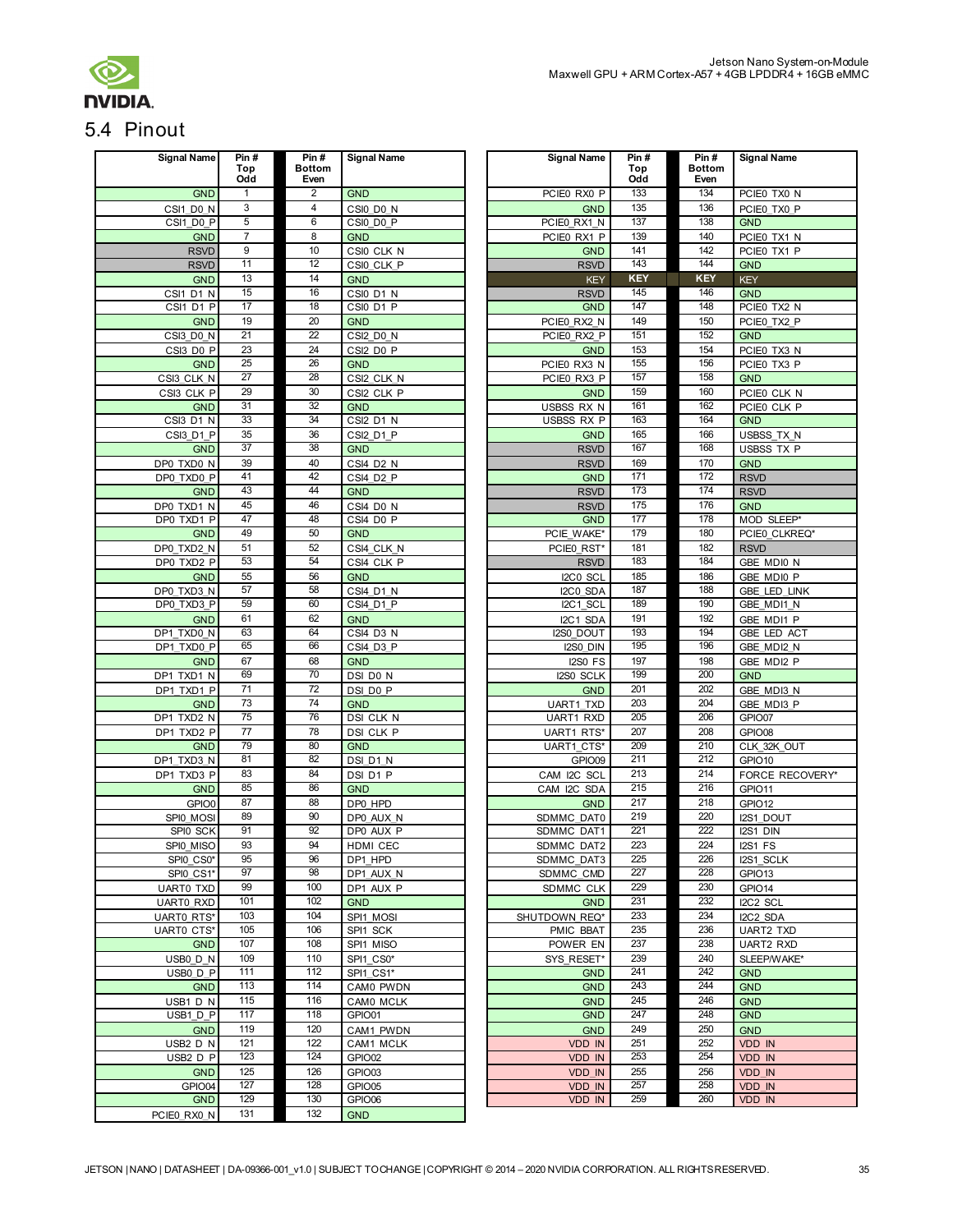

# <span id="page-35-0"></span>5.5 Package Drawing and Dimensions





### **Figure 8 Module Bottom with Cover Outline**

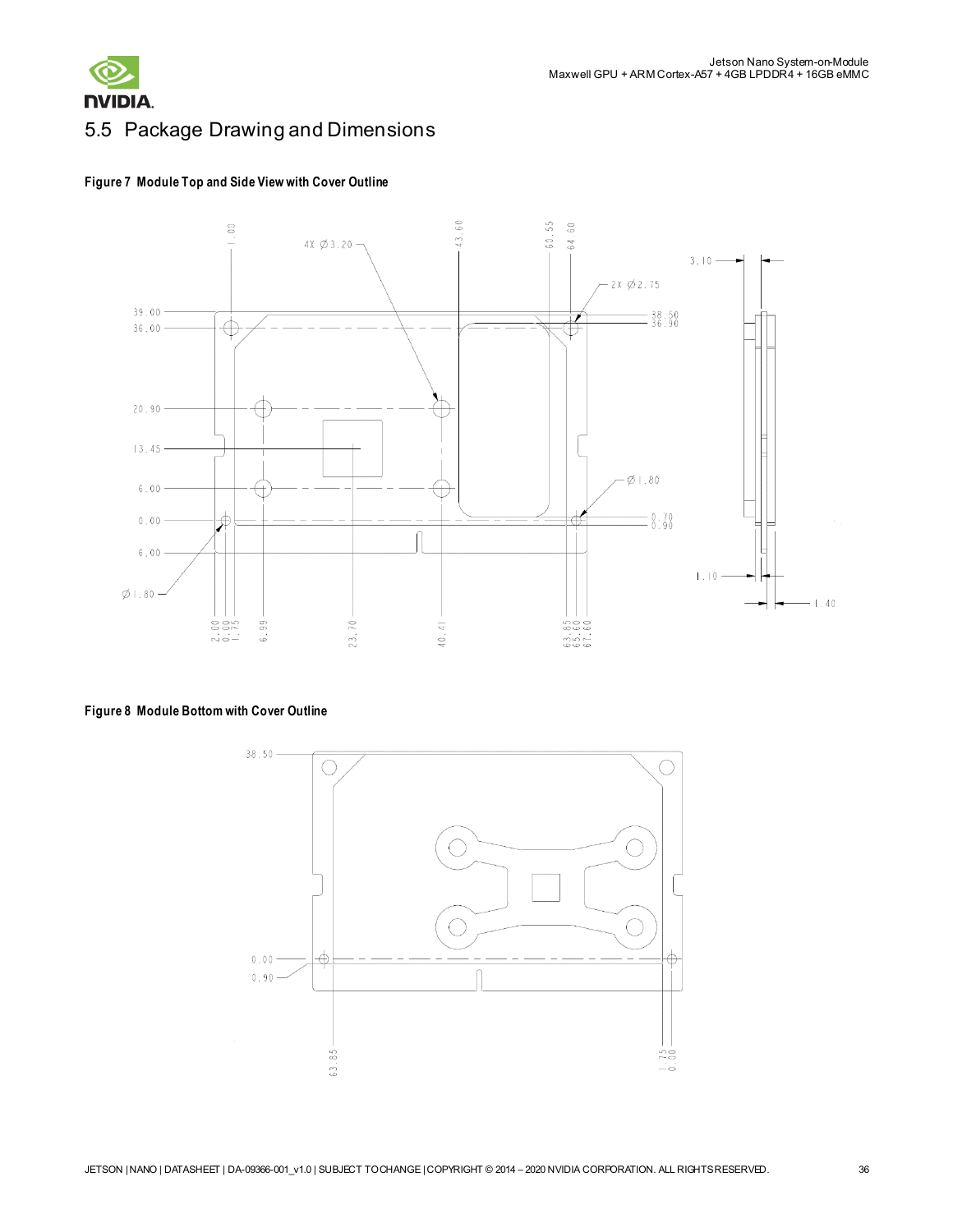

#### **Figure 9 Module Top Showing DRAM Placement and Side View**



#### **Figure 10 Module Bottom Showing EMMC Placement**